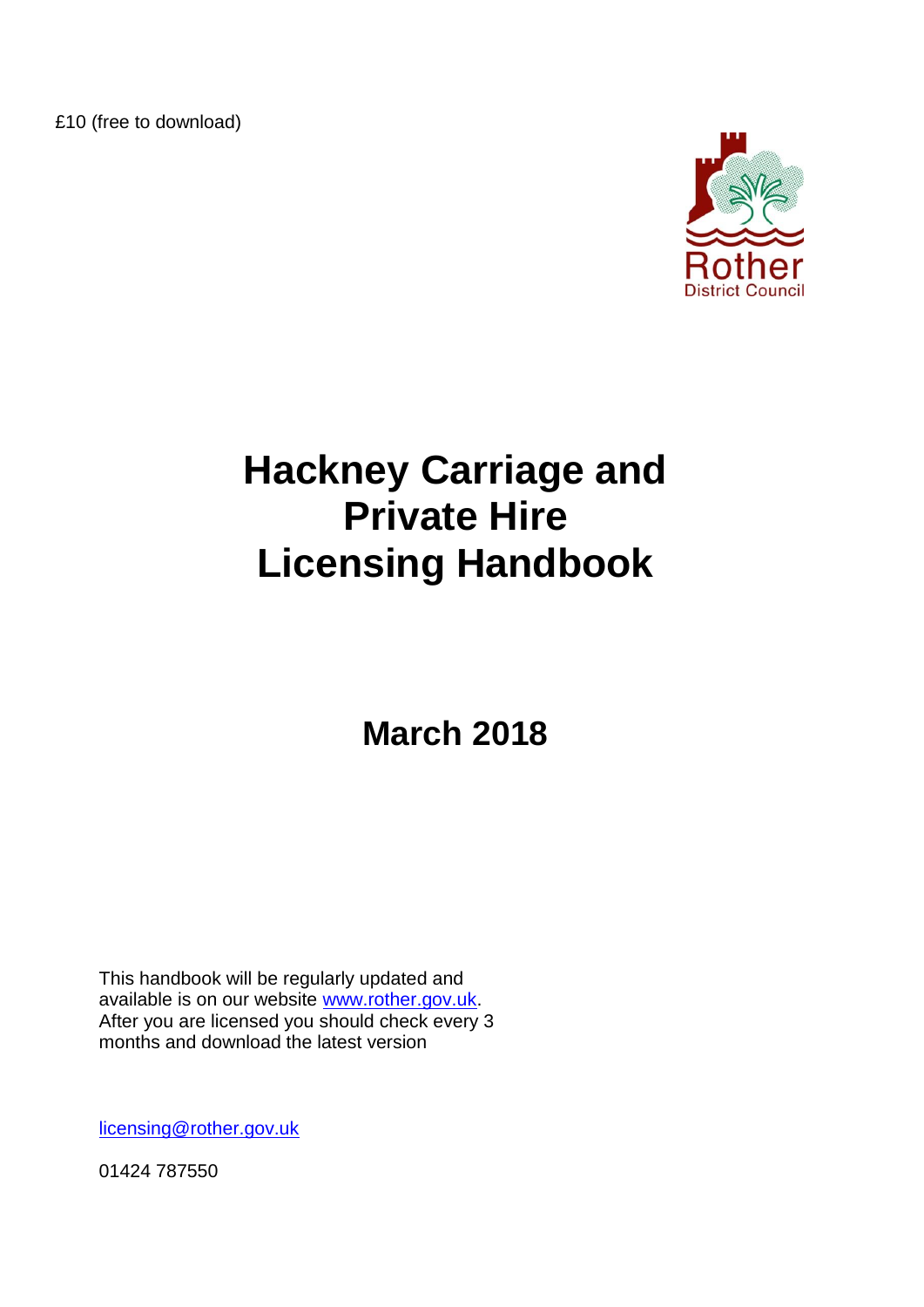### **Contents**

# **Part A**

Quick reference guide Introduction How to contact the licensing team Types of licence Licence fees & payment options Licence duration

# **Part B: Driver licences (Hackney Carriage and Private Hire)**

Important issues you must tell us about Immigration Act 2016 – right to work Legislation Hackney Carriage Byelaws (1988) Fit and Proper Character References Drivers Licence Requirements **Eligibility** DVLA driving licence Medical fitness Criminal Convictions" Policy Enhanced disclosed criminal history Notification of any charges/convictions/cautions Motoring Offences Arrangements for Determining an Application when a Criminal Conviction has been taken into account DVLA driving licence penalty points Private Hire/Hackney Carriage Practical Driving Test Rother Knowledge Test Spoken English Assessment Literacy and Numeracy Assessment Issuing licence and wearing badges etc. Suspension, revocation or refusal to grant or renew

How to apply for your first drivers licence How to apply for a drivers licence renewal

# **Part C: Essential Information for Drivers**

Important issues you must tell us about. Conduct and duties Hours of work Dress code Lawful bookings Illegal plying for hire Importuning/touting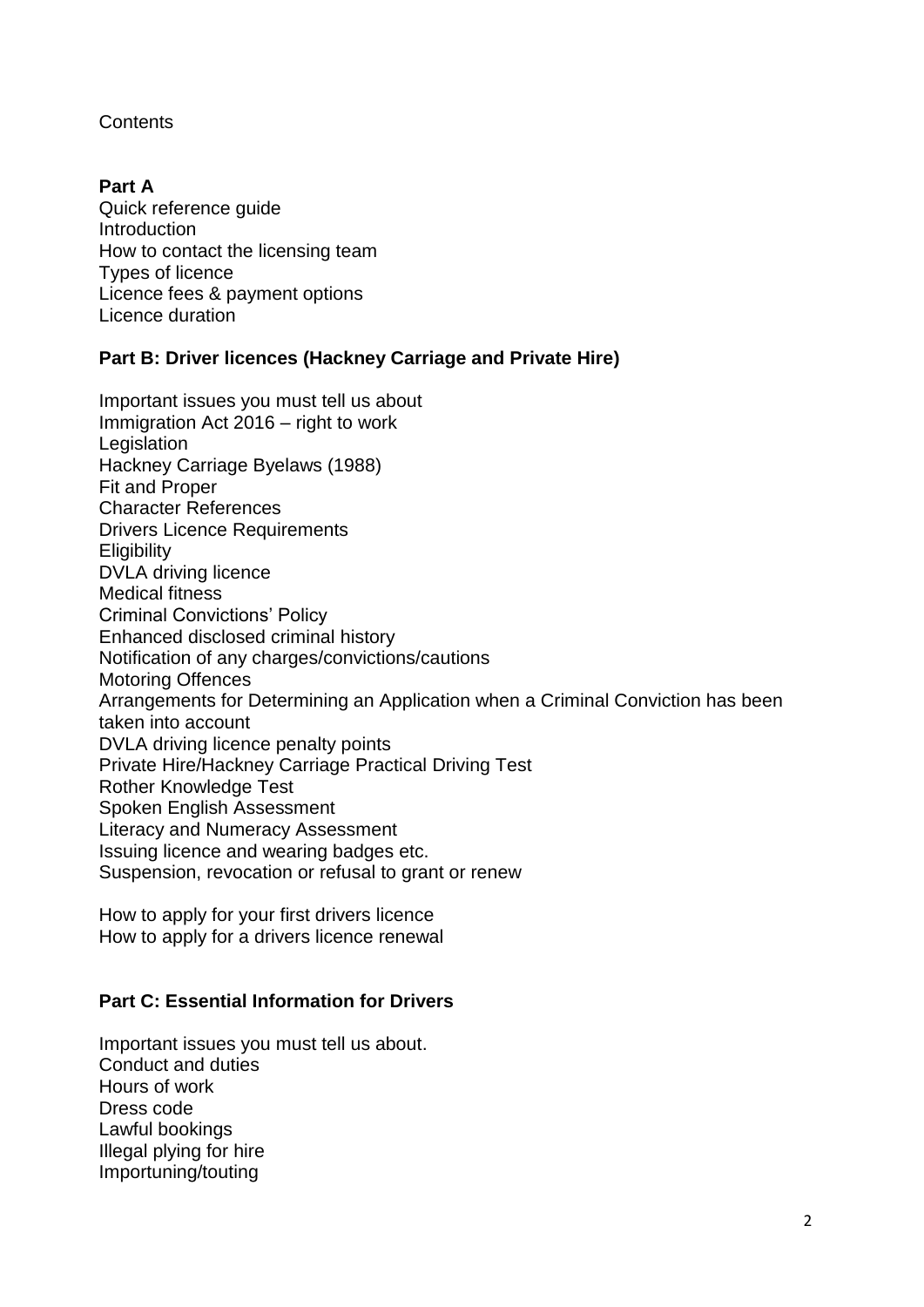Licensed vehicles Fares **Receipts** Passenger details and inappropriate communication Social media Children and vulnerable adults Touching passengers Child sexual exploitation Wheelchair accessible vehicles Assistance with luggage **Attendance** Prolongation of journey Exceeding permitted number of passengers Additional passengers Lost property Animals Assistance dogs Refusing a fare Seatbelt law **CCTV** Unauthorised drivers and insurance liability Rother Penalty Point Scheme

#### **Part D: Fares and taximeters**

Fares Multiple fares Fare increases **Taximeters** 

#### **Part E: Vehicles**

Important issues you must tell us about. Applying for a vehicle licence Issuing a Vehicle Licence Suspension and revocation of a vehicle licence Surrender of a licence Disposal of a vehicle Offences and convictions/cautions Vehicle compliance standards Age limit Hackney carriages Private hire vehicles Distinguishing Features Eight passenger limit Vehicle specification Vehicle compliance test (VCT) Visual inspection Exterior of vehicle Interior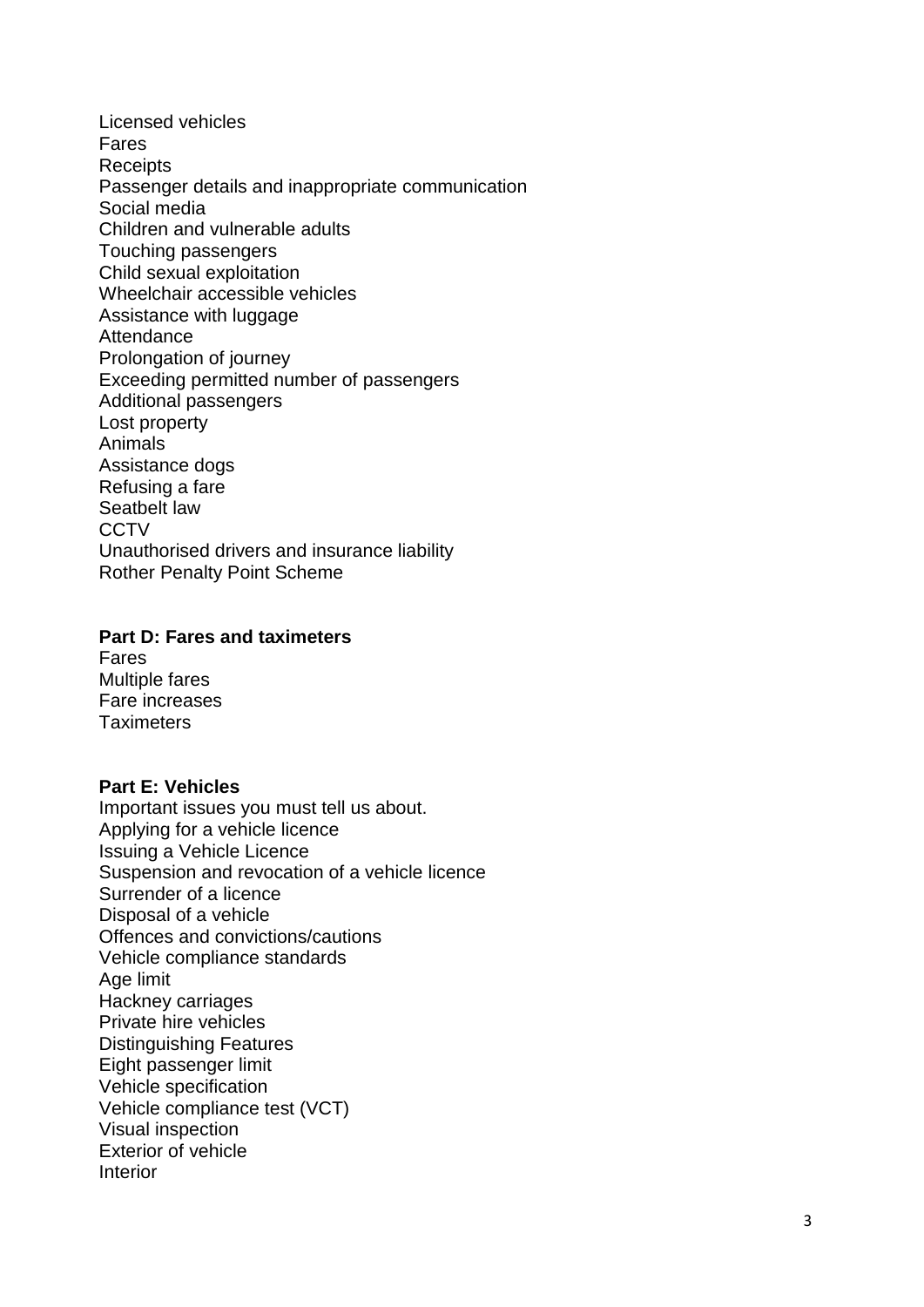Tinted windows **Windows** Fire Extinguisher First aid kit Licence plates Side door signs **Exemption** Vehicles seating 6, 7 and 8 passengers Accidents/vehicle damage **Advertising Taximeters** Fares Lawful bookings and illegal plying for hire Wheelchair accessible vehicles **CCTV** LPG conversions Rother penalty point scheme

#### **Part F: Private Hire operators**

**General** Planning permission **Eligibility** Licence conditions Booking records Lawful bookings and illegal plying for hire Operator Offices Suspension and revocation of operators licence.

#### **Part G: Working outside the Rother district**

### **Part H: Investigation of complaints**

#### **Part I: Hackney Carriage ranks**

**Appendix A:** Hackney Carriage byelaw (1988)

- **Appendix B:** Licence conditions
- **Appendix C**: Hackney Carriage approved roof signs

**Appendix D:** Horse Drawn Carriage Conditions

### **Appendix E**: CCTV

Revisons: March 2018 – Vehicle age criteria confirmed by Full Council (28.2.18)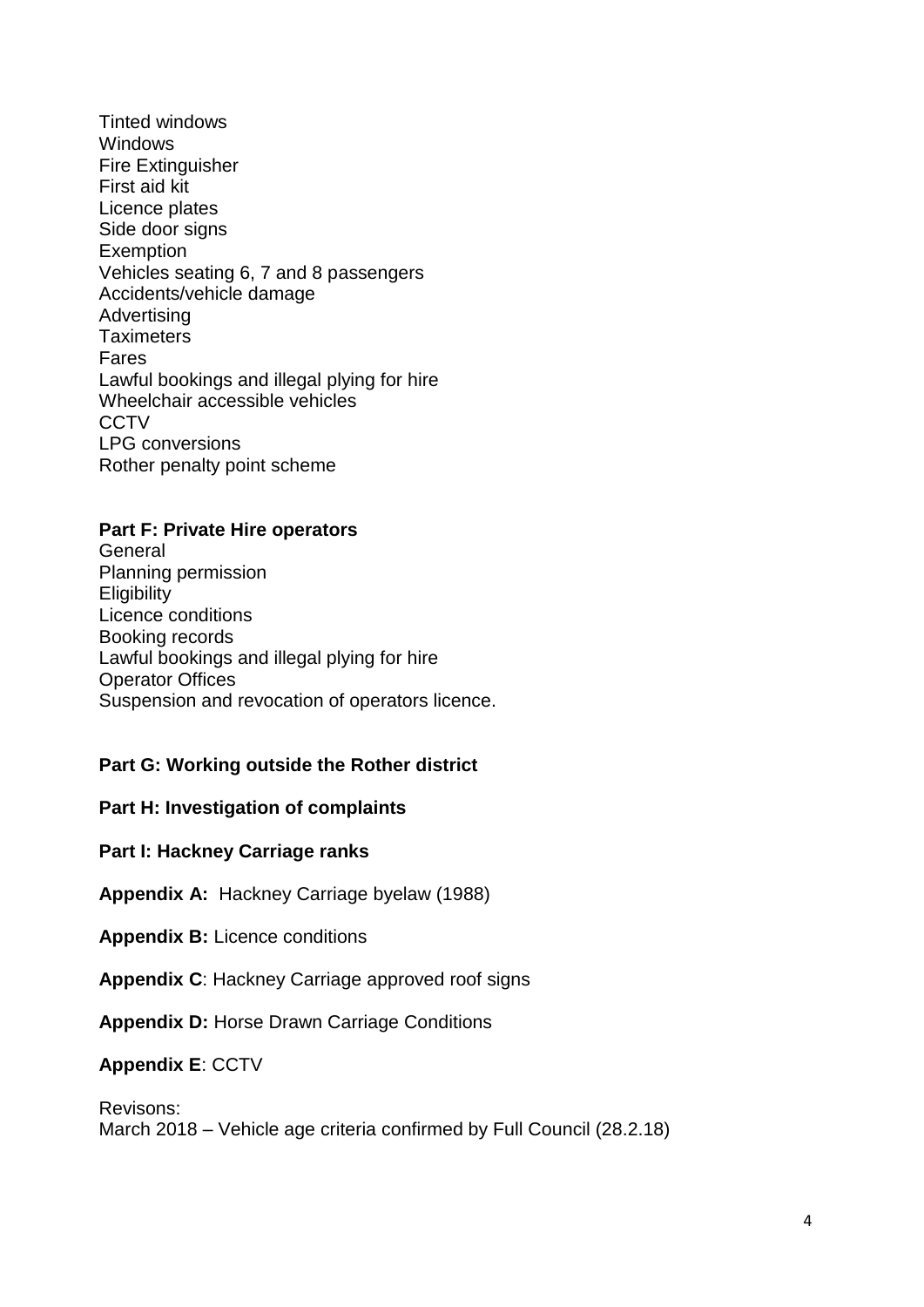# **Part A**

# **Quick reference checklist:**

# **Driver licence:**

|                                         | Dual (Hackney Carriage & Private Hire)     |                   |
|-----------------------------------------|--------------------------------------------|-------------------|
|                                         | <b>First Application</b>                   | <b>Renewal</b>    |
| Minimum age                             | <b>No</b>                                  | <b>No</b>         |
| <b>Full drivers licence</b>             | Yes                                        | Yes               |
| Minimum period held DVLA                | 36 months (or                              | N/A               |
| licence                                 | completed advanced                         |                   |
|                                         | driver assessment)                         |                   |
| Licence fee payable                     |                                            |                   |
| Group 2 Medical                         |                                            |                   |
| <b>Disclosure &amp; Barring Service</b> |                                            |                   |
| check                                   |                                            |                   |
| DVLA driving licence check              | ✓                                          |                   |
| Practical driving assessment            |                                            | N/A               |
| test                                    |                                            |                   |
| Character references (x2)               | ✓                                          |                   |
| Rother knowledge test                   |                                            | N/A               |
| Immigration Act 2016 checks -           |                                            |                   |
| proof of right to work                  |                                            |                   |
| Spoken English assessment               | ✓                                          | N/A               |
| Literacy and numeracy                   |                                            | N/A               |
| assessment                              |                                            |                   |
| Passport                                |                                            |                   |
| Proof of current address (utility       |                                            |                   |
| bill)                                   |                                            |                   |
| National insurance number               | ✓                                          |                   |
| Provide passport photo                  |                                            |                   |
| Licence period                          | One year or three                          | One year or three |
|                                         | Licence only permits you to drive vehicles |                   |
|                                         | licensed by Rother DC                      |                   |

# **First application for a vehicle licence (see vehicle section - age criteria):**

|                                 | <b>Hackney Carriage</b>                                                                                | <b>Private Hire</b> |
|---------------------------------|--------------------------------------------------------------------------------------------------------|---------------------|
| Vehicle licence fee payable     |                                                                                                        |                     |
| Vehicle Compliance Test         | $\checkmark$ (dated within 4 weeks prior to application and a<br>subsequent VCT 6 months' after issue) |                     |
| Inspection by licensing officer |                                                                                                        |                     |
| Insurance                       |                                                                                                        |                     |
| Certificate of ownership (v5)   |                                                                                                        |                     |
| Licence plate                   |                                                                                                        |                     |
| Door signs                      |                                                                                                        |                     |
| Roof sign                       | Yes                                                                                                    | <b>No</b>           |
| Taximeter (calibrated)          | (certificate)                                                                                          | Optional            |
| Licence period                  | One vear                                                                                               |                     |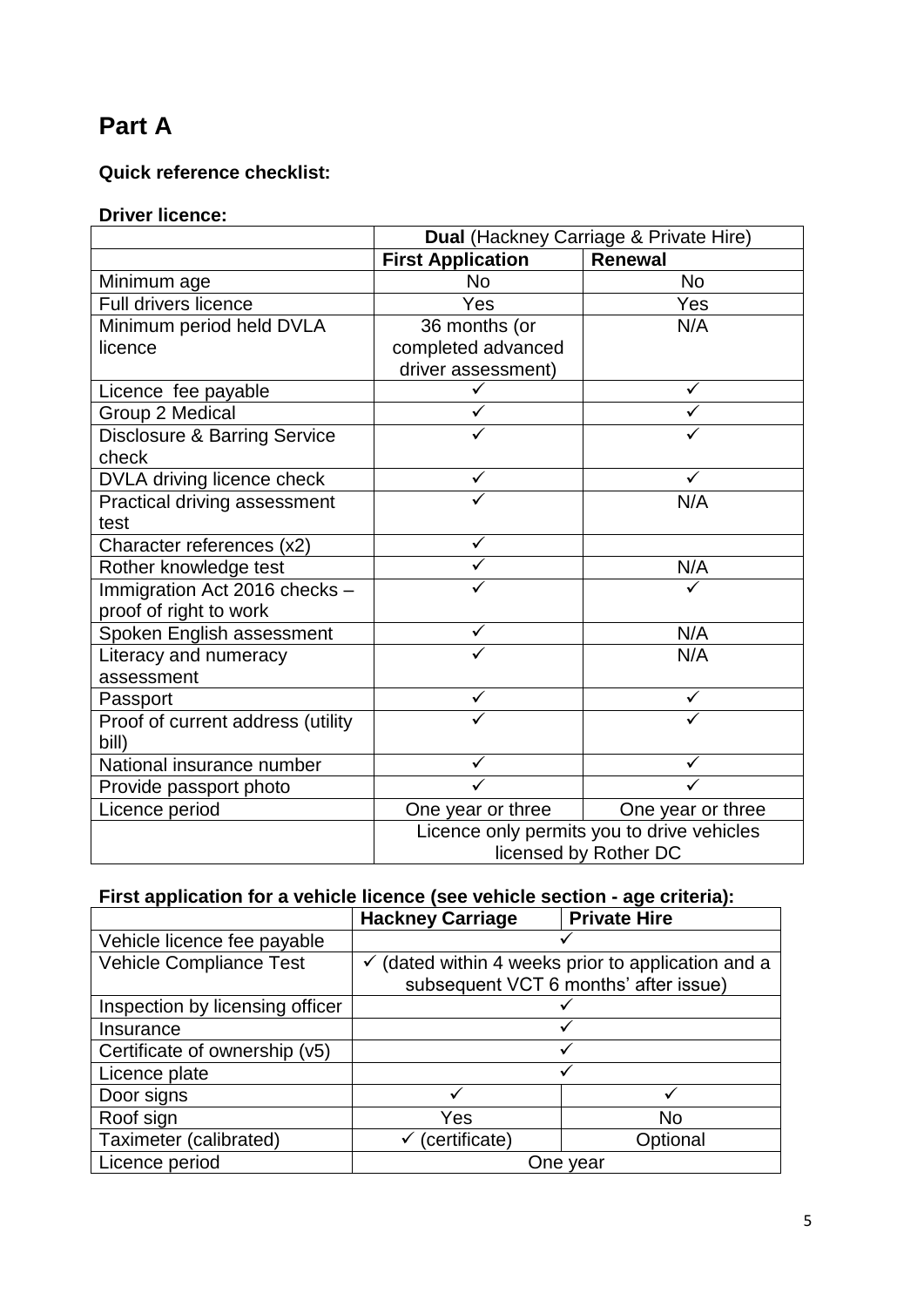|                                 | <b>Hackney Carriage</b>                                   | <b>Private Hire</b> |
|---------------------------------|-----------------------------------------------------------|---------------------|
|                                 |                                                           |                     |
| Vehicle licence fee payable     |                                                           |                     |
| <b>Vehicle Compliance Test</b>  | $\checkmark$ (dated within 4 weeks prior to renewal and a |                     |
|                                 | subsequent VCT 6 months' after issue)                     |                     |
| Inspection by licensing officer | Not normally                                              |                     |
| Insurance                       |                                                           |                     |
| Certificate of ownership (v5)   |                                                           |                     |
| Licence plate                   |                                                           |                     |
| Door signs                      |                                                           |                     |
| Roof sign                       |                                                           | <b>No</b>           |
| Taximeter (calibrated)          | (certificate)                                             | Optional            |
| Licence period                  | One year                                                  |                     |

# **Renewal of a vehicle licence (see vehicle section - age criteria):**

#### **Introduction**

- 1. This handbook provides an overview of hackney carriage and private hire licensing. It is not intended to be an exhaustive or definitive statement of the law and all drivers, operators and proprietors should familiarise themselves with the provisions of the relevant Acts, local byelaws and licence conditions.
- 2. The handbook must be read in-conjunction with all the Rother taxi licensing webpages: <http://www.rother.gov.uk/article/768/Taxi-Licensing>
- 3. This handbook will be regularly updated and available on our website. After you are licensed you should read it every 3 months in order to ensure you are up to date.

#### **How you can contact the licensing team**.

4. You must make an appointment to see a licensing officer, there is no reception service.

Phone: 01424 787550 Email: [licensing@rother.gov.uk](mailto:licensing@rother.gov.uk)

- Post: Taxi Licensing Team Rother and Wealden Shared Environmental Health Service Rother District Council Town Hall Bexhill on Sea East Sussex. TN39 3JX.
- 5. If you are posting important documents make sure you take a copy for your records in case these are lost in the post. Ensure you put the correct value stamp for the size and weight of the envelope. We do not collect under-paid post from the Post Office.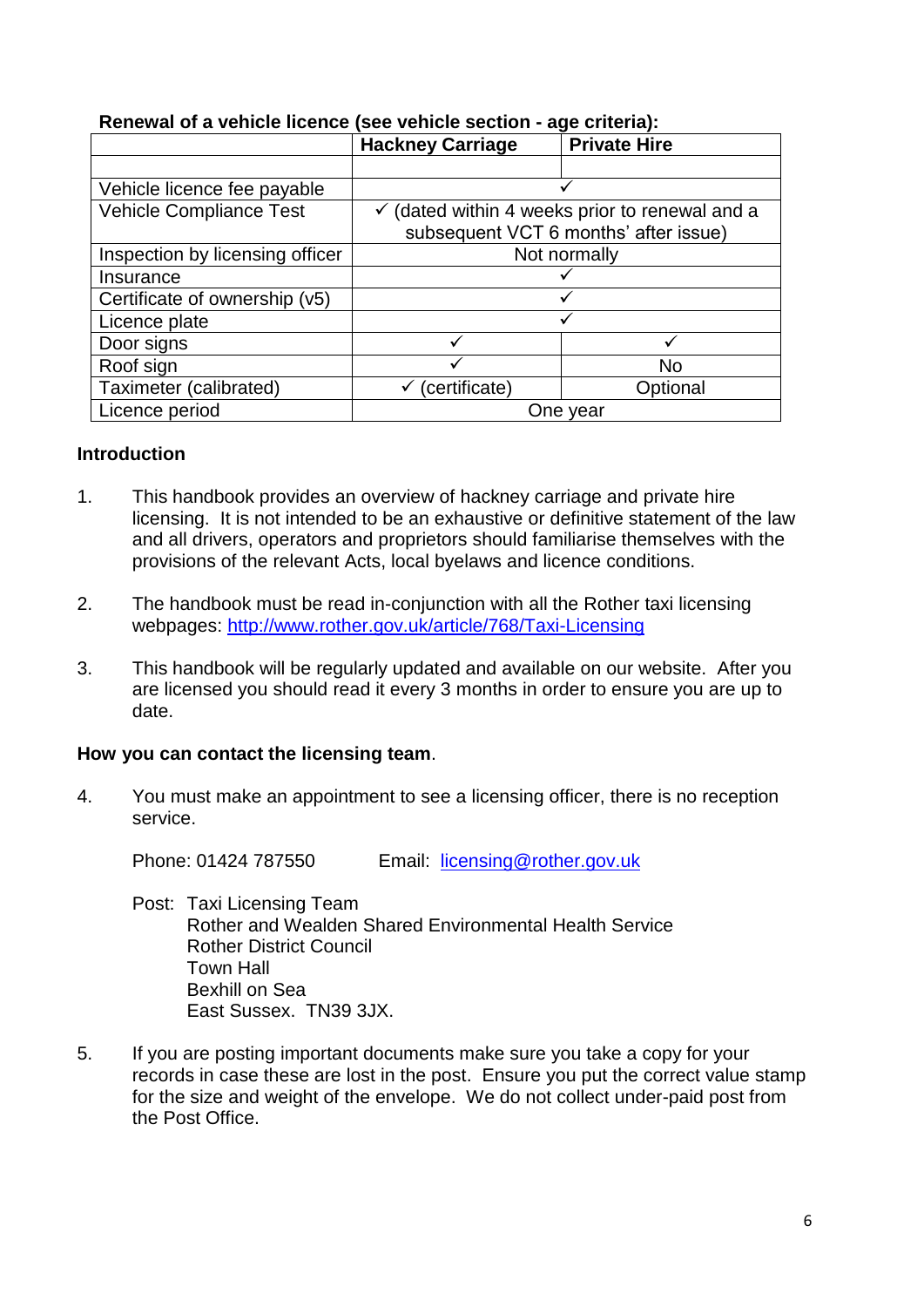# **Types of licence**

- 6. The type of licence required will depend upon the work undertaken:
	- (a) Hackney Carriages Driver's\* + Vehicle licence required.
	- (b) Private Hire Vehicles Operator + Driver's<sup>\*</sup> + Vehicle licence required.

\* Rother District Council issues DUAL Hackney Carriage & Private Hire driver licences.

Private Hire licensing – the Operator, the Driver and the Vehicle must all hold licences issued by Rother. For example, if you are a Rother licensed dual driver and wish to drive a private hire vehicle; the vehicle must be licensed with Rother and you can only work for a Rother licensed Operator.

#### **Licence Fees**

7. The licence fees are reviewed every year. The total fee income received by the Council will cover its costs over a three year period.

Fees and charges are available to view on our web site. www.rother.gov.uk/article/7310/Application-fees

**PAYMENT Options:** Payments by cash, cheque or postal order may not be accepted in the future. Please ensure you open a debit or credit card account as soon as possible so you are able to pay by card.

#### **Licence Duration**

| Vehicle               | One year                        |
|-----------------------|---------------------------------|
| Driver                | New driver (one or three years) |
|                       | Renewal (one or three years)    |
| Private Hire Operator | Three or five years             |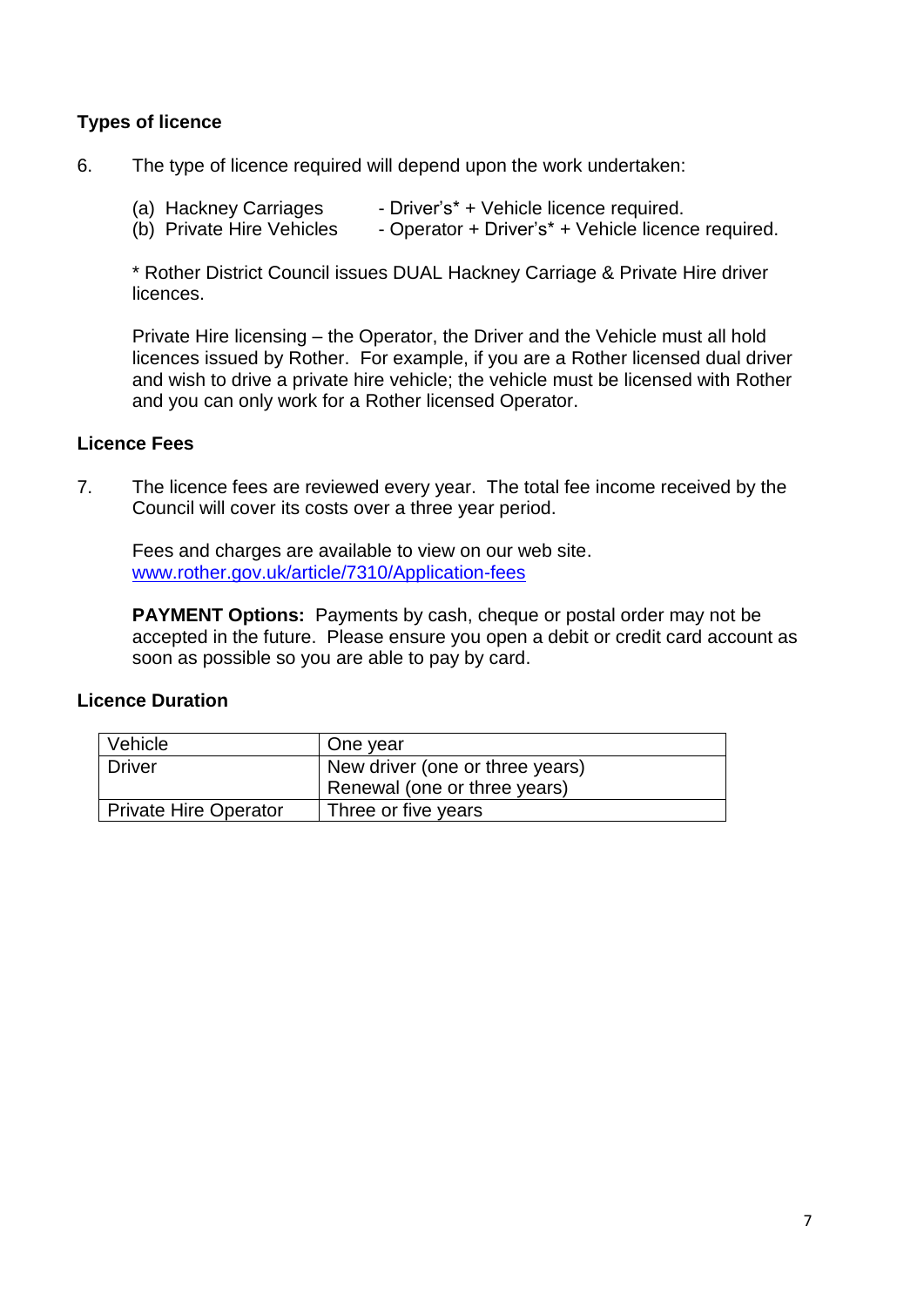# **Part B**

# **Rother driver licences Hackney Carriage and Private Hire Driver licences**

**You must inform us about a number of important issues during any application process and during the licence period.**

- 8. A list of issues that you must notify us about during the period of a licence **(in writing or email** – you must ask for acknowledgement to prove you complied with the notification requirement):
	- Loss of driver badge **Immediately**.
	- Loss of vehicle plate, internal badge, side door badges **Immediately**.
	- Accident or damage to licensed vehicle (regardless of whether it was working at the time) - **Within 72 hours**.
	- Change of medical circumstances **As soon as possible or within 7 days**.
	- Change of address **Within 7 days**.
	- If you have been arrested or charged for an offence by the Police or any other enforcement agency - **Within 7 days**. You must also notify us again to confirm whether or not you were subsequently convicted - **Within 7 days**.
	- If you have been cautioned by the Police or any other enforcement agency -. **Within 7 days**.
	- Arrest, caution, convictions in your capacity as a Ltd Company /Partnership /Director /Company Secretary etc. - **Within 7 days**.
	- All motoring convictions including a fixed penalty notice **Within 7 days**.
	- You must request permission before you install internal facing CCTV in a licensed vehicle - **Before installation**.
	- You are concerned that a passenger is at risk of sexual exploitation, trafficking etc. - **Immediately**.

# **Immigration Act 2016**

- 9. With effect from the 1<sup>st</sup> December 2016 the provisions in the 2016 Act mandate all licensing authorities not to issue licences to illegal migrants and to discharge this duty through immigration checks. (Further information on the type of checks [www.gov.uk/government/collections/employers-illegal-working-penalties\)](http://www.gov.uk/government/collections/employers-illegal-working-penalties).
- 10. This means that driver and operator licences must not be issued to people who are illegally present in the UK, who are not permitted to work, or who are permitted to work but are subject to a condition that prohibits them from holding such a licence. Where a person"s immigration permission to be in the UK (known as their "leave") is time-limited to less than the statutory length for a driver or operator licence, the licence must be issued for a duration which does not exceed the applicant"s period of permission to be in the UK. In the event that the Home Office cuts short or ends a person"s permission to be in the UK (referred to as curtailment or revocation), any licence that person holds will automatically lapse.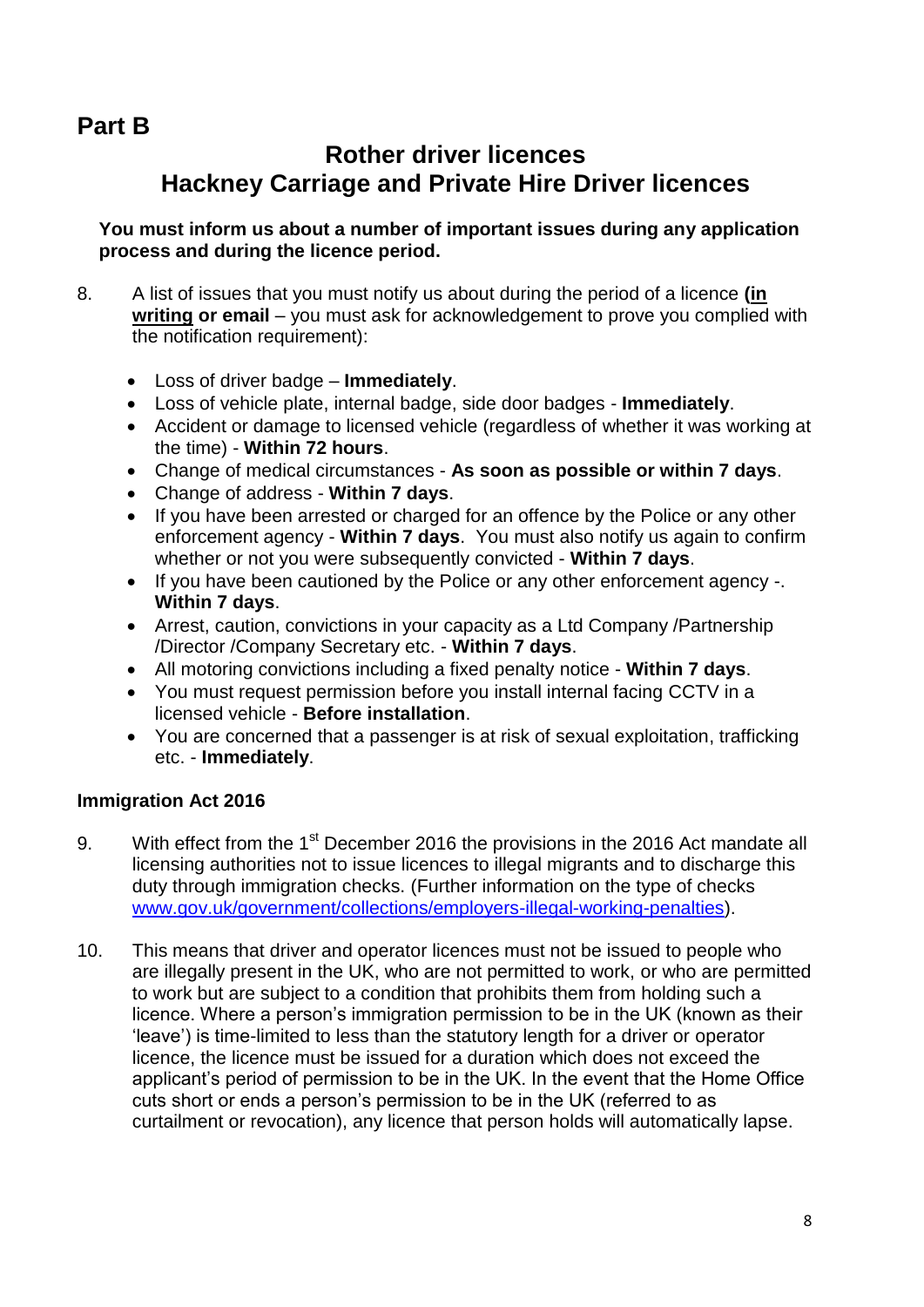- 11. The provisions also add immigration offences and penalties to the list of grounds on which taxi and private hire driver and operator licences may be suspended or revoked by licensing authorities.
- 12. In circumstances where the driver or operator licence expires, is revoked or suspended on immigration grounds, it must be returned to the issuing licence authority. Failure to return the licence will be a criminal offence, punishable on conviction in a Magistrates' Court by a fine.
- 13. Licensing authorities are under a duty not to issue licences to people who are disqualified by their immigration status from holding them. In determining whether someone is disqualified, licensing authorities are under a statutory duty to have regard to Home Office "*Guidance for Licensing Authorities to Prevent Illegal Working in the Taxi and Private Hire Sector*".
- 14. The requirement to check the immigration status of licence applicants does not amend or replace the existing "fit and proper" test that licensing authorities must perform; this includes the obtaining the Certificate of Good Conduct for applicants who have resided abroad for a period of time.

# **Legislation**

- 15. Legislation relating to Hackney Carriage licensing is primarily covered by the Town Police Clauses Act, 1847, as amended by Town Police Clauses Act 1889 and Part II of the Local Government (Miscellaneous Provisions) Act, 1976.
- 16. Legislation relating to Private Hire Licensing is covered within Part II of the Local Government (Miscellaneous Provisions) Act 1976.
- 17. Rother District Council has made Hackney Carriage Byelaws (1986) for Hackney Carriages (see appendix A).
- 18. Licences are issued subject to the requirements of the byelaws, the statutory provisions, and the conditions (see appendix B) attached to a licence

#### **'Fit and Proper' person test**

- 19. Passengers should be at the centre of a licensing authority"s taxi licensing policies and processes. As the Casey Review (Rotherham) noted "the safety of the public should be the uppermost concern of any licensing and enforcement regime: when determining policy, setting standards and deciding how they will be enforced." There is no area where this is more important than in the application of the "fit and proper person' test and its modern interpretation 'safe and suitable'.
- 20. Local Government (Miscellaneous Provisions) Act 1976 requires the Council to be satisfied that each applicant for a driver licence is a fit and proper person to hold such a licence prior to its grant.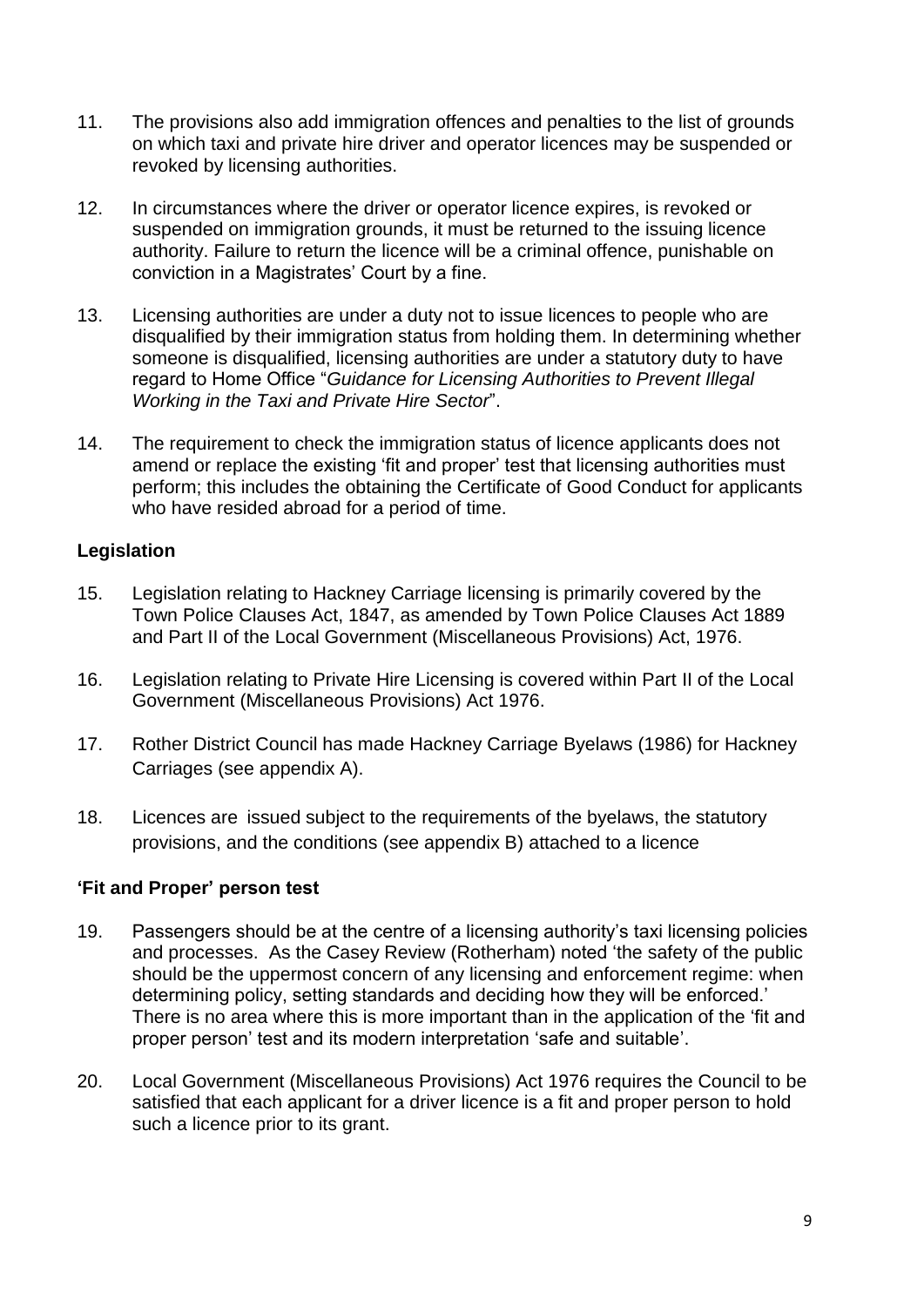21. There is no judicially approved test of fitness and propriety; it is therefore a matter for each Council to decide each application on its merits and after completion of a number of checks. In his publication 'Taxis - Licensing Law and Practice', James Button, an acknowledged authority, suggests the following test could be applied:

'Would you (as a member of the licensing committee or other person charged with the ability to grant a hackney carriage driver's licence) allow your son or daughter, spouse or partner, mother or father, grandson or granddaughter, or any other person for whom you care, to get into a vehicle with this person alone?'

'If the answer to the question is an unqualified 'yes' then the test is probably satisfied. If there are any doubts in the minds of those who make the decision then further consideration should be given as to whether this person is a fit and proper person to hold a driver's licence.'

#### **Character References** – two good character references

- 22. Applicants are required to submit information on the application form concerning their previous employment and history, together with professional and personal references. If there is any doubt about the suitability of a person to act as a licensed driver, the application may be referred to the Taxi and Private Hire Licensing Panel for consideration. In that event, an applicant will be given the opportunity to attend and support his/her application.
- 23. The reference form should be completed by a person who has known the applicant for at least twelve consecutive months. The referee should complete and sign the form. By completing the form, the referee will be stating that they consider the applicant to be sober, honest, well behaved and fully competent to drive. The referee in doing this will be recommending the applicant to the Council as a hackney carriage/private hire driver within Rother. Relatives will not be considered acceptable as referees.
- 24. First referee should be completed by a present employer. If a present employer is not available, then a previous employer will be adequate. If an employer is not available, e.g. the applicant was previously self-employed, then a second professionally qualified person as listed below, will be acceptable.
- 25. Second referee This should be signed by a Member of Parliament, Justice of the Peace, Minister of Religion, Local Councillor, Bank Officer, Police Officer, Doctor or any other professionally qualified person (engineer, solicitor, teacher, etc) who has known the applicant personally for at least one year.

# **Drivers Licence Requirements**

26.Every driver of a Hackney Carriage licensed by the Council to ply for hire in the Rother District must hold a current Hackney Carriage driver's (or dual driver) licence issued by the Council. It is an offence to ply for hire unless both the driver and the vehicle are licensed to do so in the area in which they operate.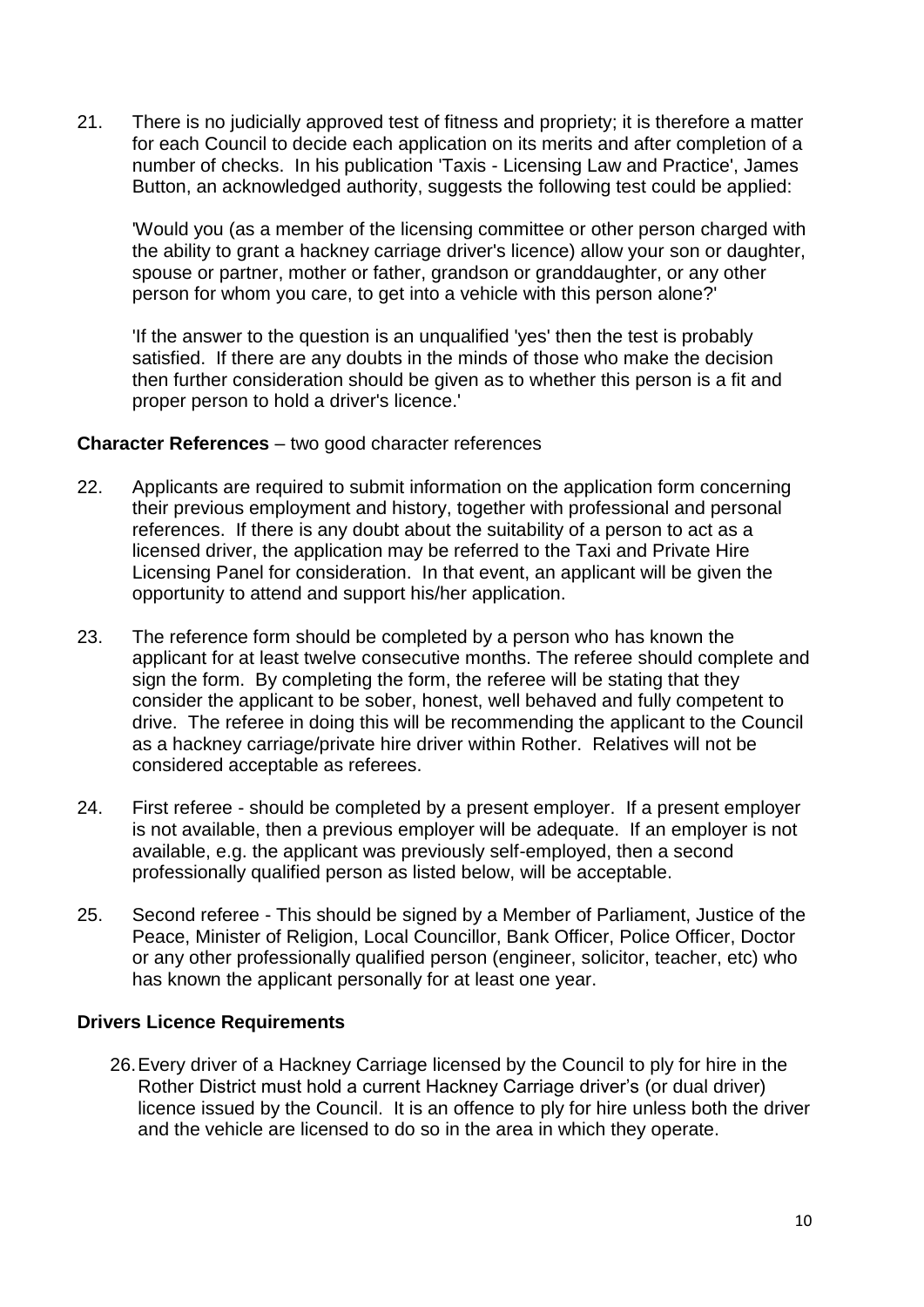- 27. Every driver of a Private Hire vehicle licensed by the Council must hold a current Private Hire (or dual driver) driver's licence issued by the Council. It is an offence to operate the vehicle unless the operator, driver and vehicle are all licensed to do so by Rother District Council.
- 28. A licence holder must ensure that he/she is fully aware of their duties and responsibilities related to the legislation, licence conditions (see appendix B) and the provisions in this handbook.

# **Eligibility**

- 29. The requirements for Hackney Carriage and Private Hire driver"s licences are the same (the Council issues dual driver licences):
	- Have the right to live and work in the UK (Immigration Act 2016).
	- Provide an enhanced criminal record check and evidence that they are not on a child and/or vulnerable adult barring list.
	- Hold and have held for at least 36 months a full driver's (or if not, has completed an advanced driving assessment).
	- Evidence that he/she is authorised to drive a vehicle of the same classification as that which the licence will allow them to drive.
	- Agree to the Council checking their Driver & Vehicle Licensing Agency (DVLA) driving licence history.
	- Provide a medical report of their current medical fitness to DVLA Group 2 standard.
	- Be a fit and proper person.
	- Meet the requirements of the Council"s Convictions Policy.
	- Have passed the Councils specified practical driver test assessment.
	- Have passed the Rother knowledge test.
	- Have sufficient ability to speak English and to understand spoken English to provide the service that they wish to be licensed for.
	- Have adequate literacy and numeracy skills to provide the service that they wish to be licensed for.
	- Provide character references (x2)

# **Driver & Vehicle Licensing Agency (DVLA) driving licence**

- 30. Your current driving licence must be presented for inspection: on first application (must have held for a minimum of 36 months); on every renewal application thereafter and when requested to do so by a licensing officer.
- 31. All Hackney Carriage and Private Hire drivers must, within seven days disclose to the Council in writing details of any motoring conviction imposed on them. Details will include the date of the offence and/or date of conviction, the nature of the charge/conviction and the full penalty/sentence passed. This includes fixed penalty notices and points.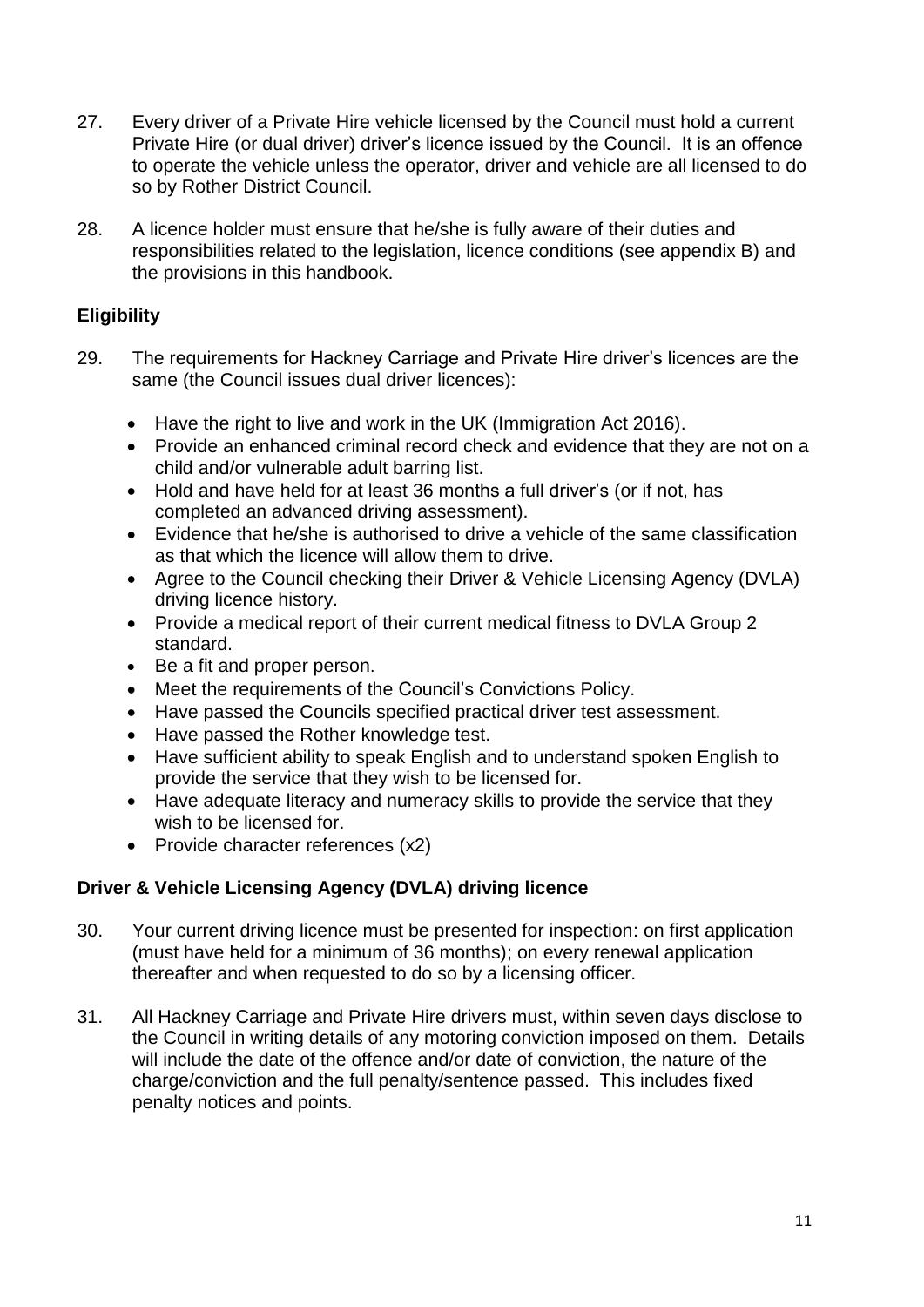- 32. Should an offence or conviction occur and it is subsequently not reported to the Council, Section 61LGMPA 1976 will apply and the licence may be suspended or revoked, or penalty points issued.
- 33. Your driving licence must always show your current address. Failure to notify the DVLA of changes of name and address is a specific offence.
- 34. The Council may use a third party provider to access your DVLA driving licence history. The Council may also use your personal data (driving licence number, National Insurance number and the postcode on your driving licence) to gain via a mandate your DVLA driving licence status via Gov.uk online portal [\(https://www.gov.uk/view-driving-licence\)](https://www.gov.uk/view-driving-licence).
- 35. Should the new applicant/existing HC/PHV licensed driver be convicted of endorseable motoring offences where the current DVLA points exceed 6 points on his/her DVLA driving licence, he/she shall be required to appear before the Taxi & Private Hire Licensing Panel, in the case of a new application to show good reason why the Council should grant, or in the case of an existing driver, show good reason why the Council should not suspend or revoke his/her licence. This also applies to drivers disqualified for exceeding 12 DVLA penalty points in a three year period.

#### **Medical fitness**

- 36. You are responsible for paying all costs associated with medical examination(s), reports and other tests/assessments e.g. exercise test.
- 37. First and renewal applications for a licence must be accompanied by a medical report provided by the applicant"s own registered family medical practitioner (or doctor who has access to the applicant"s medical records) on the form supplied by the Council which meets the DVLA"s group two standards. If for any reason it is necessary for the medical to be carried out by a different doctor, then the doctor carrying out the medical must certify that they have had access to the full medical record of the applicant.
- 38. The Council has adopted the provisions of DVLA "Medical Standards of Fitness to Drive" as it applies to Group 2 licences. [www.gov.uk/government/collections/assessing-fitness-to-drive-guide-for-medical](http://www.gov.uk/government/collections/assessing-fitness-to-drive-guide-for-medical-professionals)[professionals](http://www.gov.uk/government/collections/assessing-fitness-to-drive-guide-for-medical-professionals)
- 39. The Council provides the standard medical report form, this must be given to your doctor, download the form from: <http://www.rother.gov.uk/article/10689/Dual-Driver-application-process>
- 40. Following the driver"s 65th birthday a medical certificate will be required annually.
- 41. If a driver has submitted a satisfactory medical in the six months preceding an application threshold date, then the requirement to submit a further medical will be waived until the date of the next required medical examination date, provided that this does not conflict with any medical condition attached to the licence.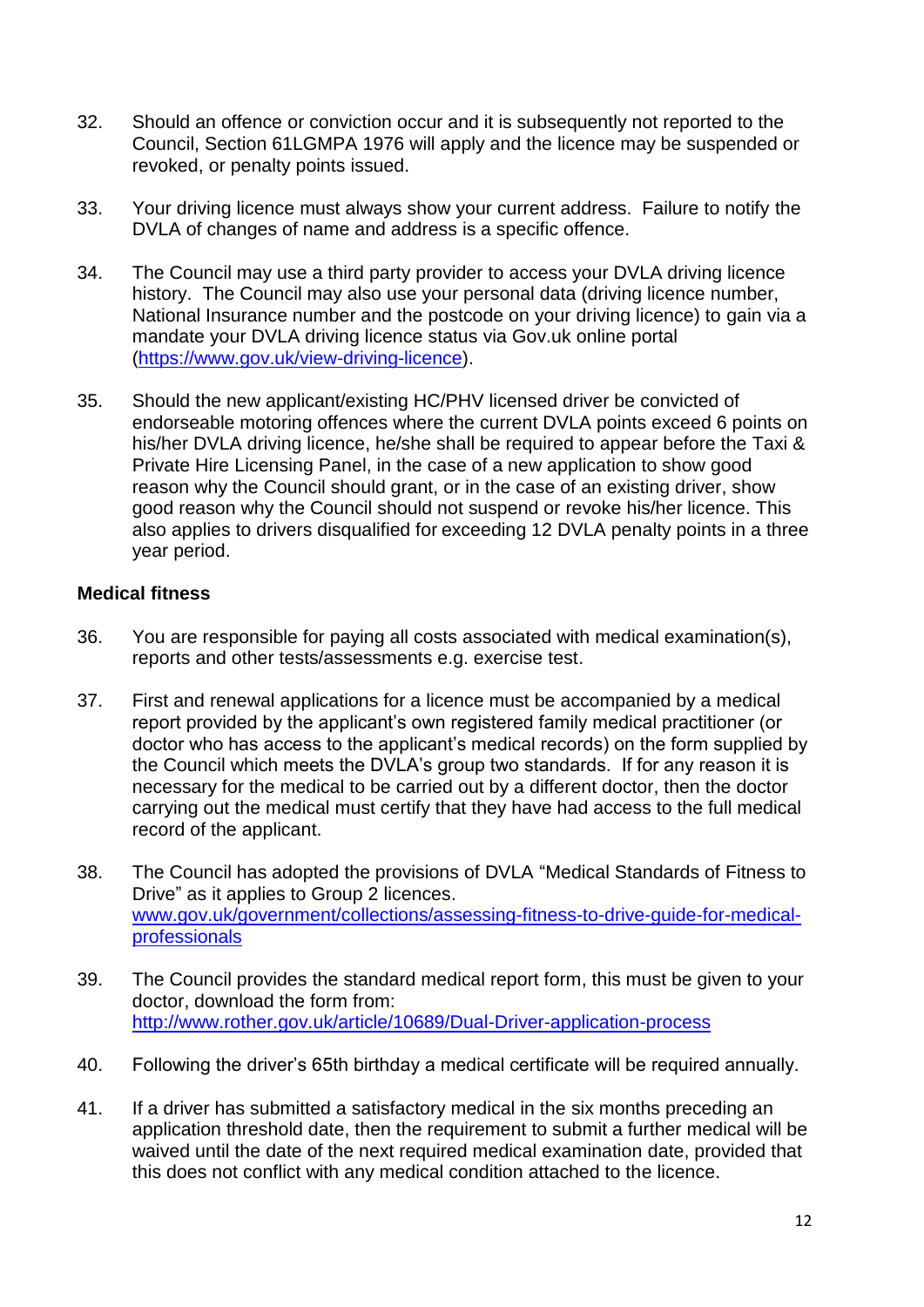- 42. If at any time a driver fails to meet the current Medical Standards then the licence may be suspended or revoked.
- 43. In any case of doubt regarding medical fitness, clarification may be sought from the Council's medical advisor.

#### **Illness/ Injury/ Change in medical circumstances**

44. If a driver suffers any injury or illness or change in medical circumstances which may affect his/her fitness to drive in any way, they must notify the Council, in writing as soon as possible or at the latest within seven days. Non-compliance with this requirement will result in a sanction.

# **Criminal Convictions' Policy**

- 45. The purpose of the Council"s Criminal Convictions' Policy is to provide guidance on the criteria taken into account by the Council when determining whether or not an applicant or an existing licence holder is a fit and proper person to hold a licence. The Policy can be downloaded www.rother.gov.uk/article/12014/Criminal-Convictions-Policy
- 46. The overriding aim of the Licensing Authority is to protect the safety of the public. The Licensing Authority is concerned to ensure that:
	- A person is a fit and proper person
	- The person does not pose a threat to the public
	- The public are safeguarded from dishonest persons
	- The safeguarding of children, young persons and vulnerable persons.
- 47. Before incurring any driver licence application (including renewals) costs, drivers must read the conviction policy and check whether any convictions (including spent convictions) will bar them from holding a licence.

#### **Disclosure and Barring Service**

- 48. An enhanced criminal records check, in accordance with the provisions of Section 47 of the Road Traffic Act 1991, will be required on initial application and every renewal thereafter. Pursuant to the Rehabilitation of Offenders Act 1974 (Exceptions) (Amendment) Order 2002, the Council considers spent convictions. The applicant will be responsible for any charge for using this service.
- 49. The Council uses a third party provider to process the checks. Details of how to upload your information will be provided during your first application and licence renewal. A fee will be payable. In support of the form, applicants are required to provide at least two of the following: Passport, driving licence, birth certificate, marriage certificate or P45. In addition, proof of address must be provided, e.g. a utility bill or bank statement less than three months old.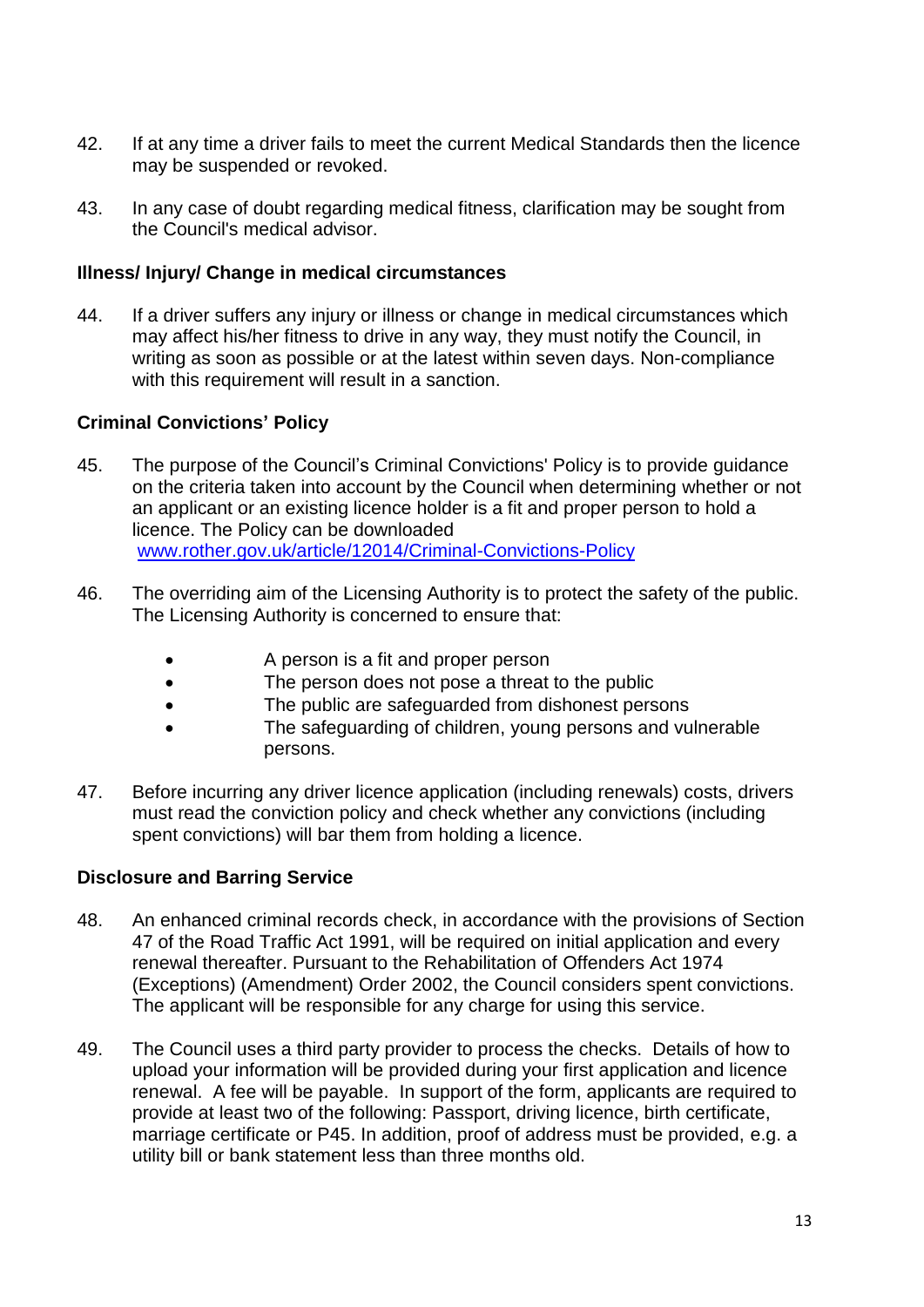- 50. The results of any search will be sent to the Licensing Officer with the certificate sent only to the applicant. All information is treated in confidence and will only be taken into account in relation to the application. The disclosure of a criminal record or other information will not debar you from gaining a licence unless the Council"s Licensing and General Purposes Committee, or Taxi and Private Hire Licensing Panel, consider that the conviction renders you unsuitable. Any offences disclosed will be dealt with in accordance with the Council"s "Guidelines Relating to the Relevance of Convictions".
- 51. Failure to complete a disclosure form will be regarded as a refusal to submit the required documentation and the application will not be considered. Should the applicant have resided in a country other than the United Kingdom during the five years previous to an application, a certificate of Authority from the Country in question will be required.
- 52. The driver shall, within 7 days disclose to the Council in writing details of any charges conviction/caution of any kind imposed on them during the period of the licence. Details will include the date of the offence and/or date of conviction, the nature of the charge/conviction and the full penalty/sentence passed.
- 53. Drivers are expected to sign up to the Disclosure and Barring Service (DBS) update service (annual fee payable). This will speed up the licence application and renewal process. Drivers must be able to provide evidence of continuous registration and nomination throughout the duration of their licence. <https://www.gov.uk/dbs-update-service>
- 54. All information is treated in confidence and will only be retained or taken into account in relation to the application and held for no longer than is necessary. Licensed drivers using the update service must keep a copy of their original DBS certificate.
- 55. The disclosure of a criminal record or other information will not necessarily debar you from gaining a licence. Any offences disclosed will be dealt with in accordance with the Criminal Convictions' Policy. The application may be referred to the Taxi & Private Hire Licensing Panel for determination.
- 56. If a new applicant has spent six continuous months or more overseas, the Licensing Authority will expect to see evidence of a criminal record check from the country/countries covering the period before a licence application can be made. This period will be for ten years. This is because we are considering some offences that are not spent for ten years.

#### **Guidelines relating to the relevance of convictions or other relevant information**

57. When submitting an application for a licence to drive a hackney carriage or private hire vehicle, you are requested to declare all convictions or cautions you may have, spent or otherwise (Rehabilitation of Offenders Act 1974 Statutory Instruments 2002 (Exception) Amendment No. 441). The information you give in this respect will be treated in confidence and will only be taken into account in relation to your application.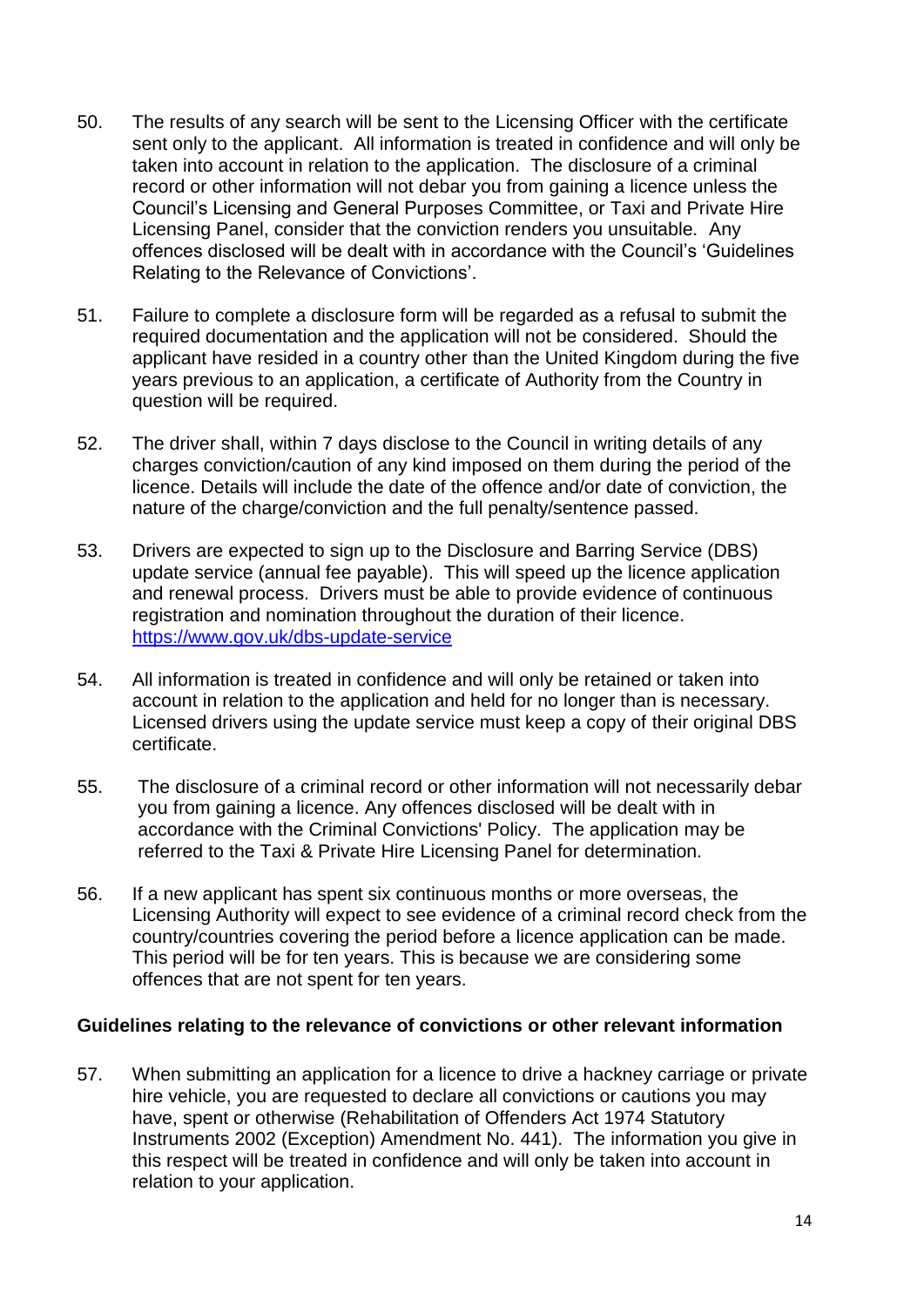- 58. You should be aware that the licensing authority has powers provided, for it to check with the Disclosure and Barring Service (DBS) for the existence and content of any criminal record held in the name of an applicant. In determining whether an applicant/licensed driver is/remains a fit and proper person, the Council will, in every instance, also take into account any disclosures including other relevant information that appear on the DBS, whether or not they resulted in a conviction. Information received from the DBS will be kept in strict confidence while the licensing process takes its course and will be retained for no longer than is necessary.
- 59. The disclosure of a criminal record, past or present, including any other information, will not debar you from gaining a licence unless the Authority considers that it renders you to not be a fit and proper person. In making this decision the Authority will consider the nature of the offence, how long ago it was committed and your age at the time, and any other factors that may be relevant. The overriding consideration will be the protection of the public.
- 60. Any applicant refused a driver's licence on the ground that he/she is not a fit and proper person to hold such a licence has a right of appeal to the Magistrates Court.

#### **Arrangements for the Taxi & Private Hire Licensing Panel determining an application when a Criminal Conviction has been taken into account.**

- 61. All convictions (spent and unspent) and other relevant information will be considered by the Panel in relation to the fit and proper person test.
- 62. Normally, five days before the meeting, the applicant shall be sent a copy of the report. The applicant or a representative shall be invited into the meeting.
- 63. The Panel shall hear the submissions of the applicant or representative as to why the applicant considers they are a fit and proper person to hold a hackney carriage or a private hire driver"s licence, or a private hire operator"s licence.
- 64. The Members of the Panel may ask questions of the applicant. The Panel shall give the applicant or representative the opportunity to make any final comments. The Panel shall proceed to a decision or may adjourn to make a decision.
- 65. The decision shall be confirmed in writing after the meeting.
- 66. In the event that the applicant or representative does not attend, the meeting may proceed to determine the application in their absence, having regard to any written representations submitted by or on behalf of the applicant.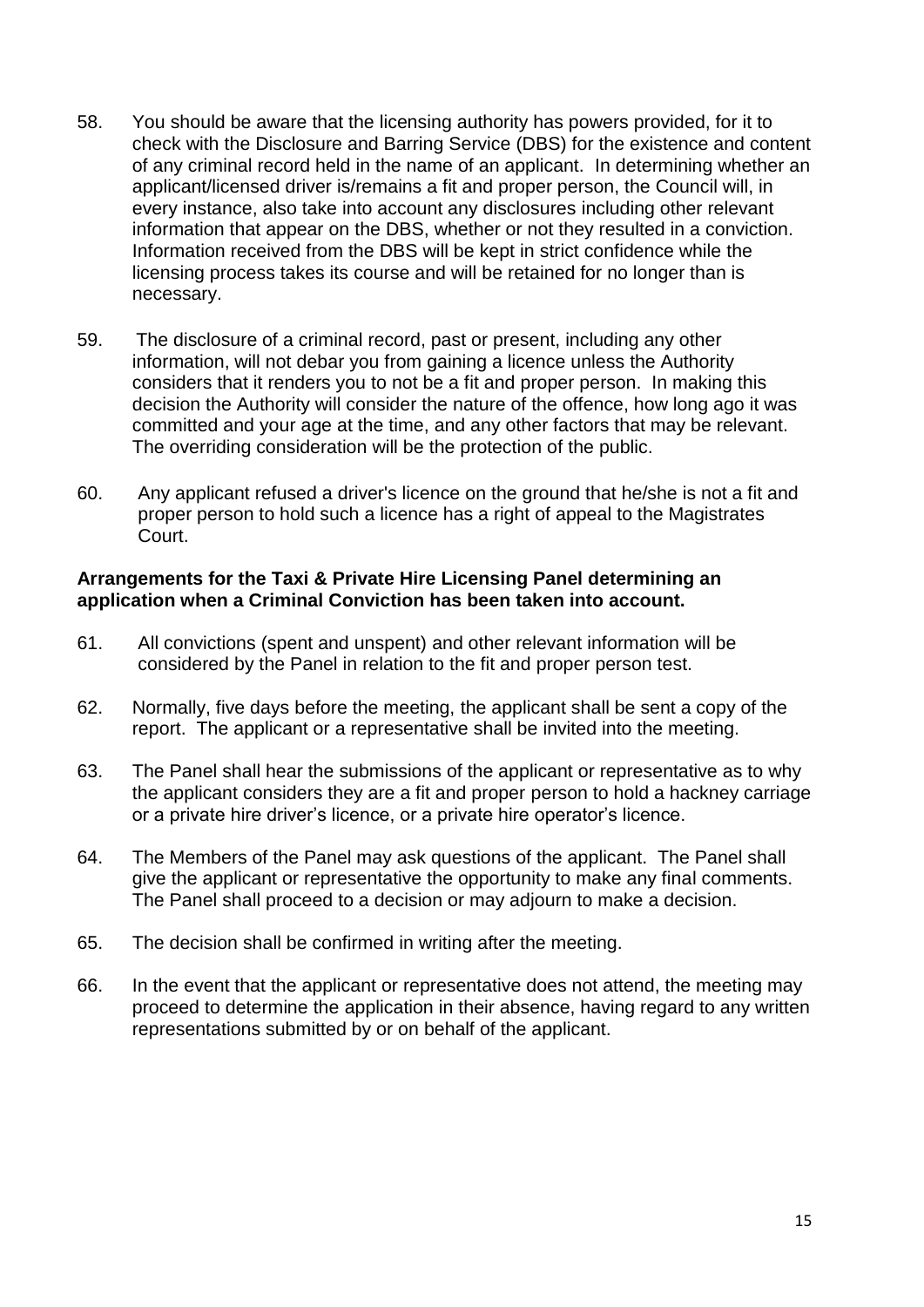# **Notification of any charges/convictions/cautions**

67. The driver shall within seven days disclose to the Council in writing details of any arrest/charges/convictions/cautions of any kind imposed on them during the period of the licence. Details will include the date of the offence and/or date of conviction/caution, the nature of the charge/conviction/caution and the full penalty/sentence passed. This includes fixed penalty notices and points.

#### **Motoring Offences**

- 68. Convictions for minor traffic offences, e.g. obstruction, waiting in a restricted street etc. will not under normal circumstances prevent a person from proceeding with an application.
- 69. Serious Traffic Offences (including the use of mobile phones). The Council"s Convictions' Policy does reference some motoring convictions. The Policy can be downloaded www.rother.gov.uk/article/12014/Criminal-Convictions-Policy
- 70. Some motoring convictions will debar a new applicant from being considered for a grant of a licence e.g.an application for a licence will not normally be considered if an applicant has more than one conviction for an offence of driving whilst using a mobile phone.
- 71. Some motoring convictions may result in existing licensed drivers being required to appear before the Taxi & Private Hire Licensing Panel, to show good reason why the Council should not suspend or revoke his/her licence.
- 72. If refused, no further application will be considered until a period of three years free from conviction has elapsed.

# **DVLA driving licence penalty points**

- 73. Should the new applicant/existing licensed driver be convicted of an endorseable motoring offences where the current DVLA points exceed 6 points on his/her DVLA driving licence, he/she shall be required to appear before the Taxi & Private Hire Licensing Panel, in the case of a new application to show good reason why the Council should grant, or in the case of an existing driver, show good reason why the Council should not suspend or revoke his/her licence. This also applies to drivers disqualified for exceeding 12 DVLA penalty points in a three year period.
- 74. If the Council refuse to grant, or suspend/revoke his/her Rother licence no further application will be considered until a period of three years free from conviction has elapsed (or as per the Council"s Convictions Policy).
- 75. The driver shall within seven days disclose to the Council in writing details of any charges/convictions/cautions of any kind imposed on them during the period of the licence. Details will include the date of the offence and/or date of conviction/caution, the nature of the charge/conviction/caution and the full penalty/sentence passed. This includes fixed penalty notices and points.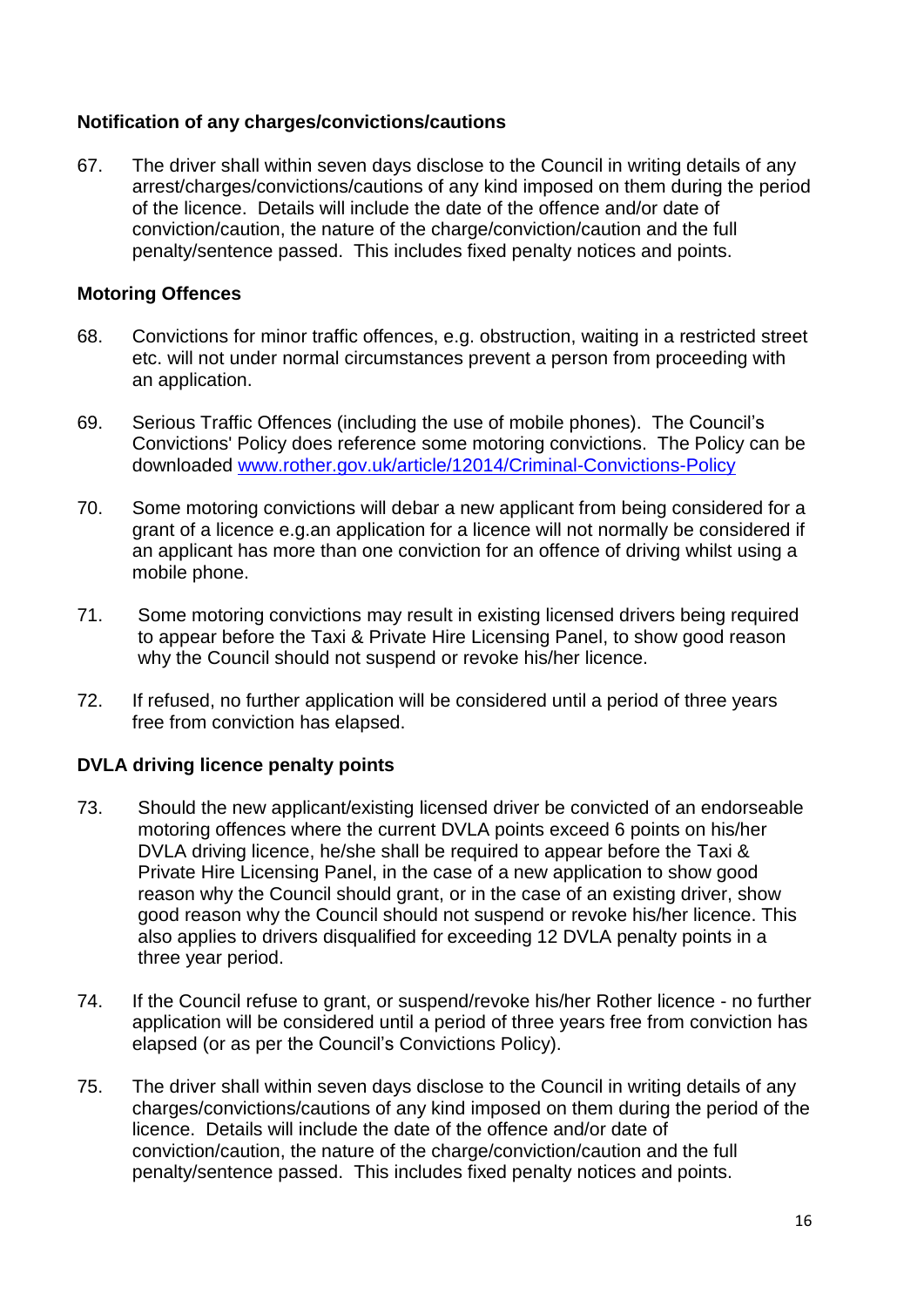#### **Practical driver test assessment**

- 76. All new applicants for both Hackney Carriage and Private Hire driver"s licences must complete and pass the Private Hire/Hackney Carriage Practical Driving Test assessment specified by the Council. (This will be based on the test previously carried out by the Driver & Vehicle Standards Agency). The assessment is subject to an additional fee.
- 77. This assessment is more demanding than the standard learner driver test and it contains elements that relate specifically to driving a Private Hire/Hackney Carriage vehicle.
- 78. All licensed drivers who have been subject to allegations of poor driving standards may be required to retake and pass the test. This could be linked to the suspension of a driver licence.

#### **Rother knowledge test**

79. All new applicants for a drivers licence must complete and pass the Council"s knowledge test before being considered for grant of a licence (knowledge (10 questions, 60 per cent pass mark), traffic laws (8 questions, 75 per cent pass mark), licensing conditions (8 questions 75 per cent pass mark) and traffic signs (8 questions, 50 per cent pass mark), vehicle maintenance and best practice (6 questions, 67% pass mark).

For further information: [www.rother.gov.uk/article/10687/Knowledge-test](http://www.rother.gov.uk/article/10687/Knowledge-test)

- 80. Licensed drivers who fail to renew their licence in the required time will be treated as a new applicant and will be required to complete and pass the Council"s local knowledge test before being considered for grant of a licence.
- 81. The knowledge test is subject to an additional fee.

#### **Spoken English assessment**

- 82. New applicants must have sufficient ability to speak English and to understand spoken English to provide the service that they wish to be licensed for**.**
- 83. A new applicant will be required to take and pass the Council"s specified spoken English language assessment before being considered for grant of a licence (the assessment is subject to an additional fee).

#### **Literacy and numeracy skills assessment**

- 84. New applicants must have adequate literacy and numeracy skills to provide the service that they wish to be licensed for.
- 85. A new applicant will be required to take and pass the Council"s specified literacy and numeracy skills assessment before being considered for grant of a licence (the assessment is subject to an additional fee).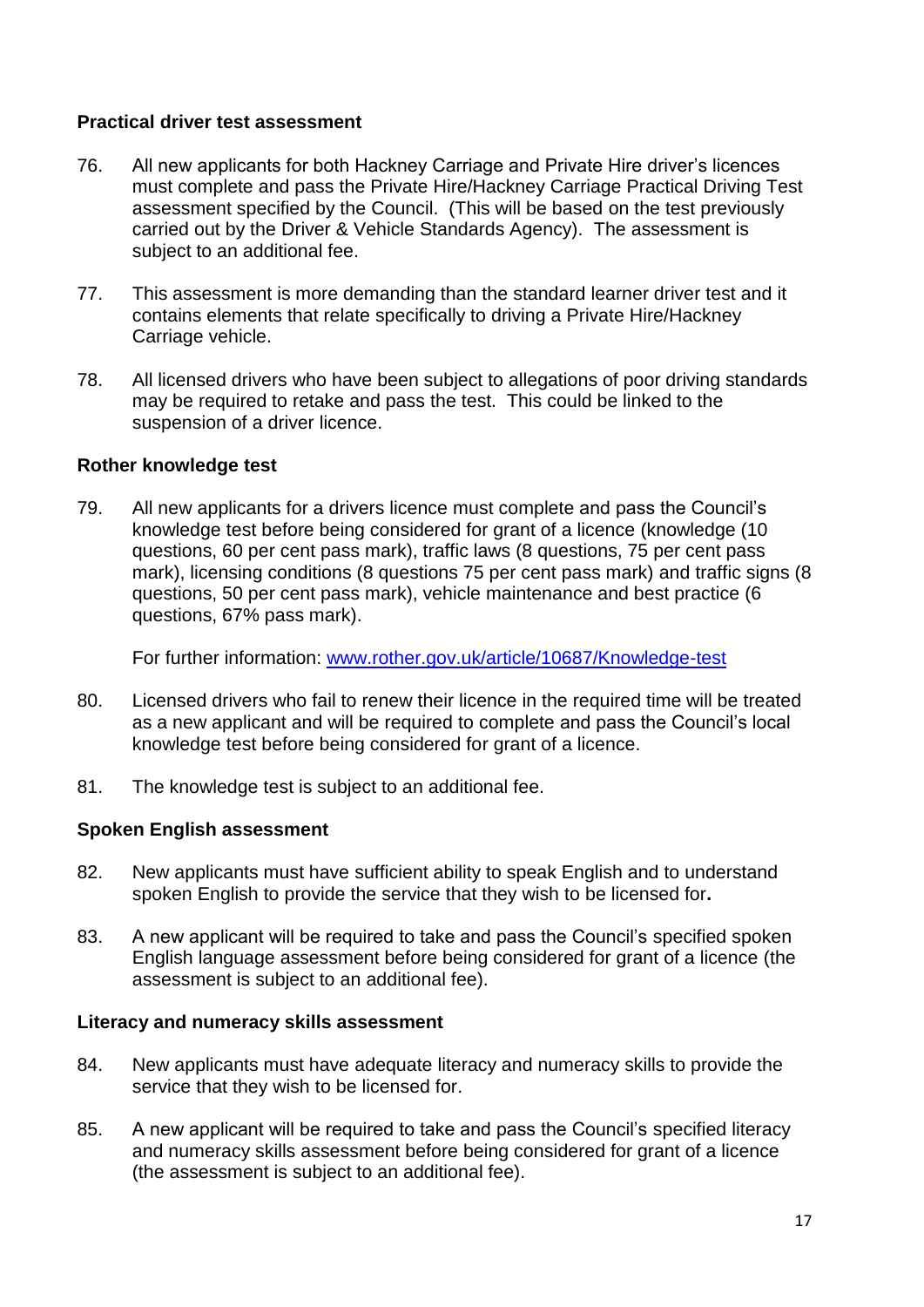### **Issuing licence and wearing badges etc.**

- 86. Licences are issued subject to Conditions and Byelaws (as amended). It is the licence holder"s responsibility to hand a copy of their licence to whom ever they will be working for. If Private Hire, to the Private Hire operator, if Hackney Carriage, the proprietor of the vehicle.
- 87. Drivers are required to have on display and be worn on their person the photo badge issued by the Council at all times whilst they are working, in a position where it is clearly visible.
- 88. The badge remains the property of the Council and on ceasing to be a Hackney Carriage, Private Hire or dual driver, the badge must be returned. Copying of the badge is not permitted.
- 89. Loss of the badge must be report to the Council immediately so that a new one may be issued (a fee is payable).

# **Suspension, Revocation or Refusal to Grant or Renew**

- 90. If at any time, there is any reason to doubt that a person is "fit and proper" to continue to hold a driver licence and there is a risk to public safety, that licence may be suspended or revoked immediately.
- 91. The Council may also suspend, revoke or refuse to grant or renew a licence on any of the following grounds:
	- arrest/conviction/caution of an offence involving dishonesty, indecency or violence;
	- conviction/caution of an offence under, or failure to comply with, any relevant requirements of law;
	- any other reasonable cause.
- 92. If there are grounds that cast doubt as to whether a driver is/ remains a fit and proper person to hold a licence, then that driver may be requested to provide an account of their actions. This will normally be by means of an interview with an appropriate Officer of the Council, and such interviews will be conducted with reference to the Police and Criminal Evidence Act Codes of Practice.
- 93. Under the Council's scheme of delegation the matter will be determined either by the appropriate Delegated Officer or referred to the appropriate Committee/Taxi & Private Hire Licensing Panel of the Council, in the latter case the individual concerned will be given the opportunity to attend and address the Committee/Taxi & Private Hire Licensing Panel.
- 94. In determining the matter the Delegated Officer/Committee/Taxi & Private Hire Licensing Panel may, as appropriate, decide: to take no further action; to issue a warning; to administer a caution; or to suspend, revoke or refuse to renew or grant the licence. For a suspension, revocation or refusal the licence-holder will be given the opportunity to attend the appropriate Committee/Taxi & Private Hire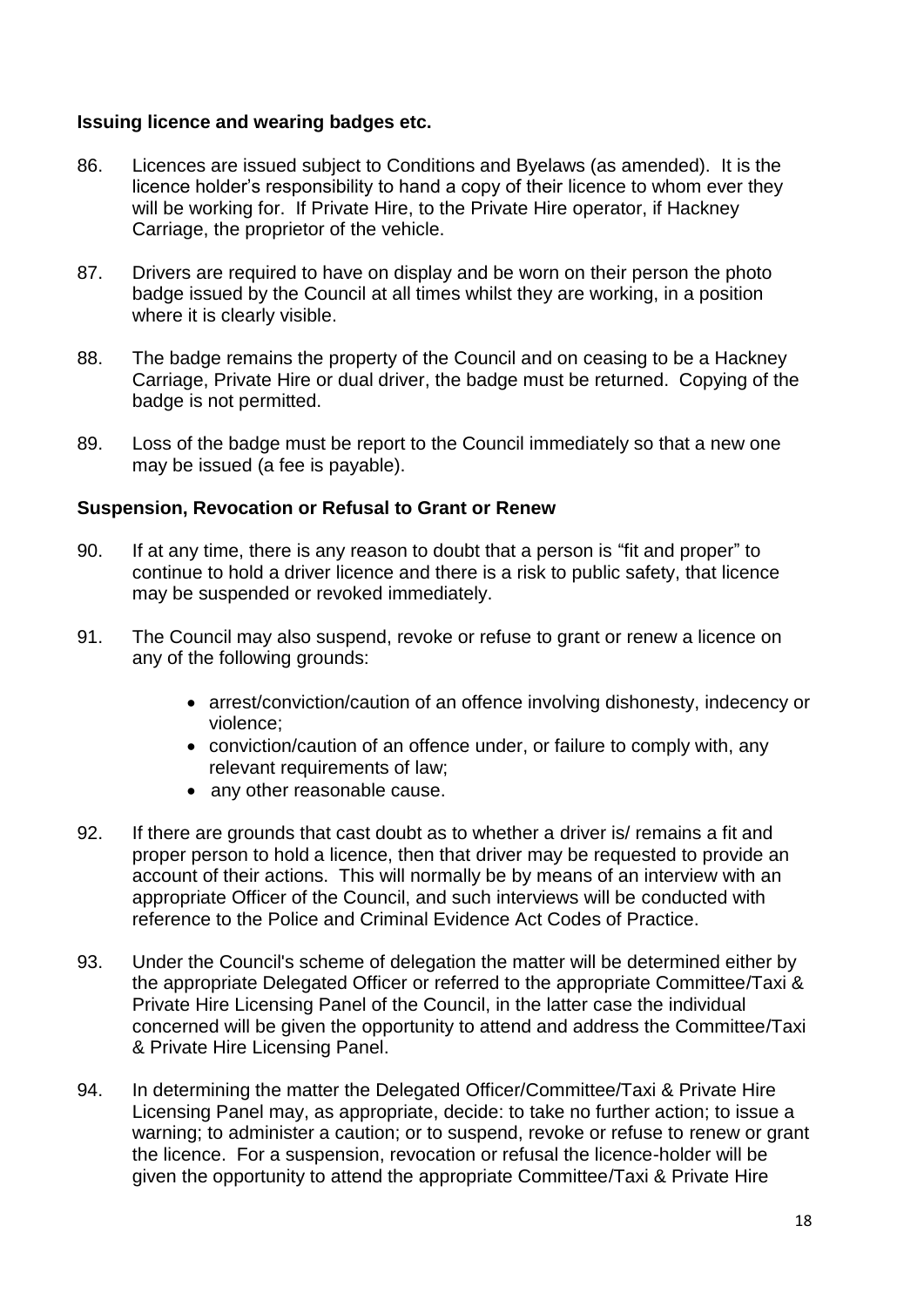Licensing Panel of the Council before any decision is taken, unless a decision has to be taken urgently because of concerns for passenger safety.

95. If the licence is suspended, revoked or refused the Council will give written notice of the grounds within 21 days. There is a right of appeal to the Magistrates Court.

# **How to apply for your first drivers licence**

- 96. All the information you require is in this handbook and on our web site (including application forms and fees): www.rother.gov.uk/article/768/Taxi-Licensing
- 97. You will need to make an appointment to meet with a Licensing Officer; you will need to bring:
	- Completed application form.
	- Group 2 medical form completed by your own GP (download form) [www.rother.gov.uk/article/10689/Dual-Driver-application-process](http://www.rother.gov.uk/article/10689/Dual-Driver-application-process)
	- Licence fee www.rother.gov.uk/article/7310/Application-fees
	- Enhanced Criminal Record Disclosure fee
	- DVLA driving licence (held for 36 months or IoAM)
	- Completed DVLA driving licence check form
	- Immigration Act 2016 checks proof of right to reside or right to work (if applicable)
	- Passport (if you do not have a passport birth certificate)
	- Proof of current address (utility bill)
	- National insurance number
	- Character references (x2)
- 98. After the appointment you will need to arrange to sit the following assessments:
	- Knowledge test
	- Spoken English assessment if applicable
	- Literacy and numeracy assessment if applicable
	- Private Hire/Hackney Carriage Practical Driving Test (provide pass certificate)
- 99. Please check our latest application procedure: ww.rother.gov.uk/article/10683/Driver-licences

#### **How to apply for a drivers licence renewal**

- 100. Please refer to the checklist at the front of this handbook. All the information you require is in this handbook and on our web site (including application forms and fees): www.rother.gov.uk/article/768/Taxi-Licensing
- 101. The driver is responsible for ensuring he/she commences the licence renewal process well in advance of the licence expiry date (at least 3 months). A driver should not rely on reminders sent by the council (this service may be withdrawn in the future).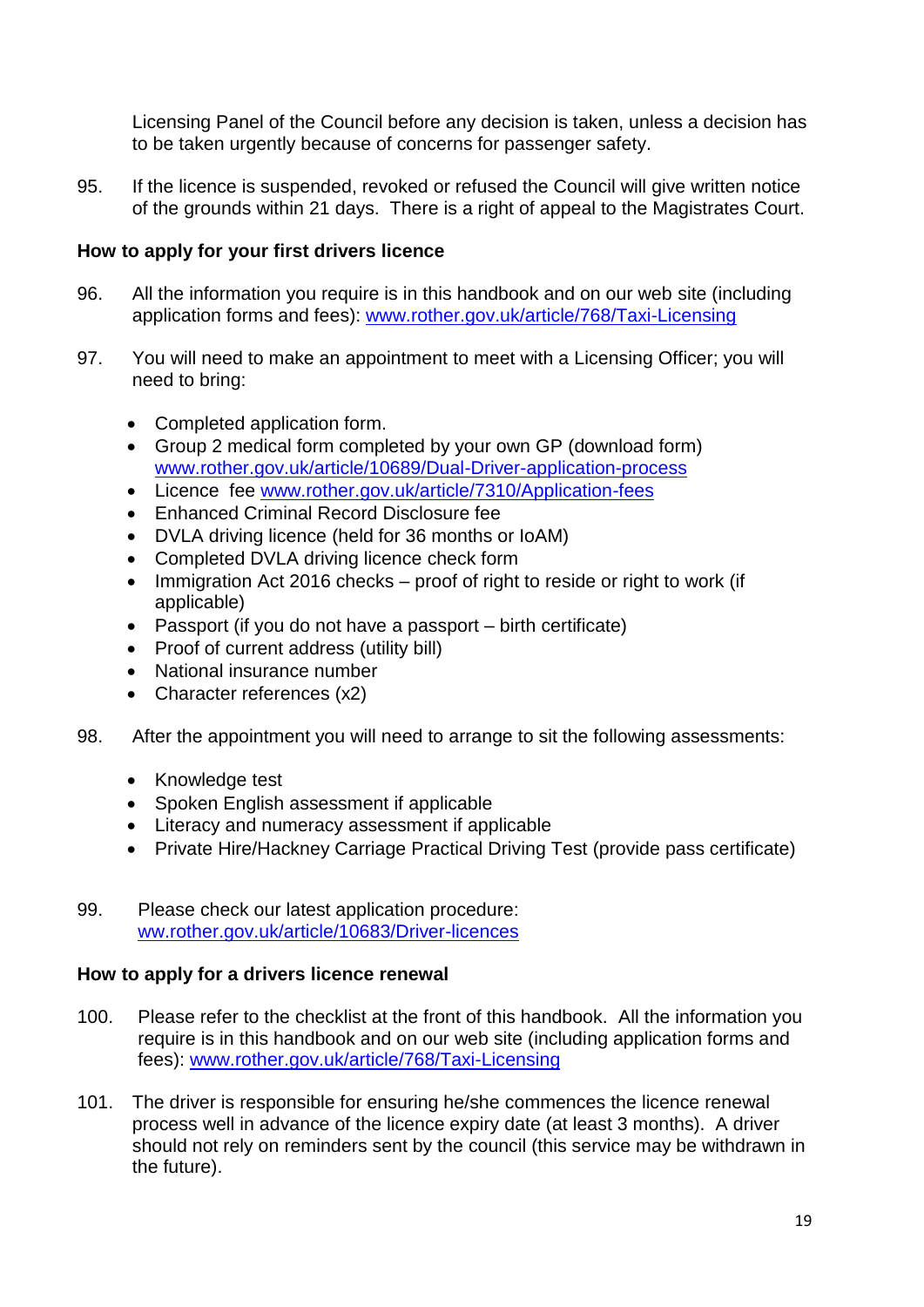- 102. Drivers are not entitled to work after the expiry date until they have received their new paper licence and photo badge.
- 103. To renew your licence you will need to make an appointment to meet with a licensing officer; you will need to bring:
	- Completed application form.
	- Group 2 medical form completed by your own GP (download form) www.rother.gov.uk/article/10689/Dual-Driver-application-process
	- Licence fee www.rother.gov.uk/article/7310/Application-fees
	- Evidence that you have completed the Enhanced Criminal Record Disclosure application on-line (or update service reference plus original certificate)
	- Enhanced Criminal Record Disclosure fee (not for update service)
	- DVLA driving licence
	- Completed DVLA driving licence check form
	- Immigration Act 2016 checks proof of right to reside and sight to work
	- Passport (if you do not have a passport birth certificate).
	- Proof of current address (utility bill)
	- National insurance number
- 104. Please check our latest application procedure: www.rother.gov.uk/article/10689/Dual-Driver-application-process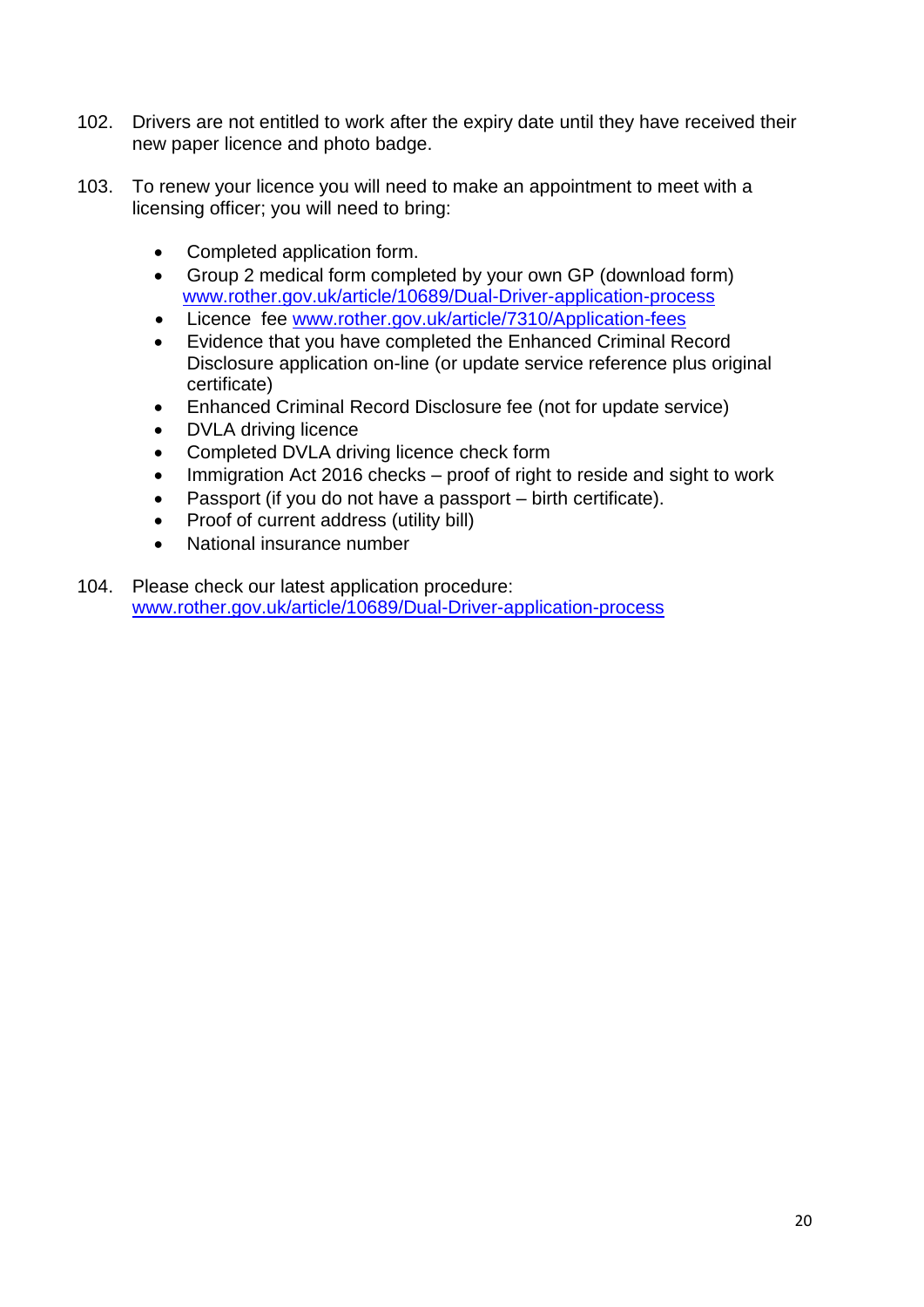# **Part C**

# **Essential Information for Drivers**

- 105. A list of matters that a licensed driver must notify us about during the period of a licence (**in writing or emai**l – you must ask for acknowledgement to prove you complied with the notification requirement).
	- Loss of driver badge **Immediately**.
	- Loss of vehicle plate, internal badge, side door badges **Immediately**.
	- Accident or damage to licensed vehicle (regardless of whether it was working at the time) - **Within 72 hours**.
	- Change of medical circumstances **As soon as possible or within 7 days**.
	- Change of address **Within 7 days**.
	- If you have been arrested or charged for an offence by the Police or any other enforcement agency - **Within 7 days**. You must also notify us again to confirm whether or not you were subsequently convicted - **Within 7 days**.
	- If you have been cautioned by the Police or any other enforcement agency -**Within 7 days**.
	- Arrest, caution, convictions in your capacity as a Ltd Company /Partnership /Director /Company Secretary etc. - **Within 7 days**.
	- All motoring convictions including a fixed penalty **Within 7 days**.
	- You must request permission before you install internal facing CCTV in a licensed vehicle - **Before installation**.
	- You are concerned that a passenger is at risk of sexual exploitation, trafficking etc. - **Immediately**.

# **Conduct and duties**

- 106. A high standard of conduct and behaviour is expected from licensed drivers who should in all their dealings with the public (including other licensed drivers) and officials be prompt, polite and helpful. Instances of improper conduct and misbehaviour will be viewed most seriously; a record is maintained of complaints against individual drivers. Improper conduct and misbehaviour can result in your licence being endorsed with Rother penalty points, suspended, revoked, or a refusal to renew.
- 107. Every driver must co-operate with any authorised officer of the Council or a Police Constable and in this regard they must obey all reasonable requirements and provide all assistance and information requested of them. (Local Government (Miscellaneous Provisions) Act 1976, Section 73.

#### **Hours of work**

108. Drivers should refrain from working long hours (more than 11 consecutive hours in a day) and take adequate rest periods when tired.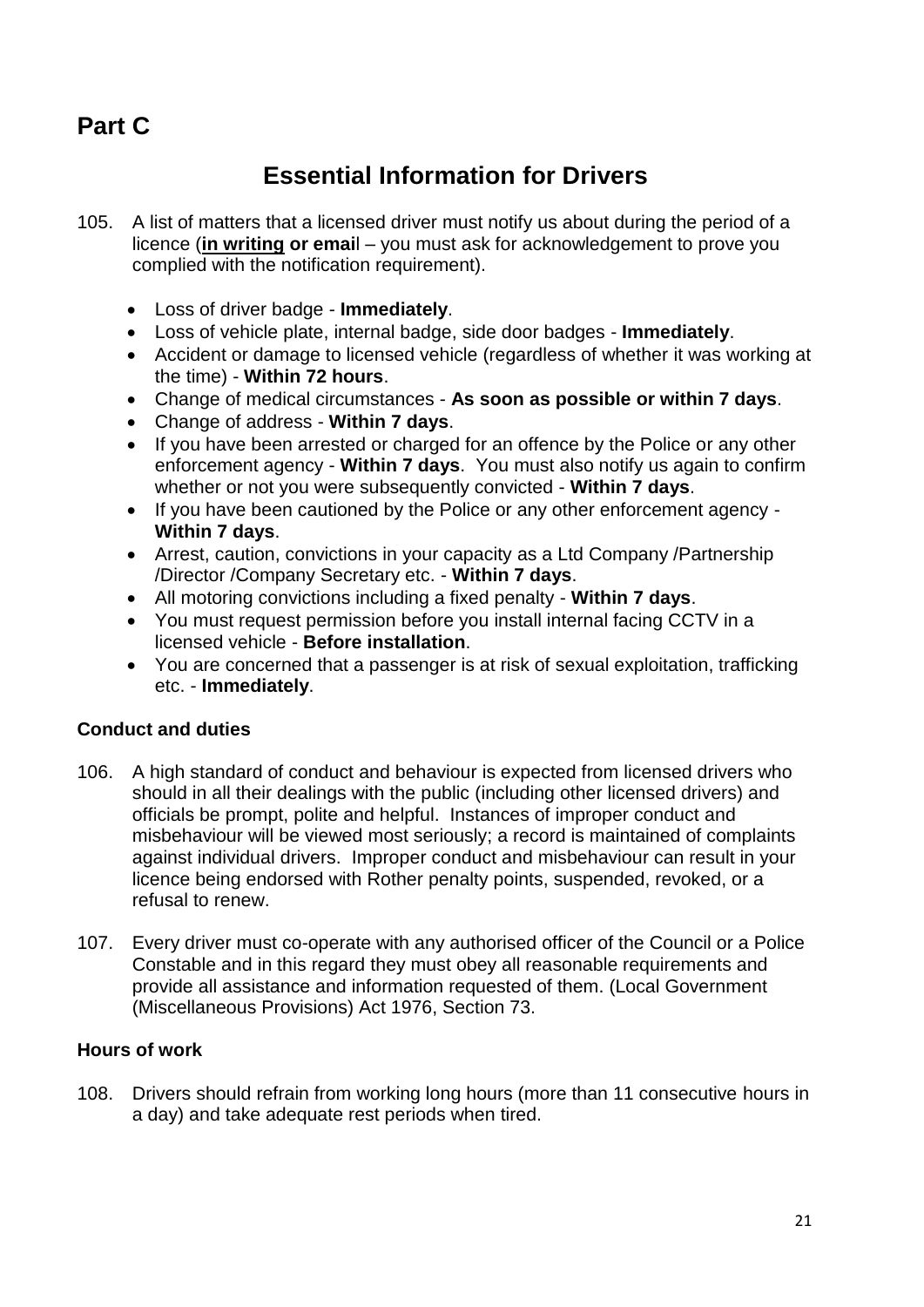# **Dress code**

109. Drivers should ensure that they look smart and of clean appearance at all times and must not dress in a manner which is likely to embarrass or offend passengers. Items of clothing must cover the shoulders and torso; legs should also be covered to just above the knee.

# **Lawful Bookings**

# 110. Hackney Carriage

- When situated on an appointed rank in the Rother district; or
- When proceeding at a reasonable speed to one of the appointed ranks and being hailed by a prospective hirer; or
- When pre-booked.

# 111. Private Hire

 Only when pre-booked, such as telephone call or some direct method of communication with the licensed operator"s base and entered in the operator"s records before the commencement of the journey.

# **Illegal Plying for Hire**

#### 112. Hackney Carriage

- When a Hackney Carriage is parked other than on an appointed rank.
- When the driver either in person or through agents, calling out or otherwise inviting any person to hire such carriage.

# 113. Private Hire

- Inviting potential customers to hire the vehicle for an immediate booking; or
- Accepting an offer for an immediate booking from a potential customer.
- 114. It is an offence for a private hire vehicle to tout for business. The vehicle must not look available for hire and can not sit on ranks. After dropping a passenger at a station or the airport etc you must leave the area immediately (unless you have a pre-booked pick up from the same area). If you are approached by a potential passenger, you can hand that person a business card and they can call your operator and book a journey with you. You should not call the operator yourself or let the passenger use your mobile phone.

#### **Importuning/touting**

115. When standing or plying for hire, the driver of a hackney carriage shall not, by calling out or otherwise, importune any person to hire such carriage and shall not make use of the service of any other person for the purpose.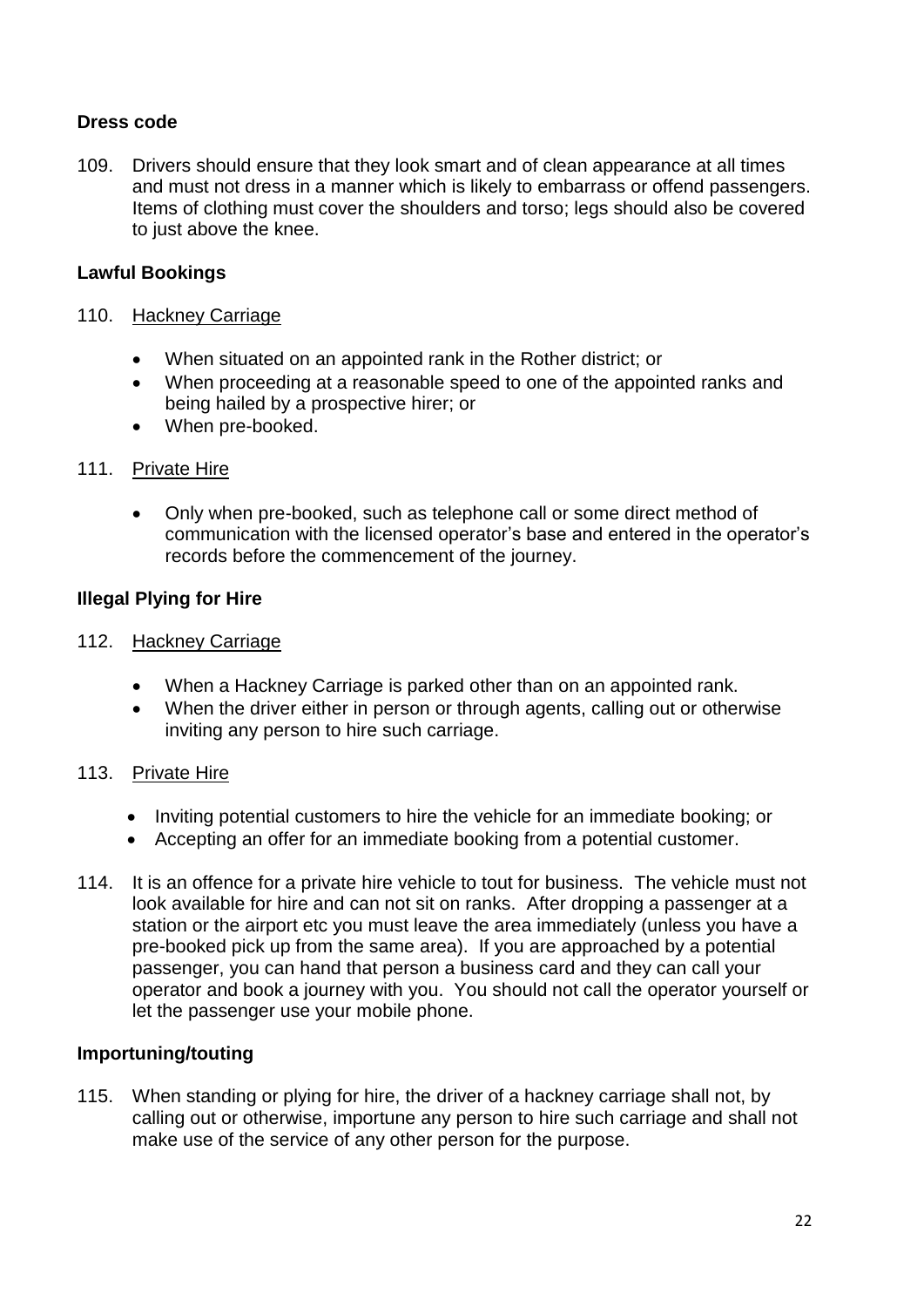116. The rules for drivers of private hire vehicles are simple; all bookings must be made in advance therefore there is no reason to be linked to importuning/touting.

# **Licensed Vehicles**

- 117. Drivers should ensure the vehicle they are driving is licensed; displaying plates & badges and continues to meet our vehicle specifications.
- 118. The condition and cleanliness of the interior is a very important for passengers the test being that passengers must be able travel in the vehicle in their best clothes.
- 119. Before picking up a new passenger, drivers should check and remove any rubbish etc. left behind by the previous passengers.

#### **Receipts**

120. The driver must make provision to provide a proper receipt if requested.

#### **Passenger details and inappropriate passenger communication**

- 121. Drivers must not retain any passenger details e.g. address, email, and phone numbers for longer than is necessary.
- 122. Drivers must not misuse passenger contact details e.g. sending unsolicited text messages or other forms of communication.
- 123. Drivers should be mindful of the numerous pitfalls relating to responding to non business contact from passengers and the possibility of true/false allegations being made against you at a later time.

For their own protection and for safeguarding purposes, drivers must report inappropriate communication, or any behaviour causing concern from passengers to their employer or Licensing Officer as soon as possible. Issues regarding school pupils must be reported to the Head Teacher, and the County Council School Transport Officer if applicable.

# **Social Media**

124. Drivers must not use social media to make any uninvited contact with passengers. Drivers should be mindful of the numerous pitfalls related to responding to non business contact from passengers and the possibility of true/false allegations being made against you at a later time.

### **Children and vulnerable adults**

125. Drivers need to take extra care when transporting children, young persons and vulnerable adults. Care must be taken not to appear to be over familiar in conversation or any other form of communication.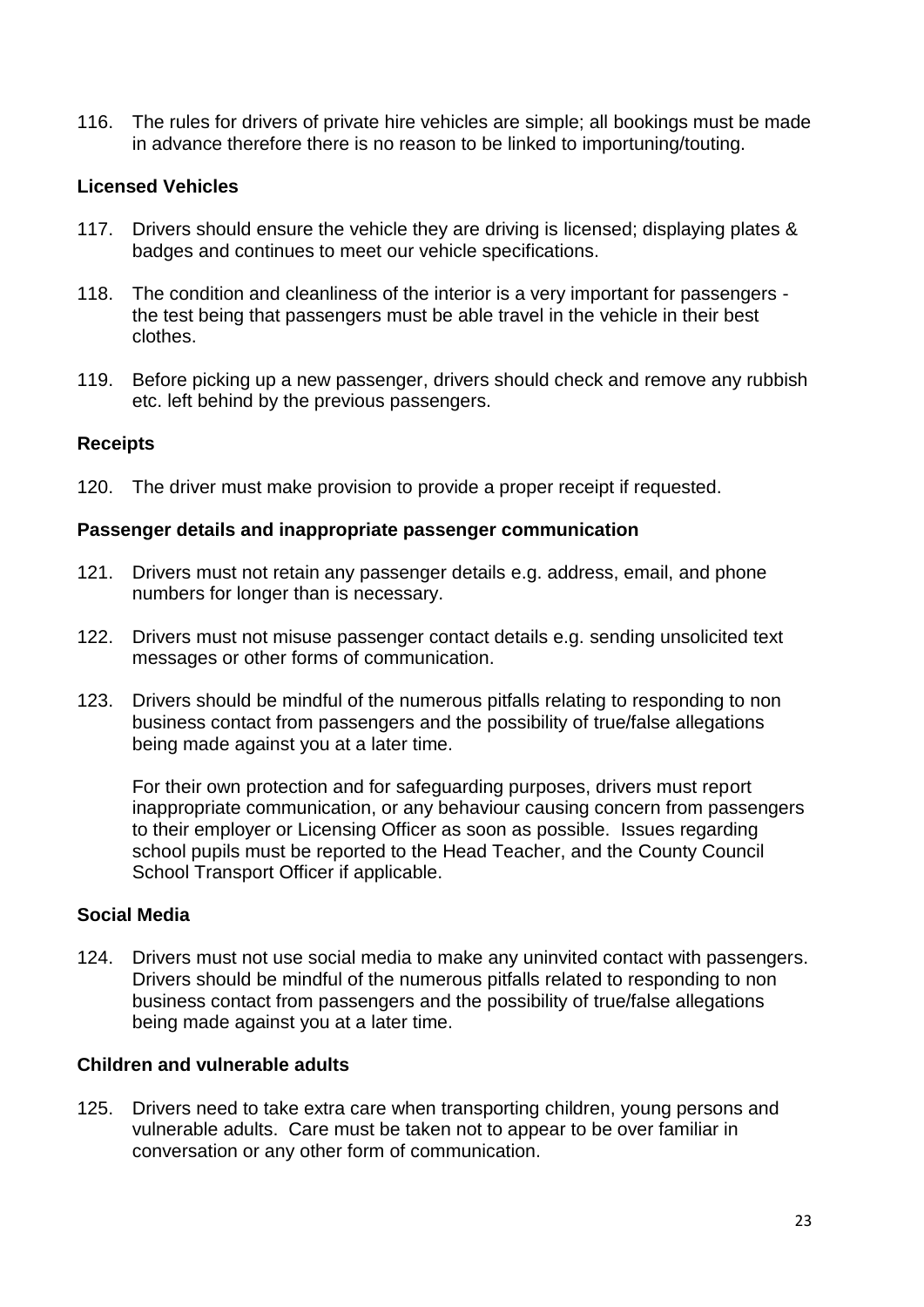# **Touching passengers**

126. Drivers should operate a no touching policy e.g. pass the seatbelt but don"t put it around the passenger unless asked to do so. If a passenger requires assistance getting in and out of the vehicle, the driver can offer assistance but he/she must be certain the passenger agrees to this. The driver should ask the passenger how they would like to be helped before touching the passenger e.g. "would you like to take my arm".

# **Child Sexual Exploitation**

- 127. Licensed drivers can play a very valuable safeguarding role in child sexual exploitation simply by applying their skills of observance and awareness of the children and young people they see in their daily work. This could be their own passengers, or other young people who they see when travelling about who may be displaying any of the behaviours set out below or causing other concerns including:
	- Going or being taken to unusual or known problematic locations/premises/hotspots.
	- Not always where they should be or in risky situations.
	- **Being in your vehicle with someone older than themselves or with** someone who tries to control what they do, who they see, how they spend their money etc.
	- Being offered money, cigarettes, alcohol, drugs, somewhere to stay in exchange for sexual activity.
- 128. If you see a child you may think is at risk or worried about what you have seen or heard you must contact Sussex Police (dial 101) - or dial 999 if there is immediate danger and state "you are concerned about possible child sexual exploitation".
- 129. The Council may introduce compulsory training for drivers and operators about child sexual exploitation.

# **Wheelchair accessible vehicles**

- 130. Drivers should check disabled passenger and wheelchair are both secured before starting a journey.
- 131. Sections 165 and 167 of the Equality Act 2010 come into force on the 6th April 2017. This means that from April drivers of designated wheelchair accessible taxis and private hire vehicles will be required to transport wheelchair users in their wheelchair, provide passengers in wheelchairs with appropriate assistance and charge wheelchair users the same as non-wheelchair users. [www.gov.uk/government/publications/access-for-wheelchair-users-to-taxis-and](http://www.gov.uk/government/publications/access-for-wheelchair-users-to-taxis-and-private-hire-vehicles)[private-hire-vehicles](http://www.gov.uk/government/publications/access-for-wheelchair-users-to-taxis-and-private-hire-vehicles)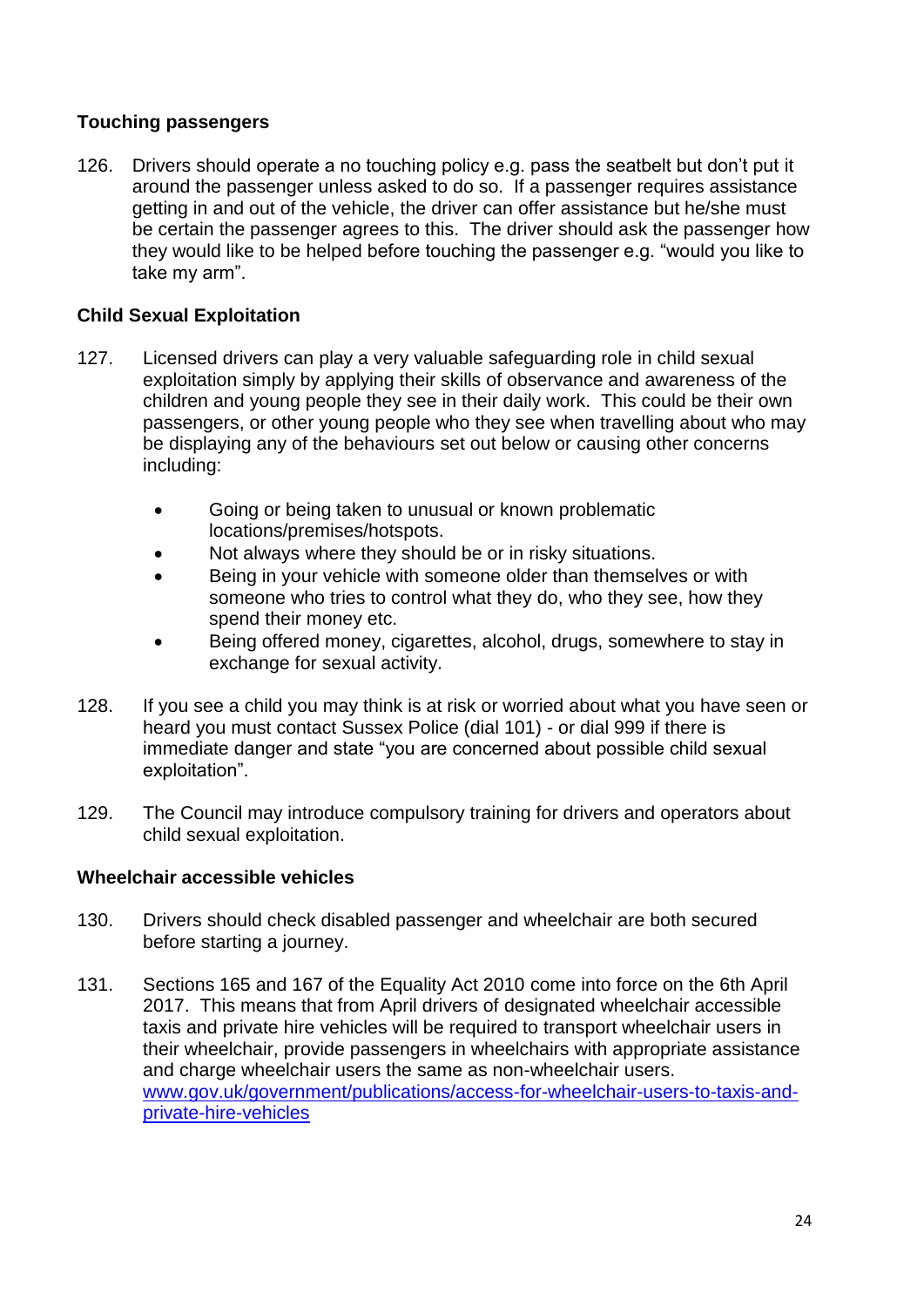# **Safety of passengers entering or alighting from the vehicle**

132. Drivers must take all reasonable precautions to ensure the safety of passengers entering or alighting from the vehicle and have regard to the safety of other persons e.g. pedestrians, cyclists and other vehicles. Drivers should avoid passengers entering or alighting into traffic (if this is unavoidable the driver should stand by the door and supervise its opening/closing).

#### **Assistance with luggage**

- 133. Drivers shall, when requested, carry in the vehicle a reasonable quantity of luggage\*. All luggage must be carried in the boot space and should be sufficiently secured to prevent it causing harm to anyone travelling within the passenger compartment of the vehicle. (\*See Part E vehicle specification).
- 134. Drivers shall also offer reasonable assistance with the loading or unloading of luggage/shopping and in carrying it to or from the entrance of any building, station or other place the passenger is taken up or set down e.g. take shopping/suitcases to the front door but you are not expected to take them up four flights of stairs.

#### **Attendance**

135. The proprietor or driver of a Hackney Carriage or Private Hire vehicle who has agreed or has been hired to be in attendance at an appointed time and place, shall unless delayed or prevented by some sufficient cause, punctually attend with such vehicle at such appointed time and place.

# **Prolongation of journey**

- 136. It is an offence for the driver of a vehicle, without reasonable cause, to unnecessarily prolong in distance or in time the journey for which the vehicle has been hired.
- 137. The driver is obliged to take the shortest route unless stipulated by the passenger.

#### **Exceeding the permitted number of passengers**

138. The driver shall not cause or suffer or permit to be conveyed in any Hackney Carriage or Private Hire vehicle a greater number of persons than the number of persons specified in the licence issued in respect of that vehicle being driven.

#### **Additional passengers**

139. Once hired the driver shall not carry any other passengers unless there is absolute agreement by the original passenger to do so.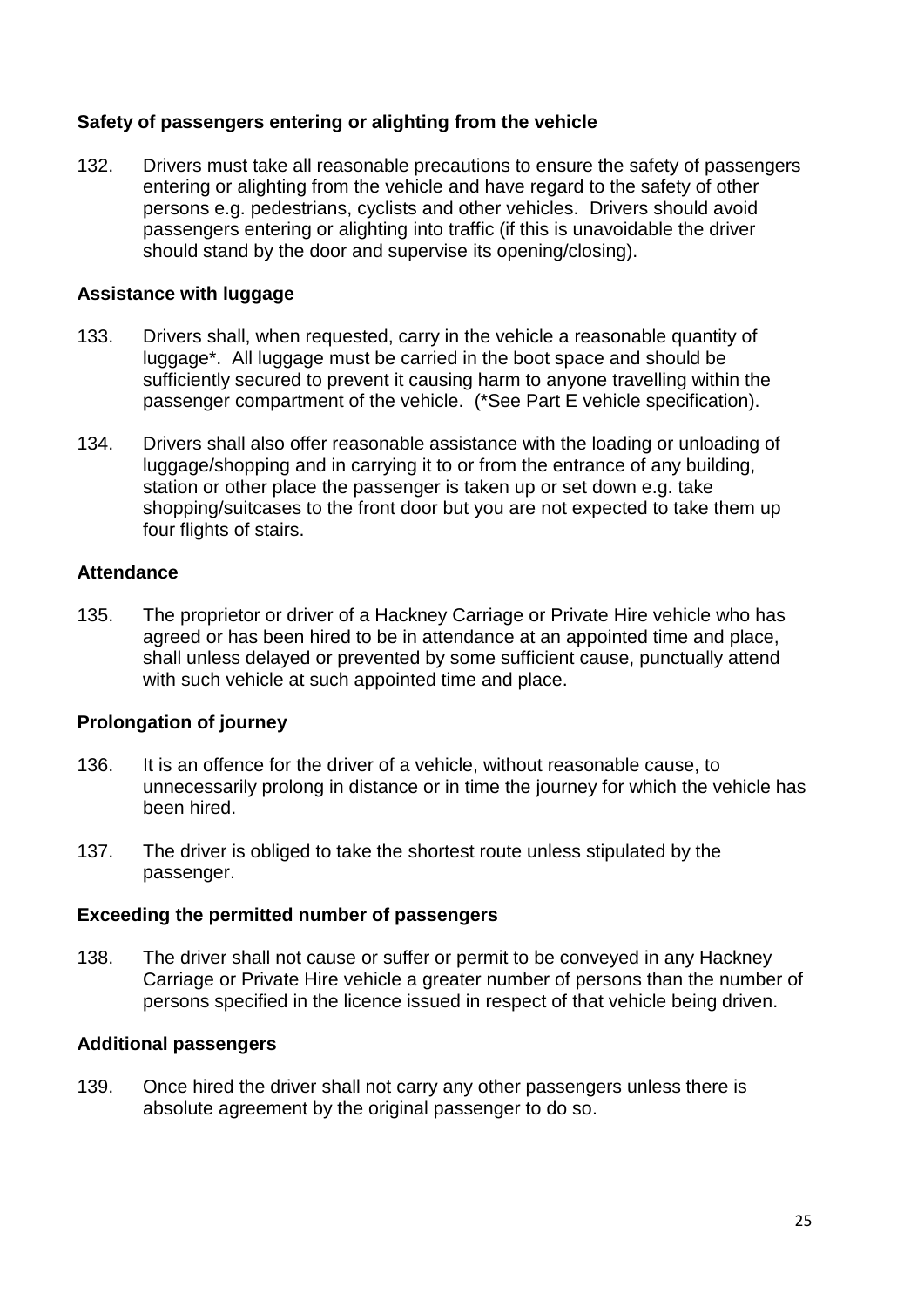# **Lost Property**

- 140. Drivers shall immediately after termination of any hiring or as soon as practicable thereafter carefully search the vehicle for any property, which may have been accidentally left there by the hirer/passengers.
- 141. The driver shall, if any property accidentally left in the vehicle by any person who may have been conveyed in the vehicle, be found by or handed to him, take the property as soon as possible and in any event within 48 hours, if not sooner, to the office of the Council.

#### **Animals**

- 142. The driver of a vehicle must not carry their own animals in a licensed vehicle whilst working.
- 143. Passenger"s animals may be carried at the discretion of the driver and be carried in a secure manner in the rear of the vehicle so as not to distract the driver.

# **Assistance dogs**

- 144. All licensed drivers have a duty to carry, free of charge, guide, hearing and other assistance dogs in their licensed vehicles. These duties have been introduced under Section 37 of the Disability Discrimination Act 1995.
- 145. A driver can refuse to take an assistance dog if he/she holds an Exemption Certificate which relates to a specific medical condition. The driver should politely explain the situation and show the passenger the Certificate.

#### **Refusing a fare**

146. Drivers can not refuse a fare without reasonable excuse e.g. risk of physical violence, passengers who are abusive, racist, sexist, foul mouthed, extremely drunk, refuse to stop smoking, been sick over themselves etc.

#### **Ensuring compliance with seatbelt law**

- 147. You must keep up to date with the law covering seatbelt use.
	- Seatbelt law overview:<https://www.gov.uk/seat-belts-law/overview>
	- Children and seatbelts:<https://www.gov.uk/child-car-seats-the-rules>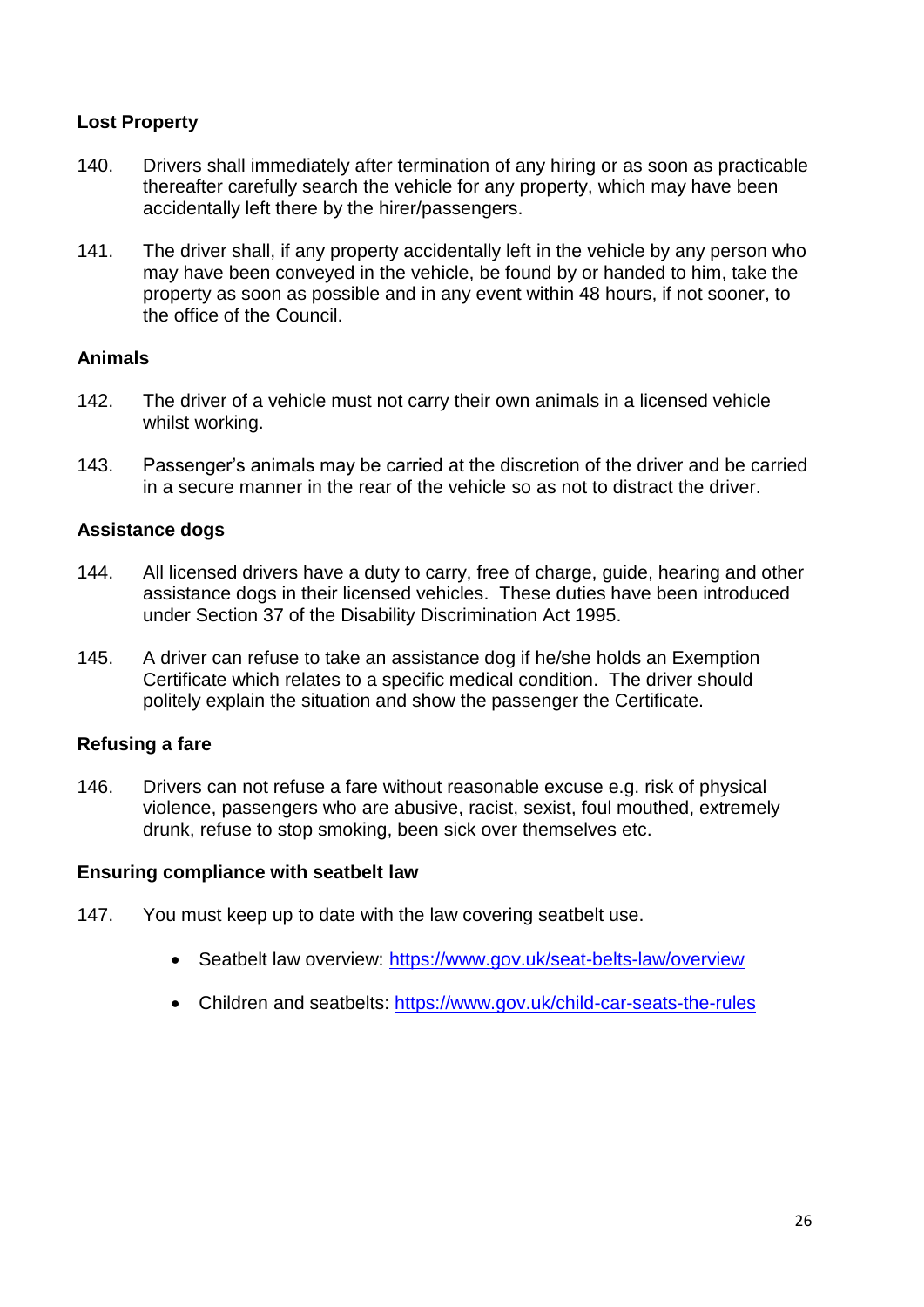# **CCTV**

148. There is no requirement to fit internal facing CCTV but if it is installed it must comply with vehicle licence CCTV conditions and our CCTV specification. Audio recordings are not permitted. Please refer to CCTV section in the "Vehicle" section of this handbook and licence conditions (appendix E).

#### **Unauthorised drivers and insurance liability**

149. Drivers and proprietors are reminded of the requirements of Part VI of the Road Traffic Act 1988 in relation to the provision of third party insurance (see section 60 of the 1847 Act and Section 48 of the 1976 Act). No person should act as a driver without the consent of the proprietor.

#### **Rother Penalty Point Scheme**

- 150. The aim of the Rother penalty point scheme is to work in conjunction with other enforcement options. It provides a formalised stepped enforcement plan. The purpose of the scheme is to record misdemeanours and to act as a record of driver's behaviour and conduct so as to ascertain whether they are a fit and proper person. It does not prejudice the Council's ability to take other actions.
- 151. The primary objective of the penalty point scheme is to improve the levels of compliance and help improve the standards, safety and protection of the travelling public. Penalty points remain for twelve months. The period is on a roll forward basis, so as to allow any older points to be considered as spent and therefore excluded from the running total recorded against any individual licensee.
- 152. Where a licensee accumulates 12 or more penalty points in any 12 month period, the matter will be referred to the Taxi & Private Hire Licensing Panel for the Panel to decide whether the driver remains a fit and proper person. The Taxi & Private Hire Licensing Panel may then suspend or revoke a licence, or issue a warning to the Licensee, depending upon the circumstances.
- 153. For further details and a list of penalty point offences [www.rother.gov.uk/article/10685/Penalty-points-scheme](http://www.rother.gov.uk/article/10685/Penalty-points-scheme)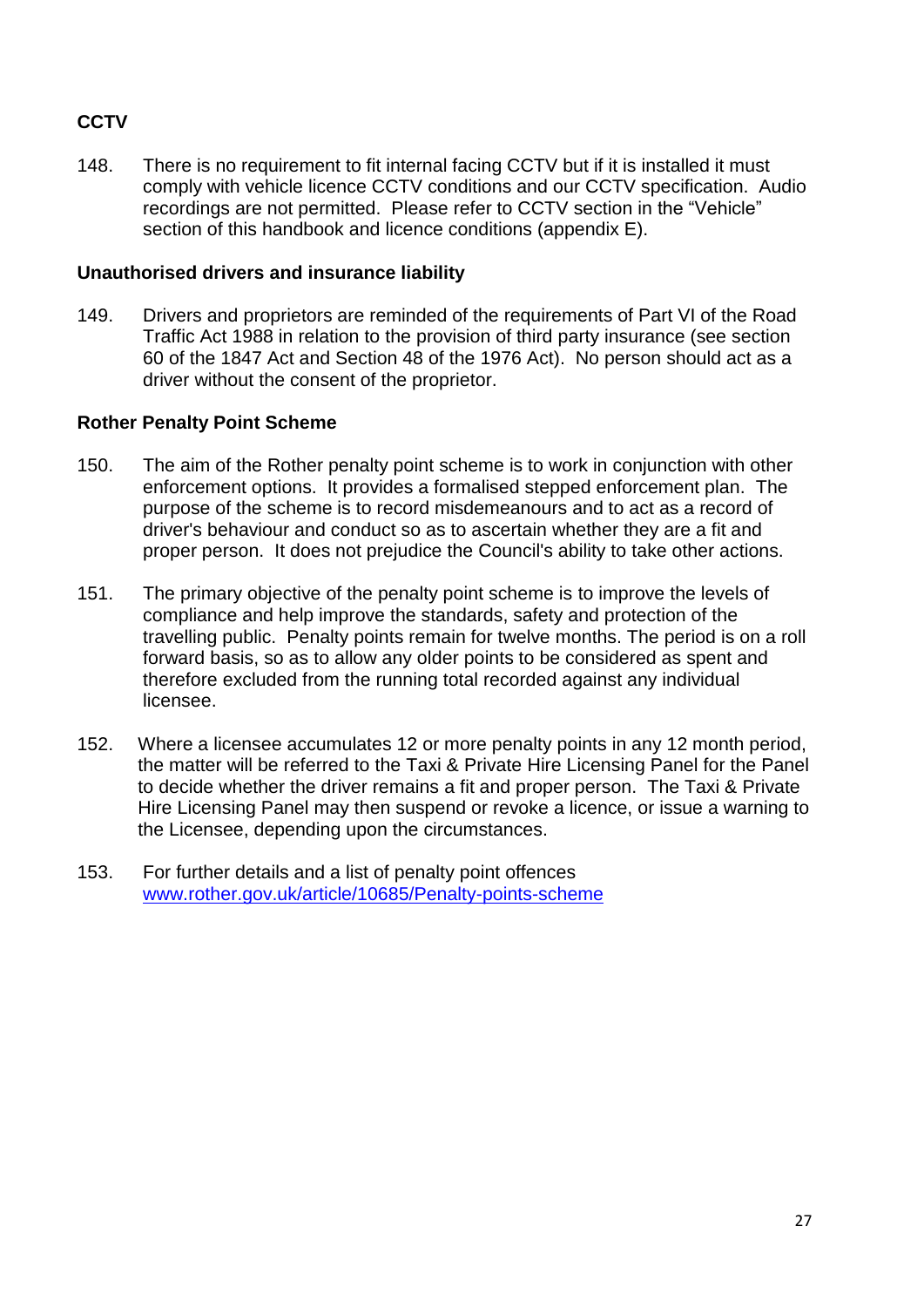# **Part D**

# **Fares and taximeters**

# **Fares**

- 154. You can not charge more for collecting a disabled passenger (e.g. time to load wheelchair in boot etc.) Normal waiting time can be charged if they are late. (Disability Discrimination Act/Equality Act).
- 155. Private Hire vehicle drivers can charge what they feel is appropriate for the requested pre-booked journey, subject to agreement by their passenger at the time of booking.
- 156. Hackney carriage vehicles must be fitted with a calibrated calendar taximeter. The taximeter must be used for all journeys wholly within the Rother area. The meter must not be started until the passenger is in the vehicle and you pull away. Dead mileage driving to and from the passenger's address can not be charged.
- 157. Hackney carriage drivers are not obliged to take fares starting or finishing outside of the Rother district. These journeys can either be charged using the meter or a pre-agreed fixed fare. The passenger should not be in any doubt about how the fare will be charged.
- 158. MAXIMUM fares for Hackney Carriages are set by the Council. The Council"s fare card showing the rates must be prominently displayed in the vehicle.
- 159. N/A
- 160. It is an offence to charge more than the fare shown on the meter.

#### **Multiple fares**

161. The Transport Act 1985 introduced a provision that allows pre-booked passengers to be carried at separate fares in licensed Private Hire cars. Private Hire operators may therefore, "marry up" two or more bookings, whilst charging each passenger a separate fare. The agreement of all the intending passengers is, however, necessary before the car may be shared. The section is obviously useful for regular clients, for example, for use by a number of commuters hiring a car to the railway station each day. This provision may also be used by Hackney Carriage proprietors where Hackney Carriages are being used for pre-booked Private Hire work.

#### **Fare Increases**

162. Hackney Carriage drivers can request a fare increase, preferably in October so the increase can take effect in April. The request should be made in writing and give justifiable reasons for an increase.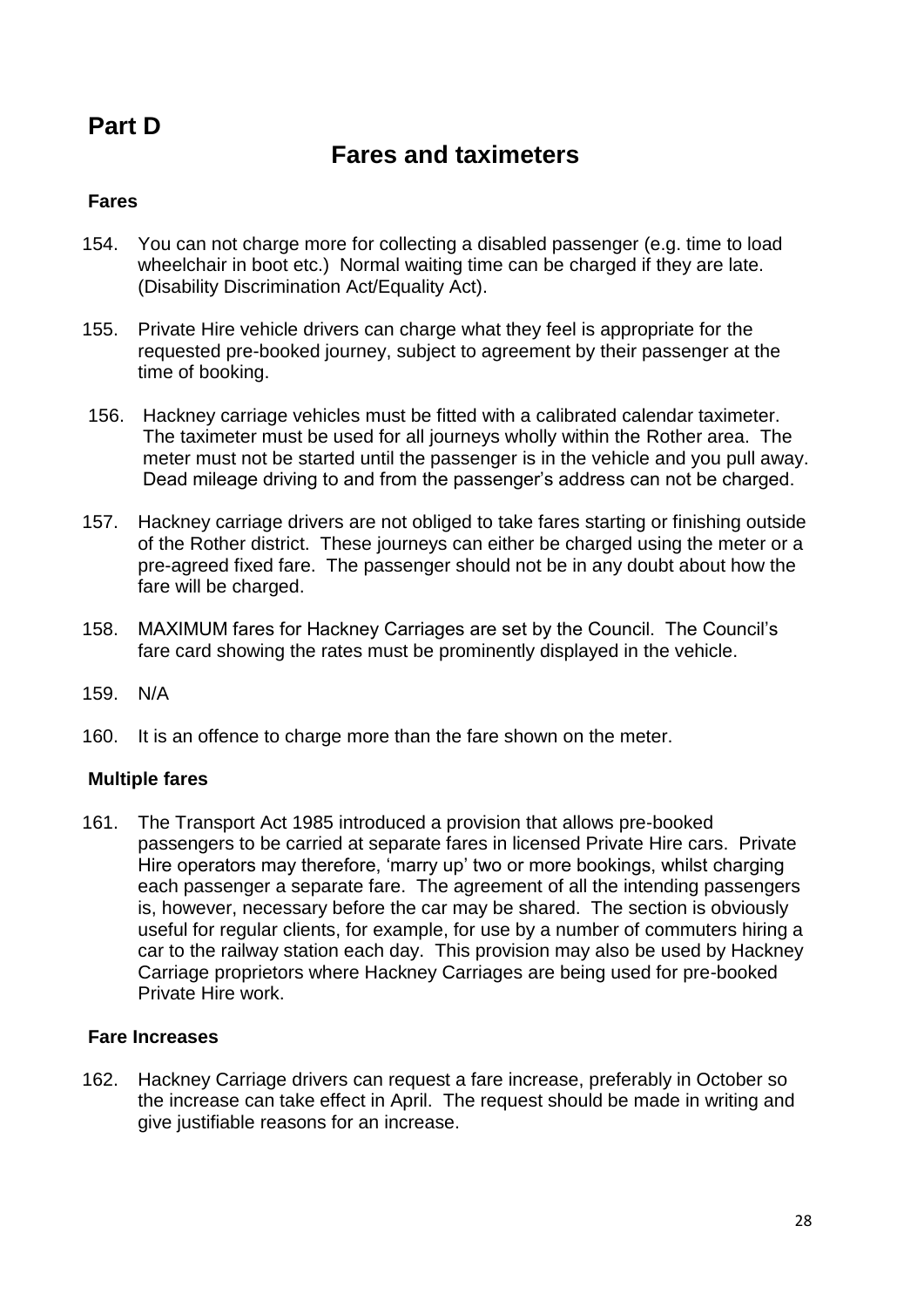- 163. All Hackney Carriages will be required to have their meters up dated within one week of the change if the Council's new rate is going to be charged. A new Calibration Certificate must be sent to the Council within 7 days. The certificate must be issued by an approved installer and the meters sealed.
- 164. Any proprietor who charges the Council"s new increased rate but fails to have their meter changed in the agreed timescale by an approved installer, is liable to have their vehicle licence suspended until such time as the meter is suitably updated and calibrated.
- 165. The Council"s updated fare card showing the rates must be prominently displayed in the vehicle.

# **Taximeters**

- 166. The provision of a taximeter is mandatory for a Hackney Carriage. The meter must be a calendar controlled meter, calibrated and must be set to the Council"s fare tariff applicable for that time. The Calibration Certificate must be issued by an approved installer and the meter sealed. From October 2016 all meters must comply with Measuring Instruments (Taximeters) Regulations 2006.
- 167. The Council"s fare card shows the maximum fares that may be charged and must be displayed prominently within the vehicle.
- 168. N/A
- 169. Taximeters are optional in private hire vehicles. If fitted, the meter must be a calendar controlled meter and calibrated. The Calibration Certificate must be issued by an approved installer and the meter sealed.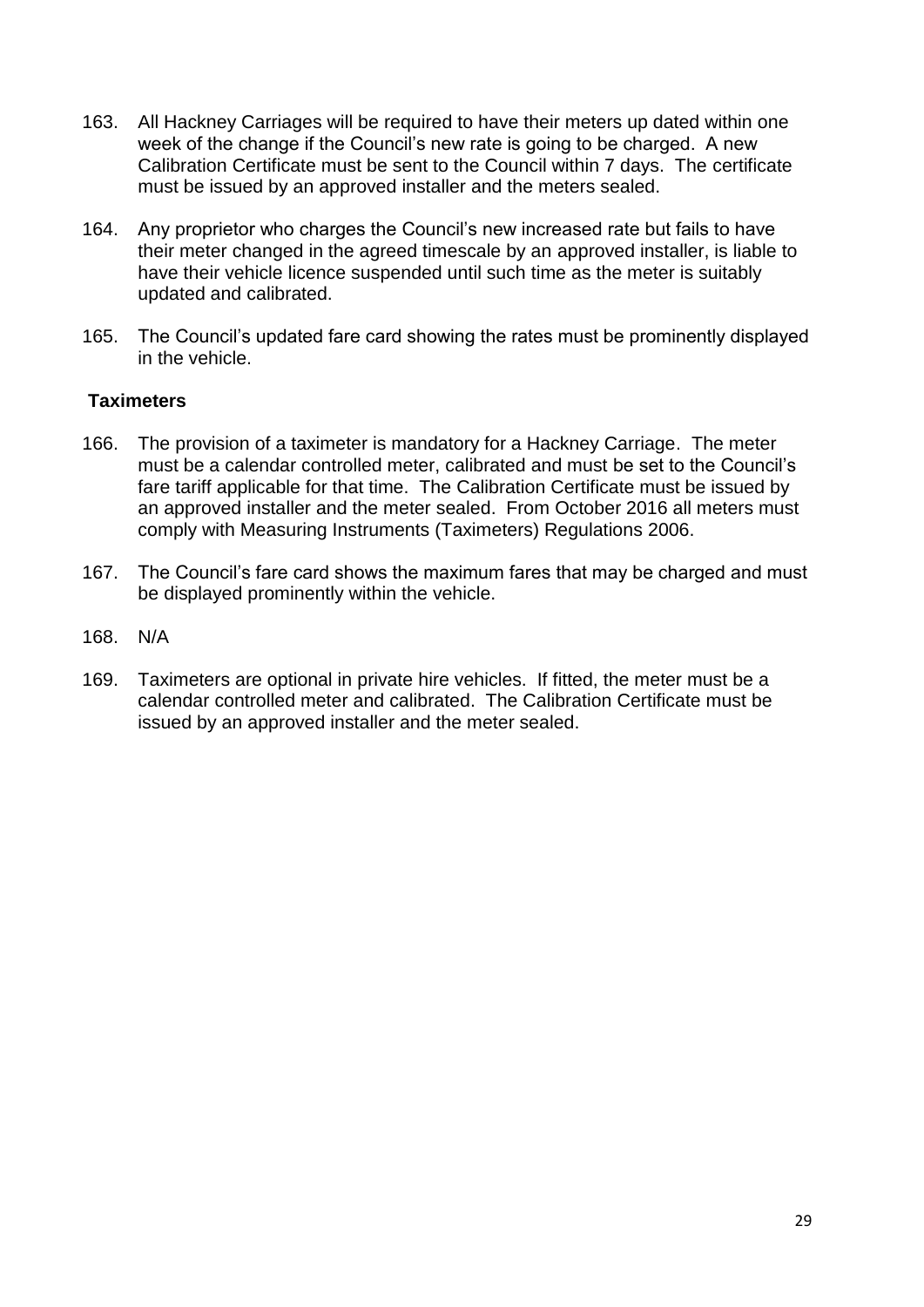# **Part E**

# **Vehicles**

- 170. Only the proprietor of the vehicle can licence the vehicle and this must be a named individual. Please see Appendix C for Horse Drawn Carriage Licence **Conditions**
- 171. All licensed vehicles must :
	- be in **'pristine'** condition (exterior & interior) and maintained in such a condition;
	- have the correct **insurance cover** for hackney carriage or private hire work;
	- comply with the Council's specification requirements;
	- comply with the Council's testing regime.
- 172. List of issues that the vehicle licence holder must notify us about during the period of a licence (**in writing or email** – you must ask for acknowledgement to prove you complied with the notification requirement).
	- Loss of vehicle plate, internal badge, side door badges **Immediately**.
	- Accident or damage to licensed vehicle (regardless of whether it was working at the time) - **Within 72 hours**.
	- Change of address **Within 7 days**.
	- If you have been arrested or charged for an offence by the Police or any other enforcement agency - **Within 7 days**. You must also notify us again to confirm whether or not you were subsequently convicted - **Within 7 days**.
	- If you have been cautioned by the Police or any other enforcement agency **Within 7 days**.
	- Arrest, caution, convictions in your capacity as a Ltd Company /Partnership /Director /Company Secretary etc. - **Within 7 days**.
	- You must request permission before you install internal facing CCTV in a licensed vehicle. - **Before installation**.

# **Applying for a Vehicle Licence**

- 173. If the vehicle meets the required specification standards, a vehicle licence application form must be completed and submitted to the Council with the appropriate fee and the following documents:
	- The vehicle registration document (V5); proof of ownership;
	- Vehicle Compliance Test for the vehicle no older than four weeks old at the date of application;
	- Current insurance certificate for the vehicle; and
	- Certificate of calibration of calendar meter for Hackney Carriages (and if fitted in Private Hire vehicles).
	- Correct fee www.rother.gov.uk/article/7310/Application-fees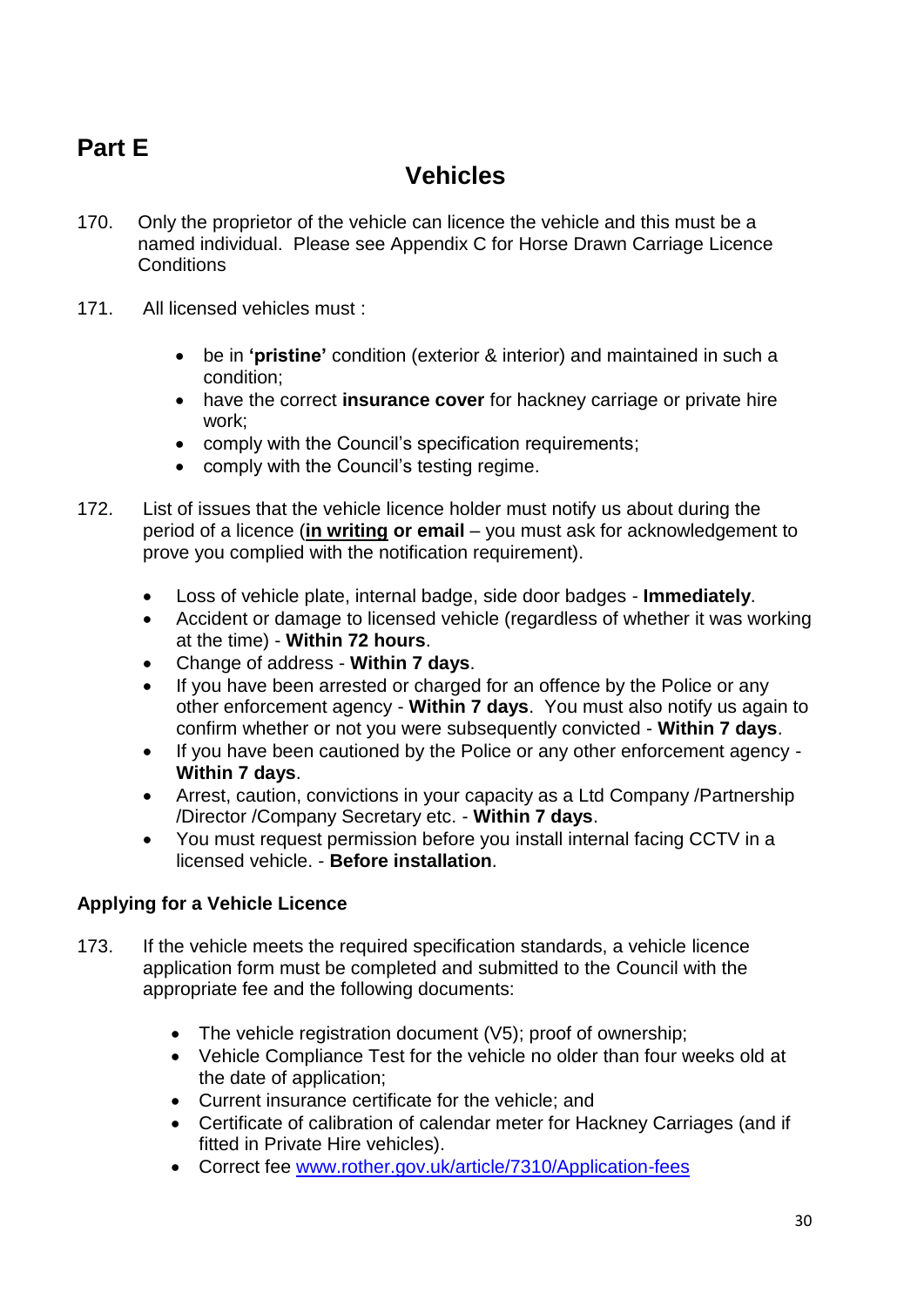#### **Issuing a Vehicle Licence**

- 174. Vehicle licences are issued subject to Conditions and Byelaws (as amended), (see appendices A and B).
- 175. The licence plates shall at all times remain the property of the Council and must be returned within seven days to the Council if the vehicle ceases to operate as a licensed Hackney Carriage or Private Hire vehicle.

#### **Suspension and Revocation of Vehicle Licence**

176. The Council may suspend, revoke or refuse to renew a vehicle licence if the vehicle is unfit, any offence has been committed by the operator or driver, or for any other reasonable cause.

Notice of the grounds shall be given to the proprietor within 14 days and an appeal may be made to a Magistrates Court.

#### **Surrender of licence**

177. Vehicle plates, internal badges and door signs should be surrendered to the Council.

# **Disposal of the Vehicle**

178. The licence plates shall at all times remain the property of the Council and must be returned within seven days to the Council if the vehicle ceases to operate as a licensed Hackney Carriage or Private Hire vehicle.

#### **Offences and Convictions/Cautions**

179. The proprietor of a licensed vehicle shall within seven days disclose to the Council in writing details of any arrest/conviction/caution imposed on him/her (or if the proprietor is a company or a partnership, on any of the directors or partners) during the period of the licence.

# **Vehicle Compliance Standards**

180. The Council has adopted, as a minimum standard, the National Inspection Standards, please see [www.rother.gov.uk/article/10684/Vehicle-licences](http://www.rother.gov.uk/article/10684/Vehicle-licences)

# **Age limit of vehicles**

181. For vehicles licensed before 1<sup>st</sup> April 2018 there is no age limit for vehicles. All vehicles must continue to meet the Vehicle Compliance Test and other vehicle specifications.

From  $1<sup>st</sup>$  April 2018, a vehicle will only be accepted for licensing if the date of first registration is less than SEVEN years at the date the licence is issued\*. Subject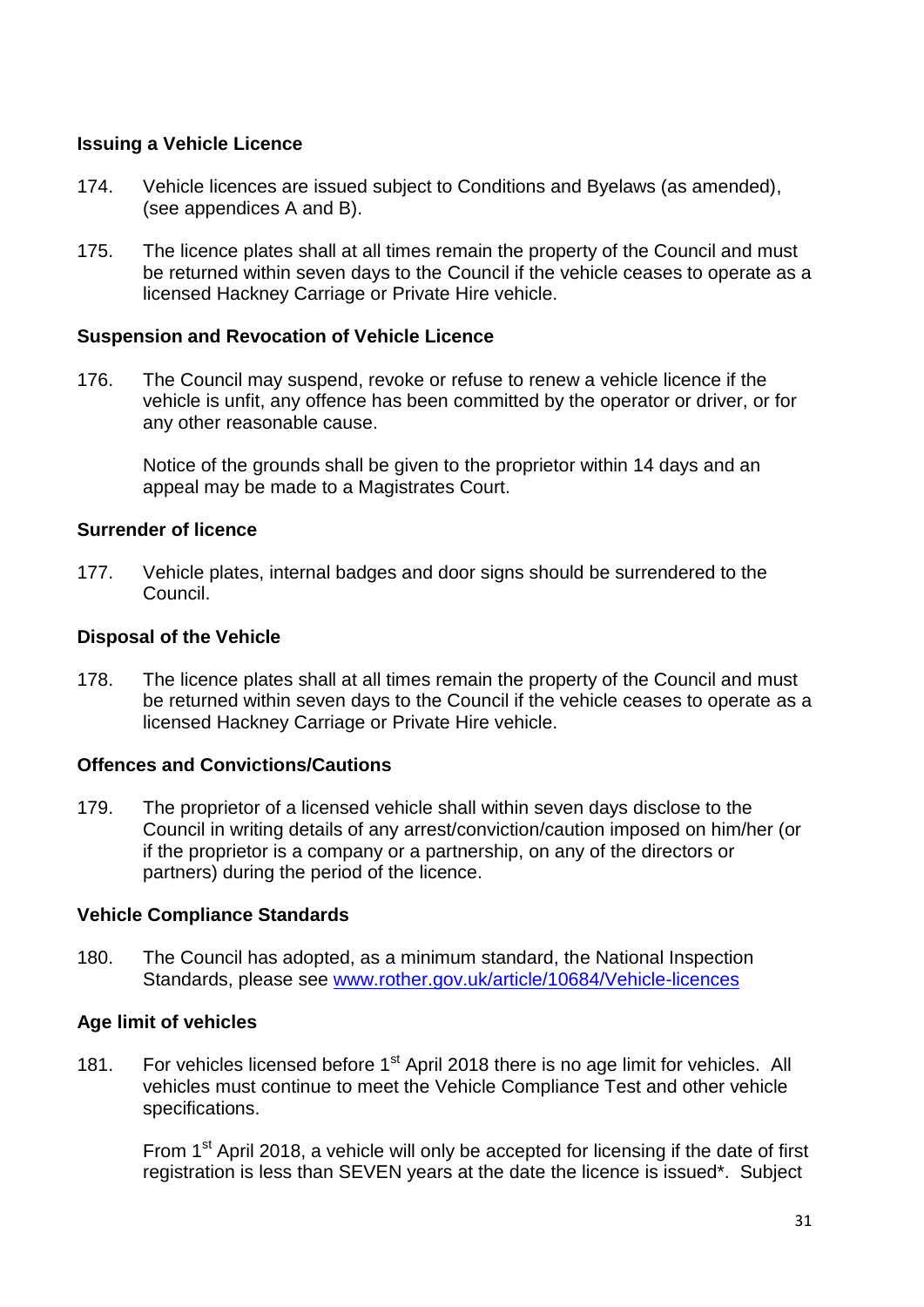to meeting other requirements a licensed vehicle (first licensed after 1<sup>st</sup> April 2018) will continue to be re-licensed until it is TEN years old. The age of a vehicle for licensing purposes shall be determined by the date of first registration on the V5 document.

[\*the vehicle must be licensed for use within one month from the date of the application].

Exemption to the age criteria: applications may be considered to licence and relicence a classic, novelty or vintage vehicle e.g. a Rolls Royce. The expectation being that they would not work from a taxi rank or carry out routine work.

Before buying a vehicle please speak to a licensing officer if you do not understand the age restriction criteria.

#### **Hackney Carriages**

- 182. Hackney Carriage is legally defined in the Town Police Clauses Act 1847 but in general terms may be described as a vehicle which can stand or ply for hire in a street, which has been duly licensed by the Council and which displays a Hackney Carriage plate both internally and externally.
- 183. Hackney carriages must be fitted with the Council"s approved roof sign. This is a "Streamline" style white light measuring 760mm in length. Wording on the front of the light must be all black and in the following fonts and sizes (confirmation of layout can be seen at Appendix D):

| For Hire                  | <b>Font Ariel</b> | Size 35mm |
|---------------------------|-------------------|-----------|
| Taxi                      | <b>Font Ariel</b> | Size 40mm |
| <b>District of Rother</b> | <b>Font Ariel</b> | Size 30mm |
| <b>Company Name</b>       | <b>Font Ariel</b> | Size 30mm |

- 184. London style cabs are exempt from this requirement due to the shape of the vehicle"s roof and a light built into the vehicle.
- 185. The roof sign must be illuminated when available for hire.
- 186. Hackney Carriages must be fitted with rear door signs.
- 187. The Council will not licence a vehicle as a Hackney Carriage if there is no intention to predominately work (stand or ply for hire) the vehicle as a Hackney Carriage within the Rother district.

Limiting numbers of Hackney Carriages (Transport Act 1985)

188. The Council does not intend to restrict the number of vehicles licensed as Hackney Carriages.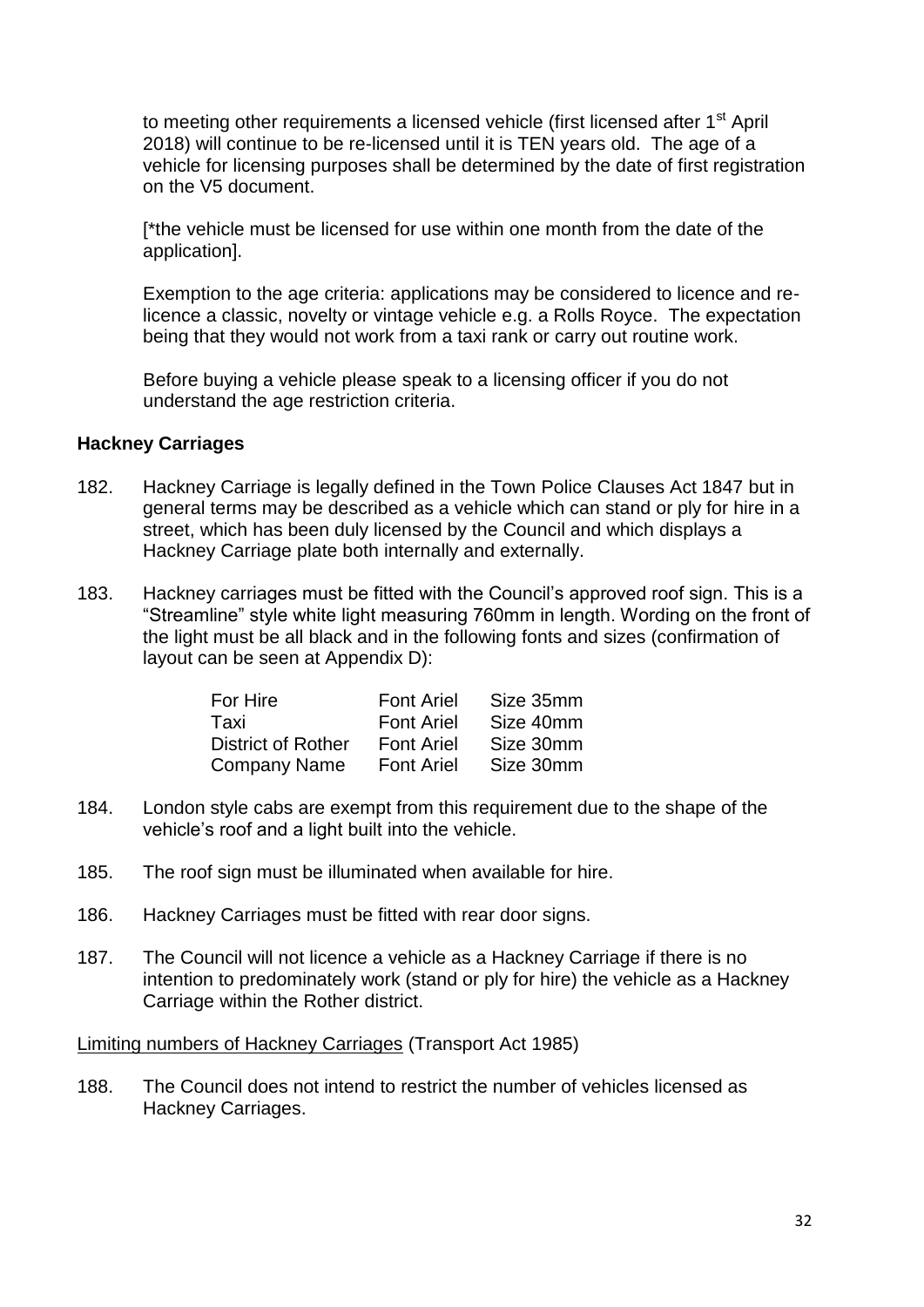# **Private Hire Vehicles**

- 189. Private Hire vehicle is defined in the Local Government (Miscellaneous Provisions) Act 1976, as meaning a motor vehicle constructed or adapted to seat fewer than 9 passengers which is provided for hire with the services of a driver for the purpose of carrying passengers. This does not include a Hackney Carriage or public service vehicle.
- 190. Every Private Hire vehicle shall be licensed under the 1976 Act, Section 48, subject to conditions. A Private Hire vehicle may NOT ply for hire from a stand or in a street. All passenger journeys must be pre-booked in advance.
- 191. Once a vehicle is licensed as a Rother private hire vehicle, it is always a private hire vehicle during the period of the licence. This means it can only ever be driven by a person who holds a Rother driver's licence.
- 192. Private Hire vehicles are to be identifiable by the coloured (yellow) licence rear external plate.
- 193. Private Hire vehicles must be fitted with rear door signs.
- 194. Private Hire vehicles must not be fitted with roof signs.
- 195. It is an offence for a private hire vehicle to be signed/liveried in such a way that it could be mistaken for a hackney carriage and the business name must not include the words "taxi" or "cab".

#### **Distinguishing Features**

- 196. It is an essential legal requirement that hackney carriages and private hire vehicles are readily distinguishable from each other. Section 47 of the 1976 Act enables the Council to require that any hackney carriage be of such design or appearance, or bear such distinguishing marks as shall clearly identify it as a hackney carriage. Furthermore, section 48 provides that a private hire vehicle shall not be of such design and appearance as to lead any person to believe that the vehicle is a hackney carriage.
- 197. With these requirements in mind, the licensing system specifies that:
	- (a) Hackney carriages are to be fitted with an illuminated roof sign as shown in the design at Appendix D, a white rear licence plate and white door signs.
	- (b) Private hire vehicles are to be identifiable by a yellow rear licence plate and yellow door signs. These vehicles may additionally be marked subject to the approval of the council, on doors or window to indicate that the vehicle is a private hire vehicle. However, the Council considers that signs on private hire vehicles must not contain the word taxi or cab.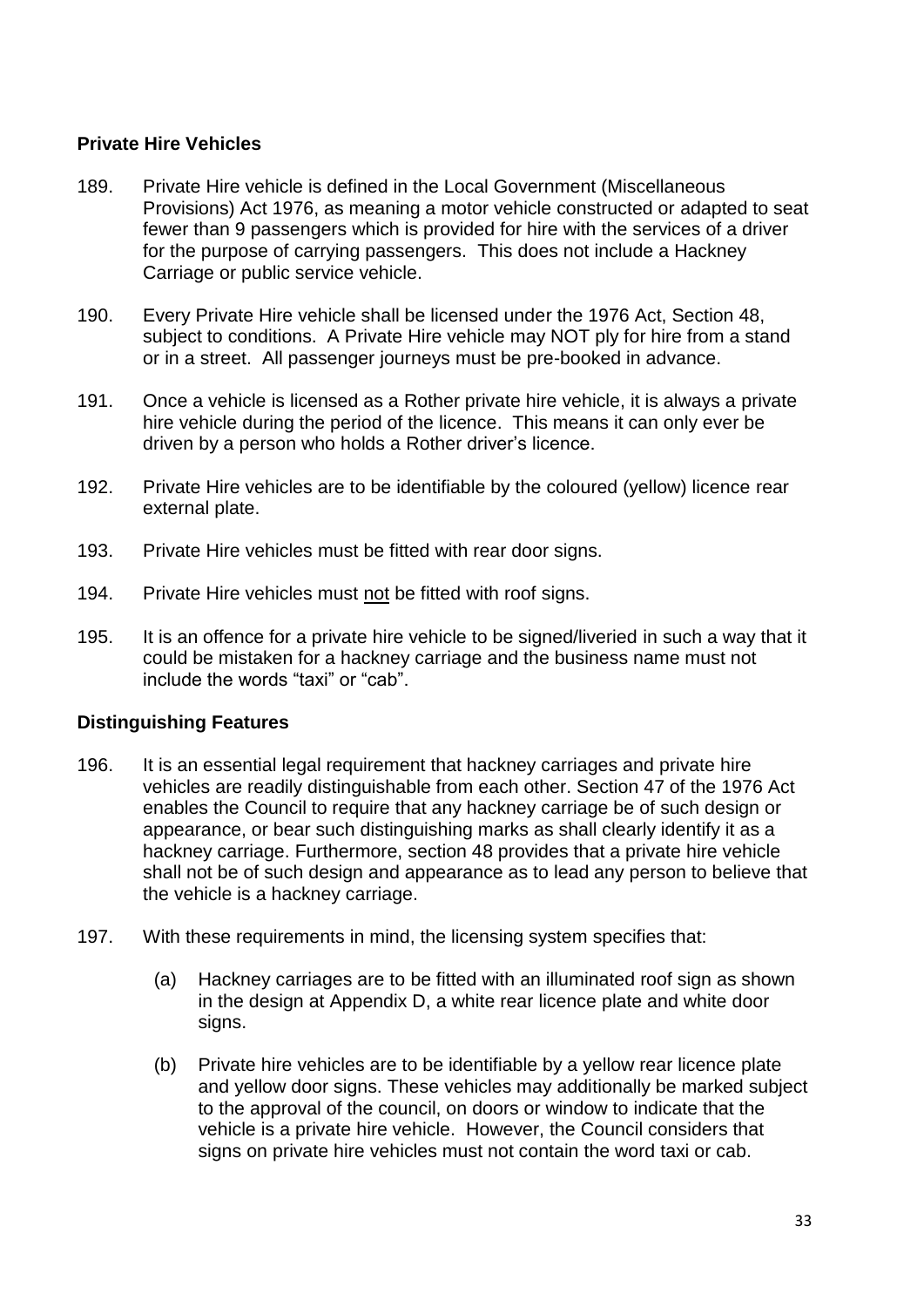198. In addition to the requirements of section 48, the Transport Act 1980, section 64, restricts the use of roof signs on vehicles other than hackney carriages.

# **Eight passenger limit**

199. A hackney carriage or private hire vehicle may have no more than 8 passenger seats. Vehicles that carry more than 8 passengers are public service vehicles (PSV) and subject to separate licensing control by the Driver and Vehicle Standards Agency (DVSA). Please refer to the specific specification below for 6, 7 & 8 passenger seat vehicles.

# **Vehicle Specification**

- 200. The following general specifications are laid down by the Council for licensed vehicles
	- (a) The vehicle shall have at least four doors of a size to permit easy access (unless otherwise specifically approved by the Council).
	- (b) The vehicle shall be so designed to permit the specified number of passengers to be carried in comfort and safety.
	- (c) The vehicle shall have a minimum rear seating width of 1300 mm (51");
	- (d) The vehicle shall have seat belts fitted to all passenger seats.
	- (e) The vehicle shall be provided with adequate luggage space within a secure compartment for the number of passengers for which the vehicle is licensed (guide 3.5 cu. ft. per passenger licensed  $(0.09 \text{ m}^3 \text{ or } 100 \text{ m}^3)$ litres). All luggage must be carried in the boot space and should be sufficiently secured to prevent it causing harm to anyone travelling within the passenger compartment of the vehicle. The proprietor of the vehicle will be required at the time of the vehicle inspection to show how the luggage is to be made secure.
	- (f) Vehicles may be of the saloon, estate, hatchback or minibus type subject to approval by the Council*.*
	- (g) All passengers shall have direct access to a door that does not require seats to be moved or tilted to use it other than vehicles specifically built as taxis. (See below for more information about 6, 7 & 8 passenger seat vehicles).
	- (h) Comply with the Council"s adopted national inspections standards: [www.rother.gov.uk/article/10684/Vehicle-licences](http://www.rother.gov.uk/article/10684/Vehicle-licences)
	- (i) Rear passenger windows tinted glass must not be darker than front side window glass (see below for details).

# **Vehicle Compliance Test**

201. A VCT certificate will be required every six months during the period for which a vehicle is licensed. A vehicle licence will not be issued/renewed without a valid VCT certificate, which must have been issued not more than 4 weeks prior to the first licence/renewal date. A second VCT certificate is required six months from the start of the licence period. This second VCT must be completed and lodged with the Council in the four week period prior to that (six month) date. Failure to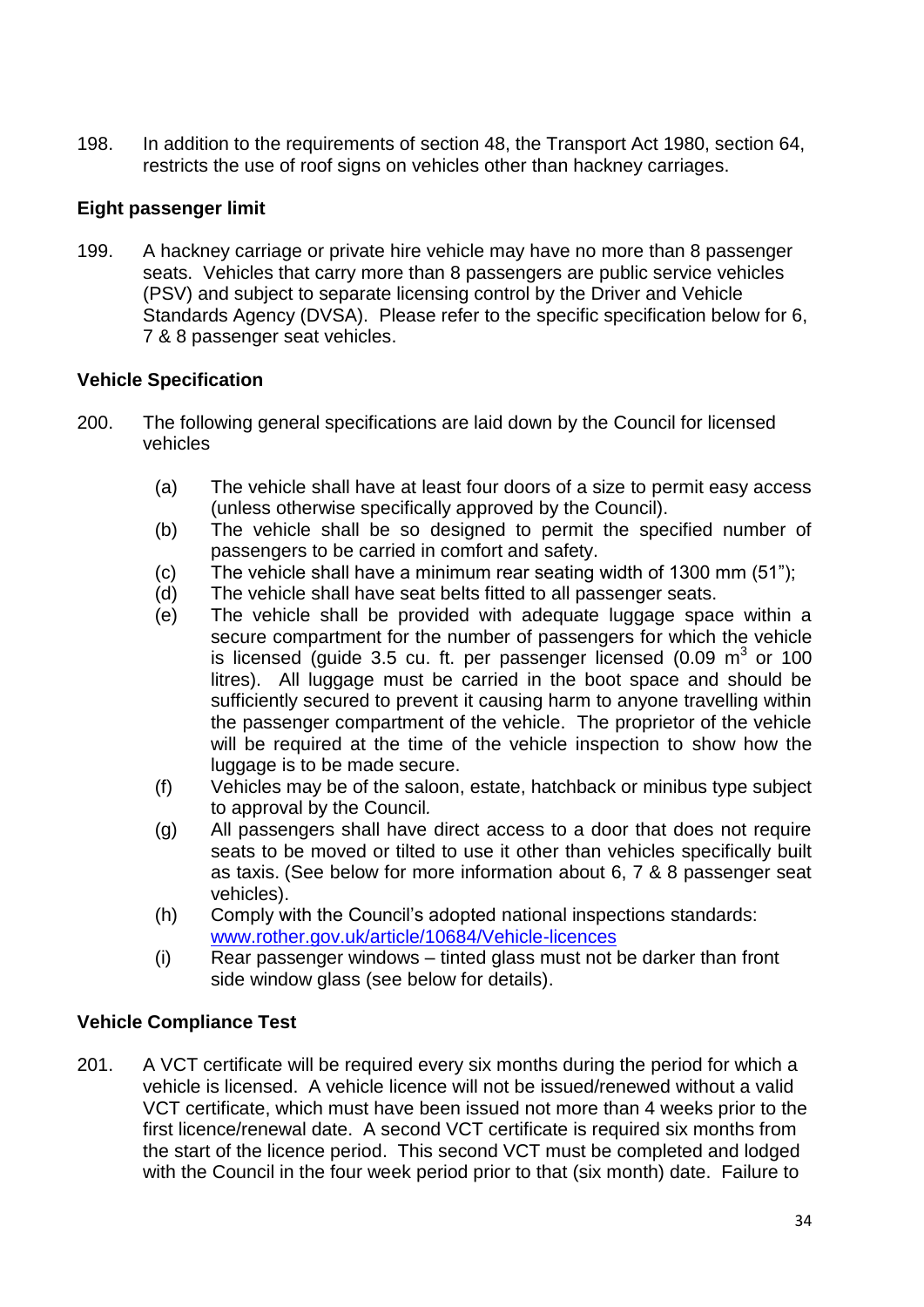complete either VCT within the appropriate time scale may result in suspension of the vehicle licence. You are also recommended for your own purposes, to have a MOT once a year, when the VCT is carried out. A list of VCT testing stations is available on our website www.rother.gov.uk/article/7311/Vehicle-Compliance-Testing

- 202. Vehicles able to carry wheelchairs are required to have carried out at the time of a VCT (MOT) test an inspection on the mountings, catches and fasteners used to secure wheelchairs. This test should be carried out by the MOT testing station each time the vehicle undergoes a VCT (MOT) test and a certificate of safety completed. The Council will not issue a vehicle licence without this certification of safety. Additional certification is required for electric/hydraulic, ramps/lifts etc. in order to demonstrate compliance with the 6 monthly testing regime required by Health & Safety legislation.
- 203. Periodic testing (including additional VCTs) may also be required subsequent to licensing, in accordance with Sections 50 and 68 of the Local Government (Miscellaneous Provisions) 1976 Act, to ensure that vehicles are maintained in a fit and proper condition.
- 204. Failure to submit the VCT certificate and inspection form within the specified period will result in an immediate suspension of the vehicle licence and the issue of penalty points.

#### VCT garage list

205. Garages that wish to be included on the VCT list must be approved MOT stations with at least 12 months operational MOT trading history. New applications will not be accepted from garages outside the Rother district area because of the extra resource implications required to administer/enforce VCT inspection standards and compliance.

#### **Visual Inspection**

- 206. An Officer of the Council may in certain circumstances carry out a visual inspection of the vehicle to check it is suitable and complies with all relevant regulations.
- 207. A check list will be used and should the vehicle fail on any part of the visual inspection, a date will be set by which time the works will be completed and the vehicle brought to the Council Offices for re-inspection.
- 208. The vehicle must meet the following criteria: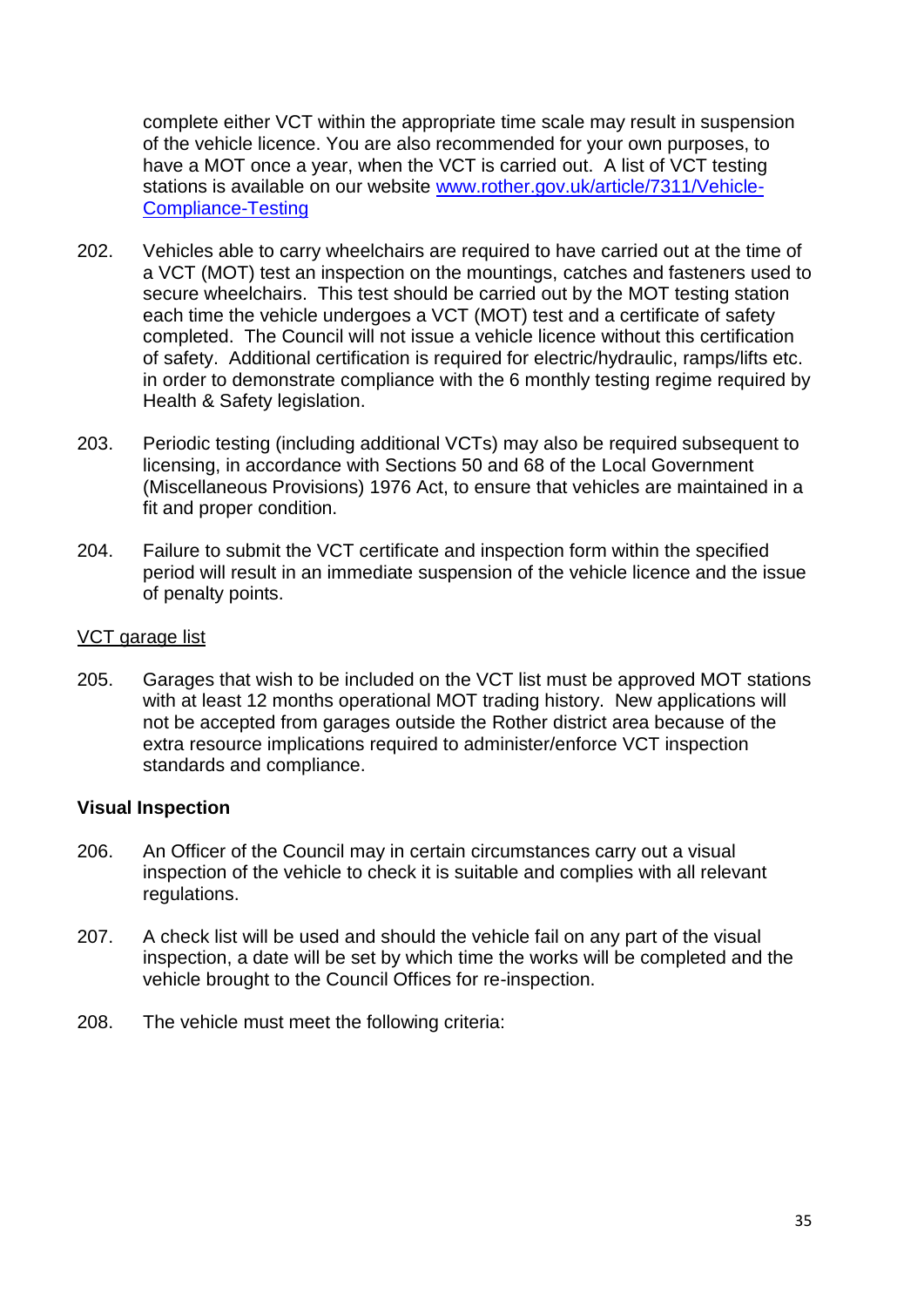# **Exterior of the Vehicle**

- 209. The vehicle shall be in "pristine" condition (exterior & interior) and maintained in such a condition.
	- a) All fixtures, fittings, movable objects, trim, fixings and design details on the vehicle should be in place, in good working order and safe, e.g. mirrors, doors, handles, hubcaps, tyres, etc.
	- (b) The vehicle should be free from any corrosion or damage to the vehicle body or structure which adversely affects the appearance of the vehicle.
	- (c) Damaged bodywork, substandard paint work or substandard body repair work will not be accepted.
	- (d) A spare tyre (or manufacturer"s alternative) in road worthy condition ready for use with the appropriate equipment to fit said spare tyre, to be adequately and safely stored in the vehicle.
	- (e) All windows should be tint free to the extent that the inside of the vehicle should be clearly visible at all times. The driver and any passengers should be clearly visible when looking into the vehicle from all windows at all times (including glass to third row seating). The rear passenger windows should be no darker than the front side windows.
	- (f) Third party advertising is not permitted without the approval of the Council. The advertising of taxi operators licensed by other authorities is restricted to approved signage to be displayed on the front doors only, and/or a telephone number on the rear of the roof light.

# **Interior of Vehicle**

- 210. The vehicle shall be in "pristine" condition (exterior & interior) and maintained in such a condition. The boot/luggage compartment must be empty with the exception of the equipment required to be carried by the Council.
- 211. The vehicle should be clean and free of dust, litter, debris, etc and unacceptable smells.
- 212. All interior trim, including the headlining shall be clean, complete, properly fitted and free from serious cuts, tears, burns or soiling and must provide adequate support.
- 213. The interior light should be in working order;
- 214. All interior fixings should be in working order, to include mirrors, handles, windows, etc; and
- 215. There should not be any lose or incorrectly fitted parts or exposed parts that could cause injury.
- 216. No smoking signs must be displayed as required by the Health Act 2006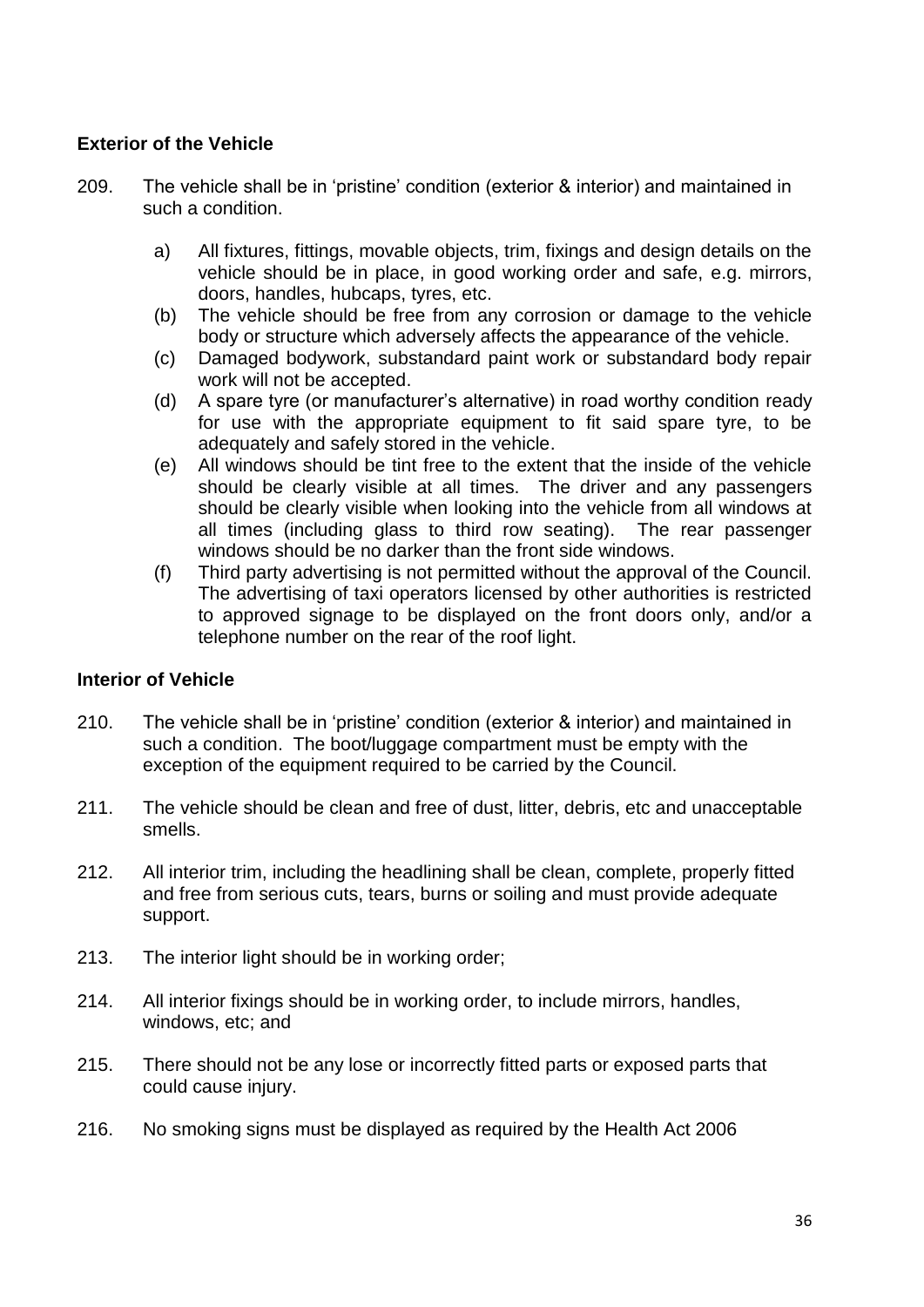## **Tinted Windows** (includes factory fitted tinted glass)

217. All windows\* should be tint free so that the inside of the vehicle is clearly visible at all times. The driver and any passengers should be clearly visible when looking into the vehicle from all windows at all times (including glass to third row seating). The rear passenger windows should be no darker than the front side windows (it is a legal requirement that front side windows should allow 70% visual light transmission VLT).

[\* except the glass to the luggage compartment area].

Vehicles presented for their first licence will need to comply with this public safety requirement.

We have a calibrated standard tint meter that can be used to check rear passenger windows. If you are unsure, please contact the licensing team before purchasing a vehicle but an easy test is that the rear passenger windows should be no darker than the front side windows.

Please note that rear tinted windows are not part of the Vehicle Compliance Test. Some drivers have gone to the expense of the VCT test only to find that we subsequently refuse to licence the vehicle unless the glass is changed.

Exception: licensed vehicles with tinted windows which undertake 100% exempt contract work (the vehicle can not be used for circuit work, schools, supermarket etc. even with plates and door signs displayed).

#### **Windows**

218. Windows should remain clear with the exception of No Smoking stickers and the Council"s licence details.

#### **Fire Extinguisher**

219. All licensed vehicles are required to carry an in date suitable fire extinguisher which is in good working order, to be secured in a location easily accessible to the driver. It must be securely fixed within the vehicle and shall conform to the current British Standard.

#### **First Aid Kit**

- 220. All vehicles are required to carry a suitable first aid kit, contained in a suitable container and as a minimum shall comprise one each of the following items:
	- Sterile wound dressing Small (No. 8); Medium (no. 9) Large;
	- Eye pad and bandage (No. 16);
	- Box of assorted plasters;
	- Triangular bandages (No. 2): and
	- Small scissors.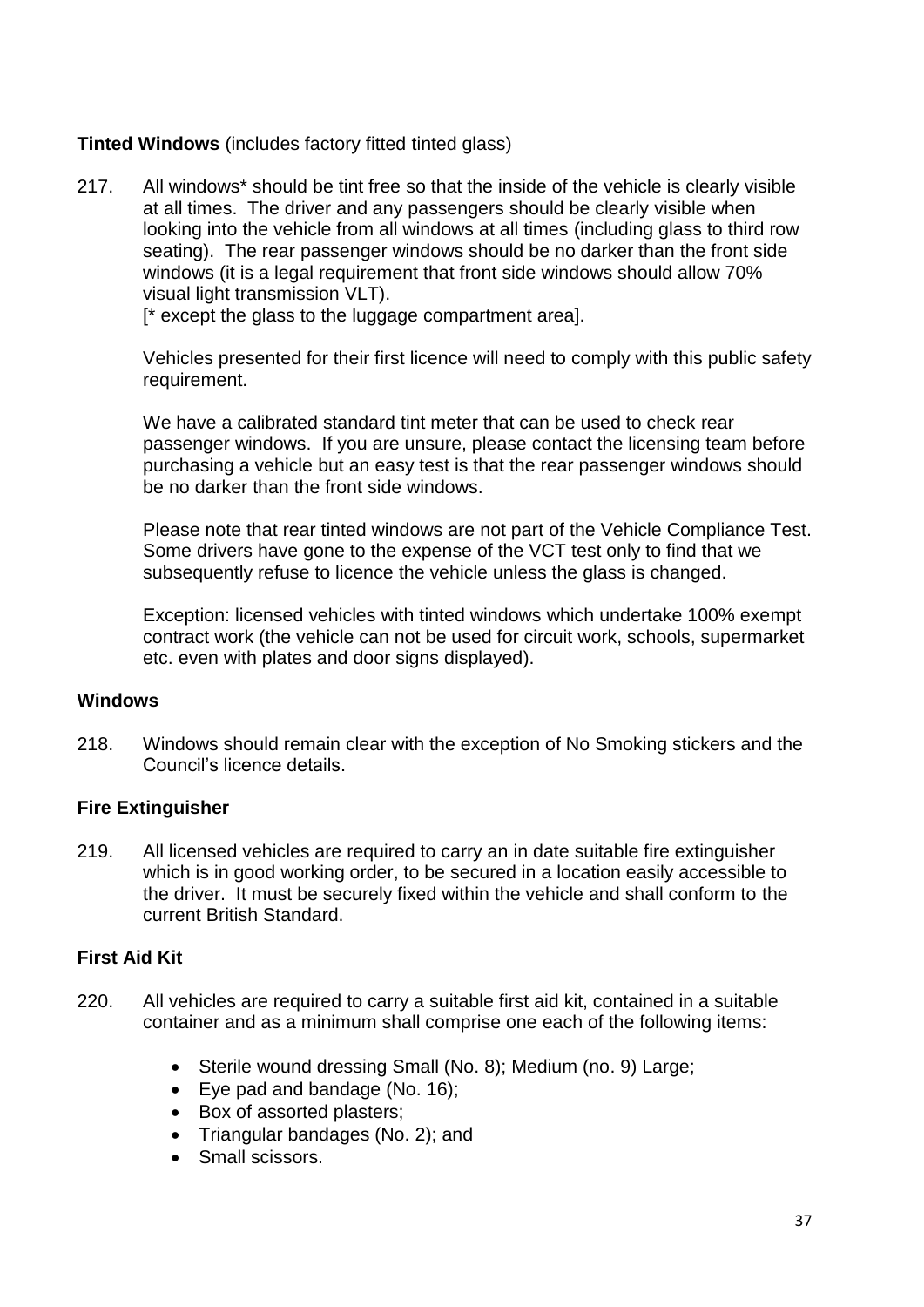#### 221. You should only administer first aid if you have been trained to do so. **Licence Plates**

- 222. Every vehicle shall display a licence plate, supplied by the Council, externally on the rear of the vehicle. The licence plate issued by the Council should be securely fixed to the outside rear of the vehicle so that it is clearly visible. The licence plate will remain the property of the Council and must be returned to the Council within seven days upon a change of vehicle or upon the suspension, revocation or expiry of a vehicle licence and shall be readily removable by an authorised officer or a police constable. Failure to return the Council"s plate is an offence. Licence plates are not transferable between vehicles and should not without the express written permission of the Council be copied.
- 223. Vehicles must also display an internal plate, supplied by the Council, on the inside of the vehicle windscreen, easily seen and outside sweep of wipers. This plate will remain the property of the Council and must be returned to the Council within seven days upon a change of vehicle or when requested upon the suspension, revocation or expiry of a vehicle licence.

### **Side door signs**

224. Licensed vehicles will be required to display Council approved door signs on the upper panel of both rear passenger doors (adjacent to the door handle).

#### **Exemption not to display an external plate & door signs** (Private Hire vehicles)

- 225. Owners may apply for an exemption certificate for a vehicle so it does not have to display an external plate or side door signs in certain circumstances:
	- Corporate bookings to transport employees and clients on business journeys and/or
	- Where the client has specifically requested a vehicle of a prestige specification at the time of booking.
- 226. The small windscreen sign provided by the Council shall be displayed. The external plate and door signs shall be carried inside the vehicle and the exemption certificate shall be carried inside the vehicle at all times.
- 227. If you also choose to undertake work which does not entitle you to exemption (e.g. circuit work, train station & supermarket pick ups, school runs etc.), the plate and door signs must be re-attached for these journeys. The vehicle must then comply with tinted window requirements during this work.
- 228. An exemption application must be accompanied by indisputable proof from a number of sources that exempt work is being undertaken e.g. contract papers with blue chip company, references from executive clients. Up to date evidence and proof must be produced upon renewal. A decision whether to grant an exemption certificate will be made based upon the evidence provided and the type of vehicle to be used.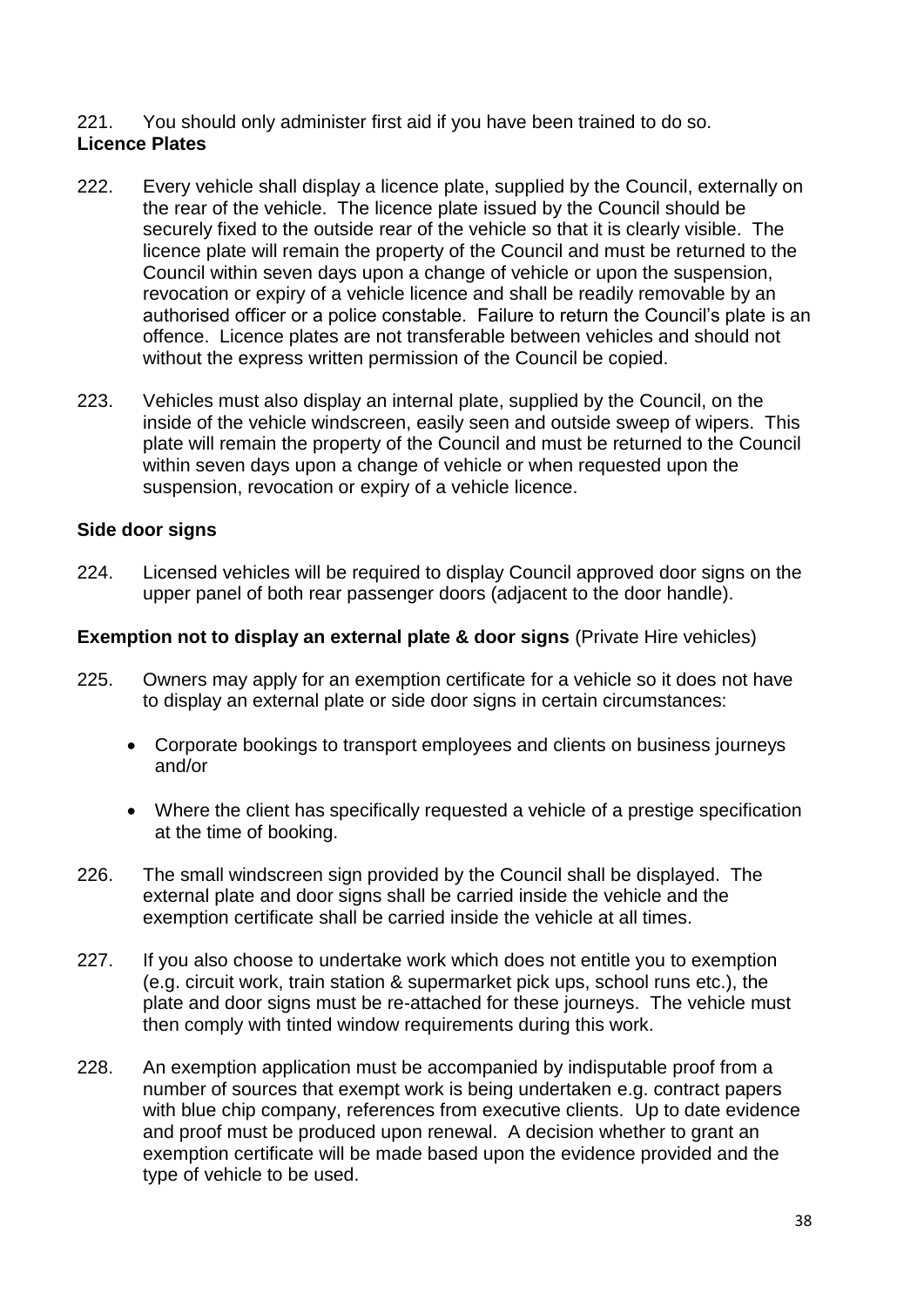- 229. If an Officer refuses to grant an exemption certificate the matter may be referred to the Licensing panel for determination.
- 230. Misuse of the exemption certificate or failure to display plates/door signs when required will result in enforcement action and the removal of the exemption.

#### **6, 7, 8 passenger seat vehicles (with third row seating)**

231. There are three categories of vehicle with third row seating; see below (1) Multi purpose/people carriers/4x4; (2) Multi-seater; (3) Mini-bus. If you are in any doubt about our licensing requirements please speak to a licensing officer before purchasing a vehicle.

#### **Luggage:**

All luggage must be carried in the boot space and should be sufficiently secured to prevent it causing harm to anyone travelling within the passenger compartment of the vehicle.

The proprietor of the vehicle will be required at the time of the vehicle inspection to show how the luggage is to be made secure.

#### **Seating Plan:**

A seating plan for approval by the Council is to be submitted at the time of the vehicle inspection. This plan shall show the arrangement of the seats when the vehicle is at maximum capacity, and a copy shall be kept in the said vehicle for inspection by passengers upon request.

Seating must be of a fixed type either bolted to the floor or of a manufacturer"s approved design. All seats must be fitted with seats belts.

1. Multi purpose vehicles/people carriers/4x4.

e.g. Scenic, Zafira, Picasso, Touran, C Max, Tourneo Connect, Caddy Maxi Life, Sharan, Galaxy, Q7, XC90,

The third row seating in this type of vehicle will not be licensed due to the smaller nature of the seats, reduced legroom and limited luggage space.

2. Multi-seater passenger carrying vehicle – factory built. E.g. Vivaro, Trafic, V class, Caravelle, Transporter

In addition to other vehicle requirements, ease of access and passenger comfort & safety will be considered when deciding the number of passengers the vehicle will be licensed to carry. We will consider:

 Passengers must have access to at least one rear side door on each side of the vehicle (in addition to front passenger side door), (rear doors/tailgate do not count).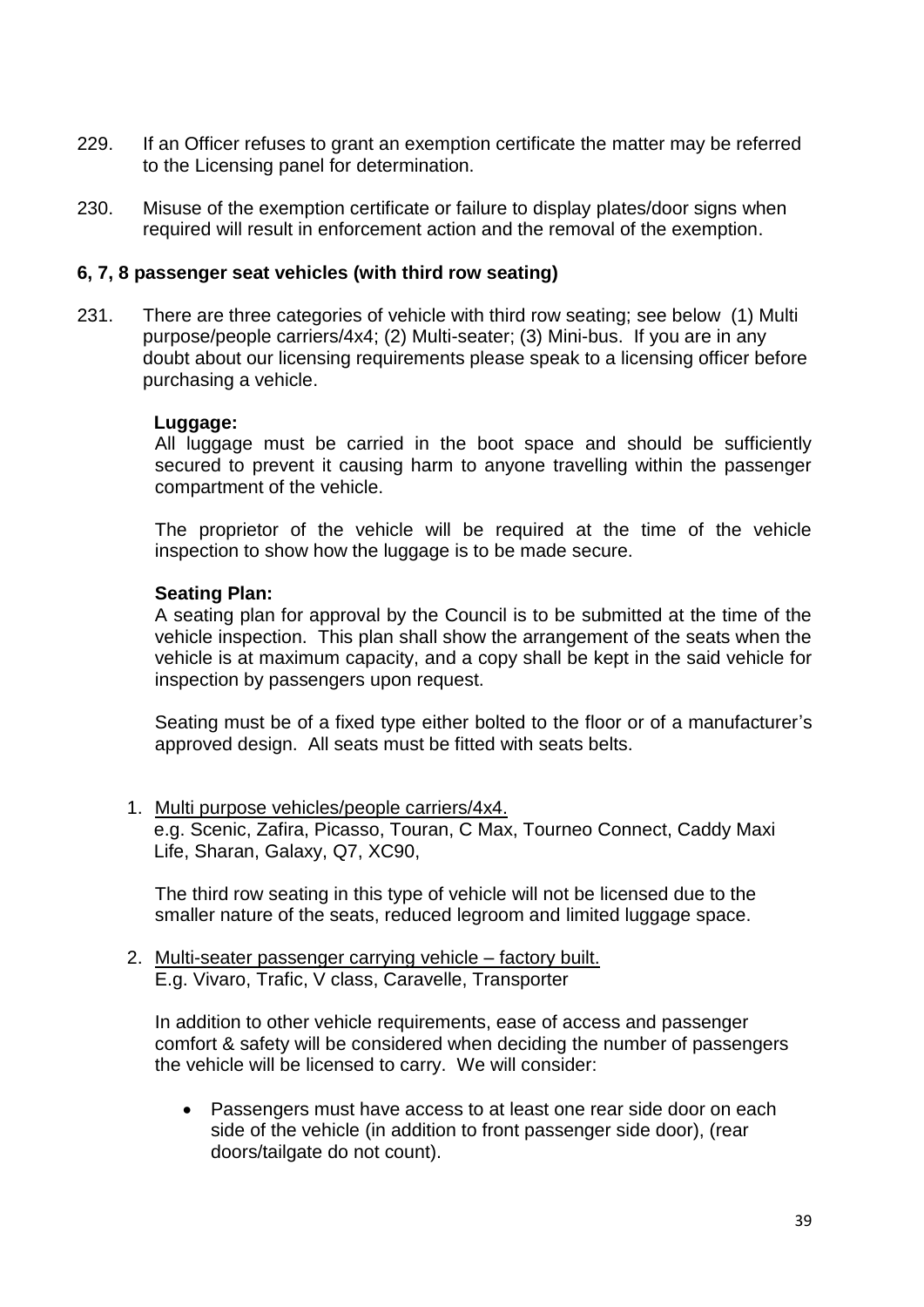- Ideally, access to a third row seat must not require any second row seat to be displaced by lifting/tilting or sliding e.g. some manufacturers offer conference seating arrangement or vehicles with larger rear sliding doors that permit access direct to third row seats (minimum clear access gap 305mm).
- Alternatively, access to a third row seat is permitted if the vehicle has a lifting/tilting or sliding individual outer second row seat on the nearside (preferably on the driver side as well). The mechanism must have proper levers that form part of the seat and be easily operated/easily identifiable. No passenger must have to pass through a gap of less than 305mm at the narrowest point in order to access seating e.g. the gap between the second row seat and door frame.
	- $\triangleright$  Second row seats with folding seat backs only, do not meet this requirement (unless there is at least a 305mm gap between seat and door frame to allow easy access to third row).
	- $\triangleright$  Second row seats with mechanisms under or at the back of the seat designed to remove or tumble the seat do not meet this requirement.
- Third row seating may be licensed if the vehicle does not comply with the above requirements but a second row seat will need to be permanently removed.
- Suitable "life hammer" devices shall be carried in a conspicuous and readily accessible position, secured on pillar in front of rearmost seat windows, to break window glass in the event of emergency and the window glass shall be marked 'break glass in an emergency'.
- Front passenger bench or twin seat arrangement. The seating arrangement must allow passengers to sit comfortably and a passenger must not impede the driver or any controls. This may mean that only one front passenger seat is licensed.
- Professional\* van conversion to a multi-seater may be considered for licensing subject to "type" approval in addition to licensing requirements (\* a company specialising in passenger carrying/taxi vehicle conversions).
- The vehicle must have adequate luggage carrying capacity for the number of passengers it is licensed to carry.
- 3. Mini-Bus factory built.

The seating arrangement will be either side of an aisle walkway so that no seat needs to be displaced for access to any other seat.

In addition to other vehicle requirements, ease of access and passenger safety will be considered when deciding the number of passengers the vehicle will be licensed to carry.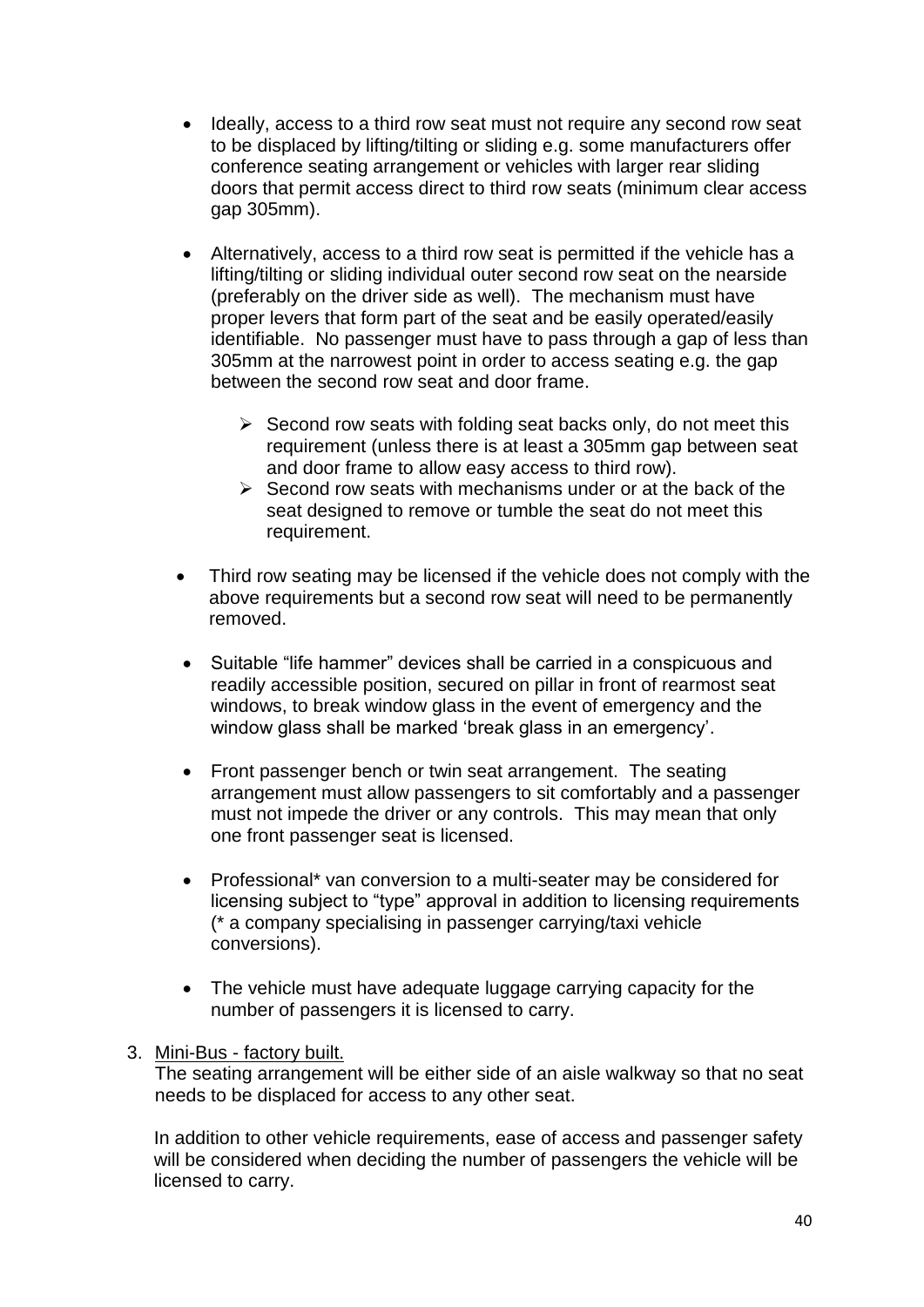- At least one service door on the nearside of the vehicle of a size to permit easy access, and one emergency door at the rear of the vehicle (in addition to the driver and front passenger doors).
- Every rear emergency door shall:
	- a. be clearly marked in letters not less than 25 mm high on both the inside and outside, "EMERGENCY DOOR";
	- b. have the means of operation (for example "pull", "turn clockwise", etc) marked on the inside and outside;
	- c. open outwards and operate manually.

The rear emergency door must not be impeded by luggage.

Access to a rear emergency door must not be impeded by a final row bench seat – the aisle walkway must extend to the emergency door.

Access to a rear emergency door must not be impeded by luggage (a luggage cage may be required).

- Locks
	- a. No vehicle shall be fitted with an emergency door which can be locked from the outside unless, when so locked, it is capable of being opened from inside the vehicle when stationary.
	- b. All doors shall remain unlocked when carrying passengers.
	- c. All emergency doors shall be openable from both outside and inside.
- **Steps**

Every step at each exit or gangway shall be adequately illuminated.

- Suitable "life hammer" devices shall be carried in a conspicuous and readily accessible position, secured on pillar in front of rearmost seat windows, to break window glass in the event of emergency and the window glass shall be marked "break glass in an emergency".
- Front passenger bench or twin seat arrangement. The seating arrangement must allow passengers to sit comfortably and a passenger must not impede the driver or any controls. This may mean that only one front passenger seat is licensed.
- Professional\* van conversion to a mini-bus maybe considered for licensing subject to 'type' approval in addition to licensing requirements (\* a company specialising in passenger carrying/taxi vehicle conversions).
- The vehicle must have adequate luggage carrying capacity for the number of passengers it is licensed to carry.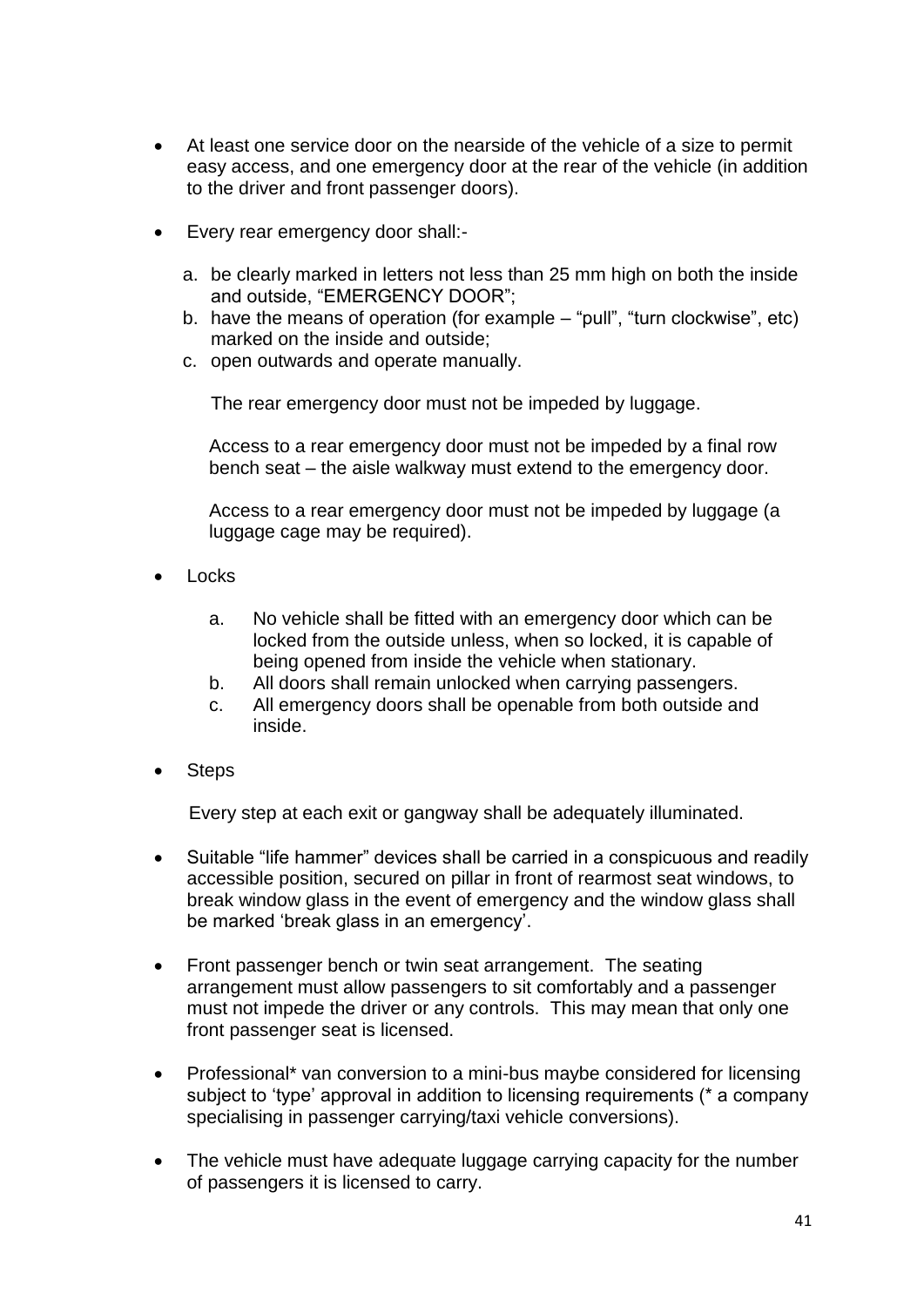## **Accidents/vehicle damage**

- 232. Any accident to a Hackney Carriage or Private Hire vehicle causing damage materially, affecting the safety, performance or appearance of the vehicle, or the comfort or convenience of persons carried therein must be reported to the Council within 72 hours. Any licensed vehicle which has been involved in such an accident and has suffered such damage should not be used for the conveyance of passengers until it has been inspected by the Council.
- 233. Upon inspection, an accident report will need to be completed and the Council will determine whether the vehicle is fit to continue operating. A date will be set by which time the works will be completed and the vehicle brought to the Council Offices for re-inspection.

### **Advertising**

234. There will be no advertising in the interior of the vehicle with the exception of business cards for the company/person operating the taxi/Private Hire vehicle. Exterior advertising will only be permitted if the Council has given written permission. The advertising must promote taxi companies or operators licensed within the Rother district. This has been extended to allow advertising by operators based outside the district but this is restricted to approved signage to be displayed on the front doors only, and/or a telephone number on the rear of the roof light.

#### **Taximeters**

235. The provision of taximeters is mandatory for Hackney Carriages and optional for Private Hire vehicles. Please see "Fares and Taximeters" section of this handbook. Where employed, the meters must be a calendar controlled meter, calibrated and must not exceed the Council"s fare applicable for that time. The meter must be tested and sealed and a calibration certificate produced. From October 2016 all meters must comply with Measuring Instruments (Taximeters) Regulations 2006.

#### **Lawful bookings and illegal plying for hire**

236. Please refer to relevant section "Essential Information for Drivers" in this handbook.

#### **Wheelchair accessible vehicles**

237. Vehicles should be purpose built or an approved conversion to "taxi" standard for the purpose of safely carrying passengers in wheelchairs, and other passengers in standard seats plus adequate luggage capacity. You may wish to consult with the licensing officer prior to purchasing this type of vehicle (a number of requirements are included in the National Inspection Standards document). Drivers should check that the disabled passenger and wheelchair are both secured before starting a journey.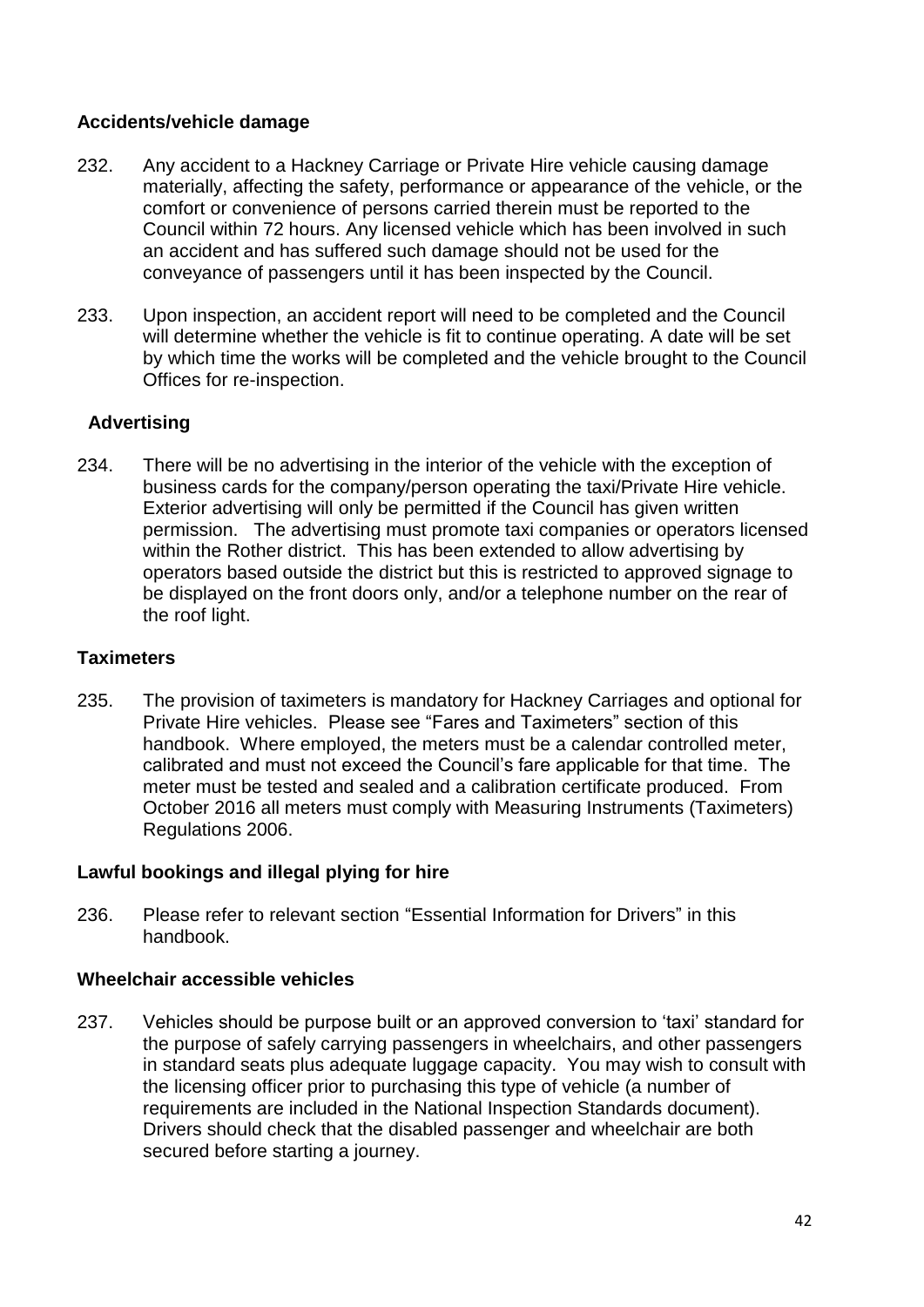238. Sections 165 and 167 of the Equality Act 2010 come into force on the 6th April 2017. This means that from April drivers of designated wheelchair accessible taxis and private hire vehicles will be required to transport wheelchair users in their wheelchair, provide passengers in wheelchairs with appropriate assistance and charge wheelchair users the same as non-wheelchair users. [www.gov.uk/government/publications/access-for-wheelchair-users-to-taxis-and](http://www.gov.uk/government/publications/access-for-wheelchair-users-to-taxis-and-private-hire-vehicles)[private-hire-vehicles](http://www.gov.uk/government/publications/access-for-wheelchair-users-to-taxis-and-private-hire-vehicles)

# **CCTV**

- 239. There is no Council requirement for internal facing CCTV to be installed in Hackney Carriage and Private Hire Vehicles but if it is fitted it must meet Rother District Council licensed vehicle conditions, please see appendix E.
- 240. If you wish to install CCTV in your Hackney Carriage or Private Hire Vehicles, you will need to have a system fitted by a third party specialist vehicle CCTV installer who offers a data controller service and thus they will be the only person able to access any recordings.
- 241. Approval in writing must be obtained from the Council before CCTV equipment is installed and used in the vehicle.
- 242. The CCTV equipment shall be of a type approved by the Council and installed, operated and maintained in a manner to the satisfaction of the Council.
- 243. Audio Recording: CCTV systems **must not be used to record conversations** between members of the public as this is highly intrusive and unlikely to be justified. You must choose a system without this facility wherever possible; if the system comes equipped with sound recording facility then this functionality should be disabled.

## **LPG conversions**

244. LPG converted vehicles may be accepted provided that luggage capacity is not impeded. We will require LPG Conversion Certificate (+ UKLPG Approved Autogas Installer certification) and warning sticker positioned visible from outside. The LPG system & tank needs to be serviced every 12,000 miles or 12 months, by a UKLPGA Approved Installer, records/certification/evidence to be provided to the Council upon request. <http://www.drivelpg.co.uk/>

#### **Rother Penalty Point Scheme**

245. Please refer to "Essential Information for Drivers" section in this handbook for information about the Rother penalty point scheme section. There are penalty point offences that can be attributed to driver, vehicle proprietor and private hire operator, as applicable.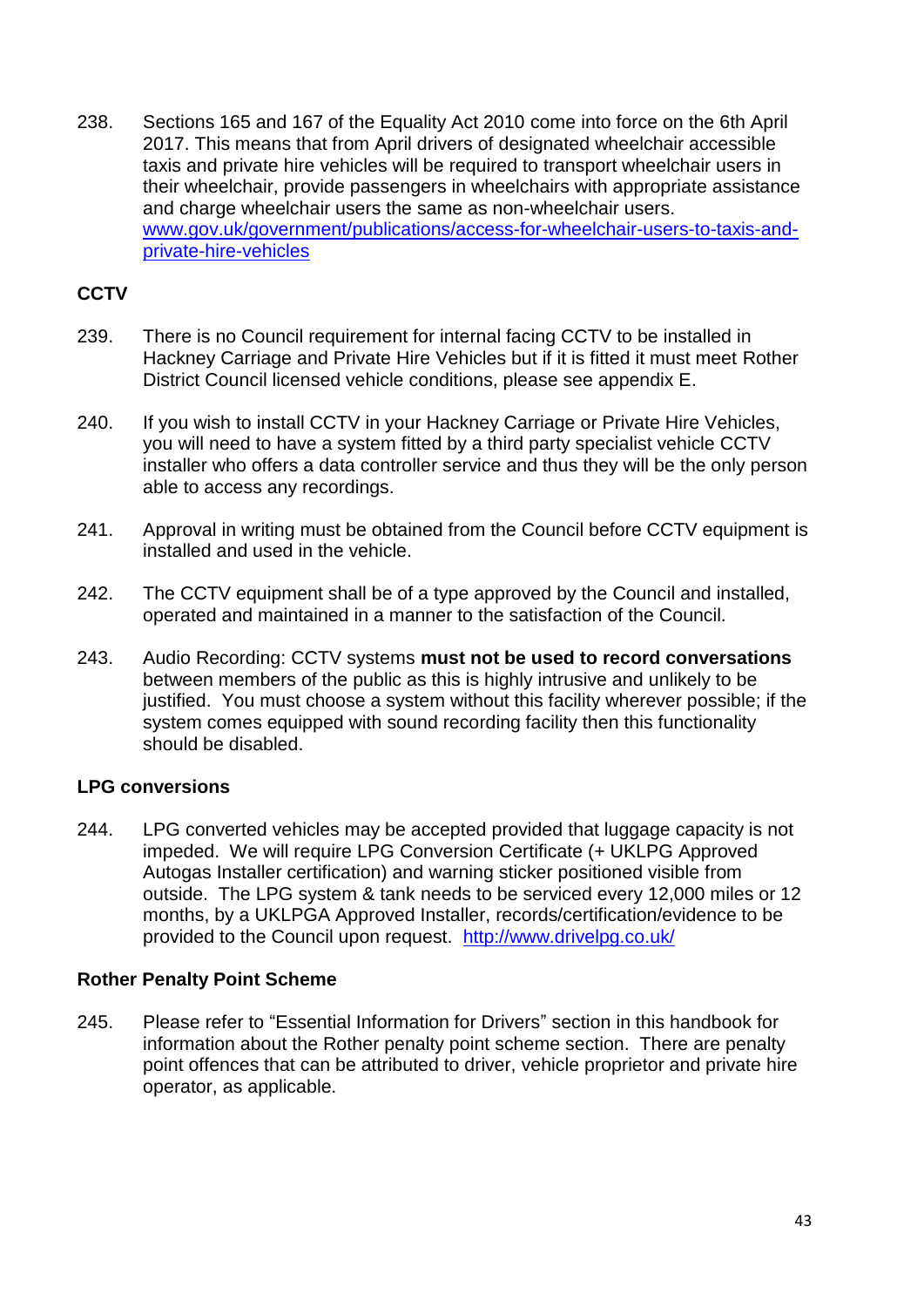# **Part F**

# **Private Hire Operators**

- 246. An operator licensed by Rother must ensure that they use only licensed drivers and vehicles licensed by Rother District Council.
- 247. "Operate" means in the course of business to make provision for the invitation or acceptance of bookings for a Private Hire vehicle. Operators must have an address based within the district of Rother. Checks will be made on the business proposals and the premises proposed to be used as an operator base to make sure it is not an address of convenience. This operator base will be equipped with telephones (including a land line), (a PC for internet bookings) and booking records kept at the base (for inspection by licensing officers). Subject to any necessary planning consent the base could be open for walk in passengers.
- 248. Rother District Council does not issue licences for operators based outside of its district.
- 249. No person shall "operate" (e.g. take bookings, despatch vehicle) any vehicle as a Private Hire vehicle in the Rother District without having a current Rother Operator"s Licence. This is in addition to any requirement for a vehicle or driver"s licence.

#### **Planning permission**

- 250. It is the applicant"s responsibility to ensure that necessary planning permission is granted for the premises where business is to be conducted. Proof of this permission will be required should the operator be operating more than two cars.
- 251. The applicant will be required to provide proof of holding a radio transmission licence if radios are to be used. Proof of planning permission for such an aerial will be required.

## **Eligibility**

- 252. The applicant must provide information concerning their previous business activities, history of any previous operator's licence or application, and any conviction recorded against them (including Ltd Company/Partnership/Directors/Company Secretary etc.).
- 253. Satisfactory character and business references will be required together with a Disclosure and Baring check.

### **Licence Conditions**

254. Private Hire Operator Licences are granted subject to standard conditions. In particular, conditions related to booking records to be kept and the standard to be maintained. Please see appendix B.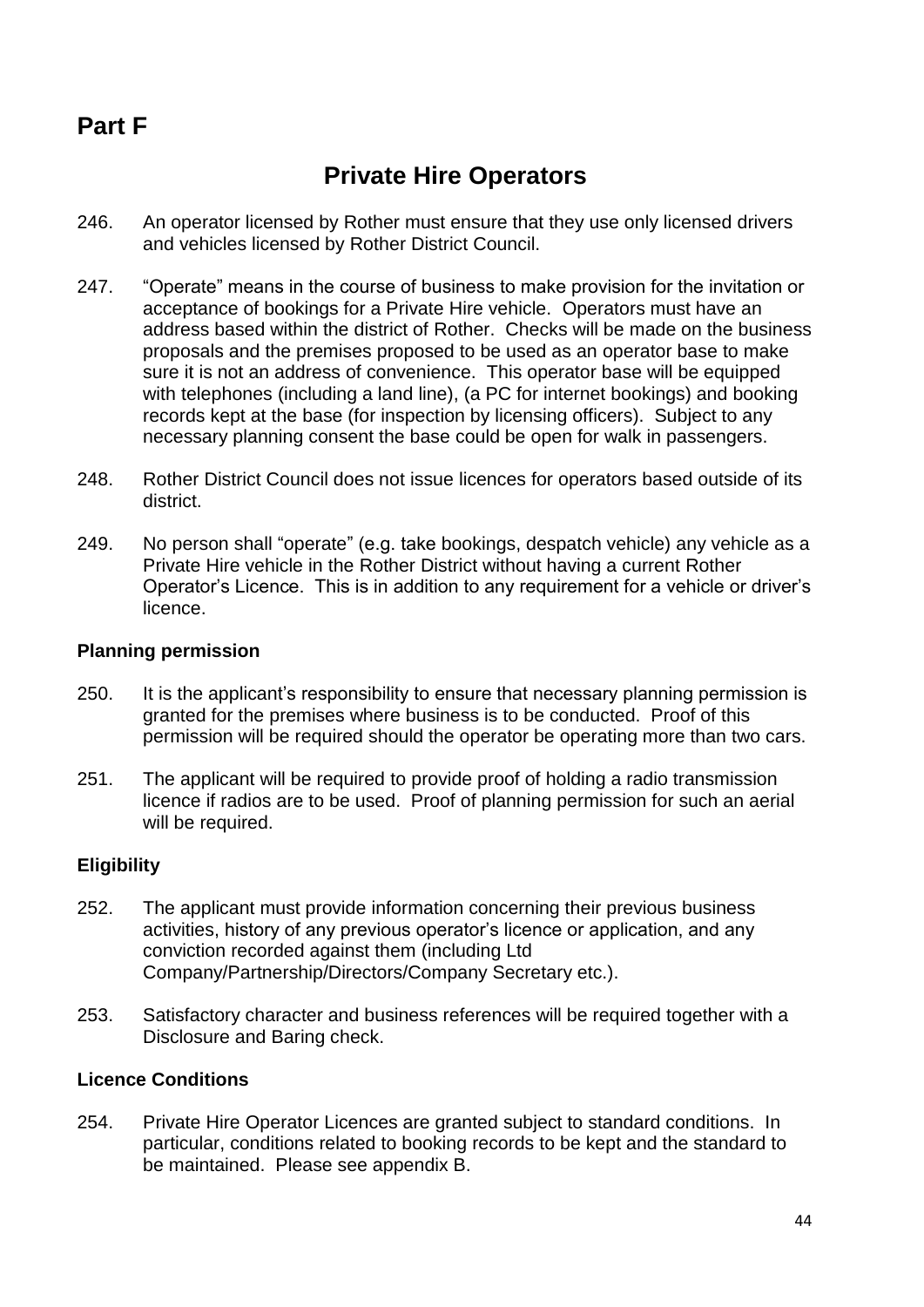## **Booking records**

- 255. The records shall be kept in a suitable book, or computer recording system approved by the Council. Where a book is used the pages should be numbered consecutively. The operator shall enter or cause to be entered therein, before the commencement of each journey, the following particulars of every booking of a Private Hire vehicle invited or accepted:-
	- (a) the time and date of the booking;
	- (b) the name and address of the hirer;
	- (c) the method of booking;
	- (d) the time of pick-up;
	- (e) the point of pick-up;
	- (f) the destination;
	- (g) the time at which a driver was allocated to the booking;
	- (h) the registration number of the vehicle allocated for the booking;
	- (i) remarks (including details of any sub-contract).
- 256. The operator shall also keep records of the particulars of all Private Hire vehicles operated by that operator, which particulars shall include details of the owners, registration numbers and drivers of such vehicles, together with any radio call sign used.
- 257. All records kept by the operator shall be preserved for a period of not less than six months following the date of the last entry.

#### **Lawful bookings and illegally plying for hire**

258. Please refer to relevant section in "Essential Information for Drivers" in this handbook.

#### **Operator Offices**

259. If an office is provided for the public to make a booking the operator should ensure that the space has adequate seating, is well lit, clean and heated and complies with the relevant health and safety legislation. Operators must ensure that adequate public liability insurance is held. Proof of insurance cover will be required.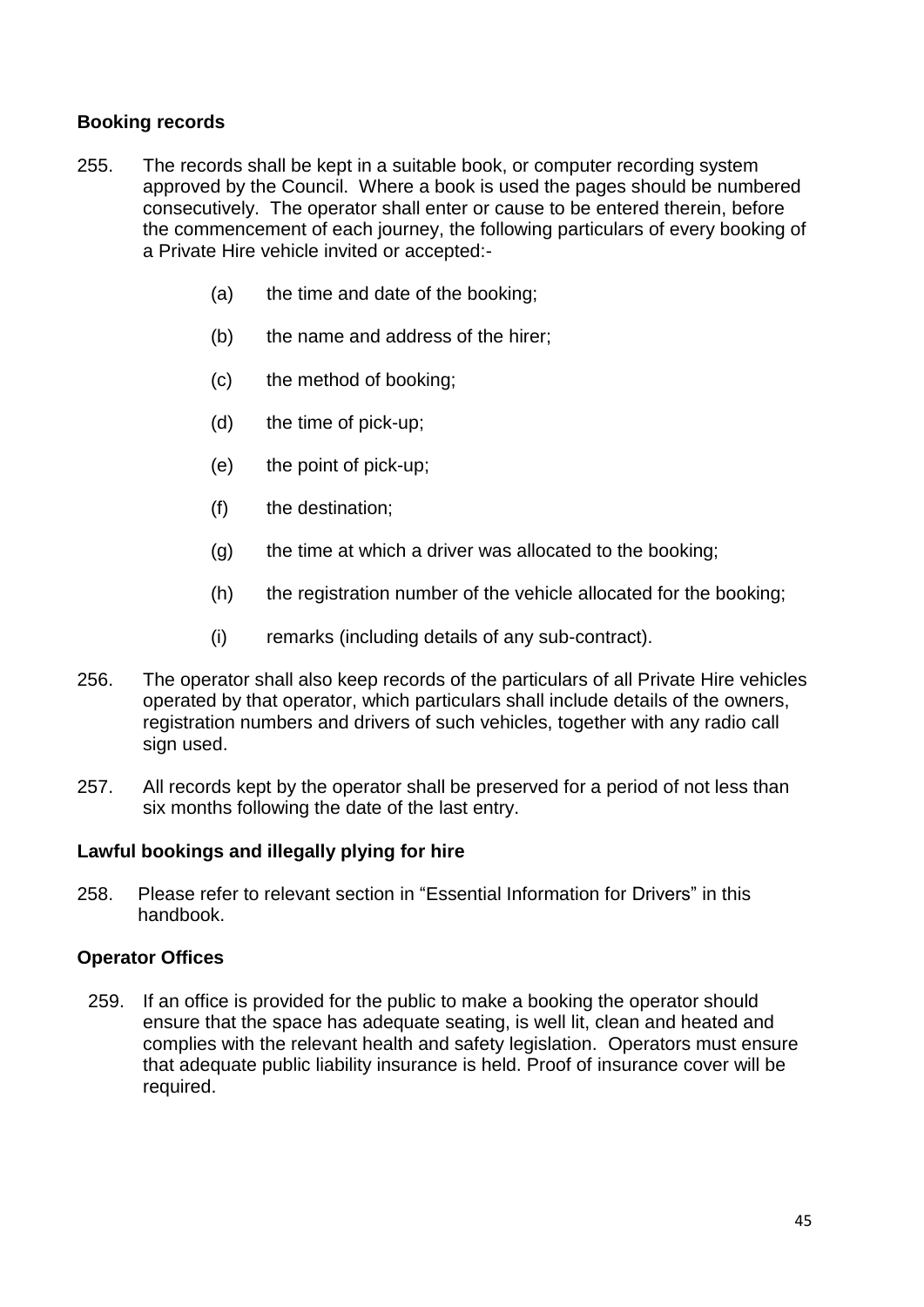### **Suspension and Revocation of Operators Licence**

260. Section 62 of the 1976 Act provides for the suspension, revocation or refusal to renew an Operator"s Licence on the specified grounds.

## **Rother Penalty Point Scheme**

261. Please refer to the Rother penalty point scheme section "Essential Information for Drivers" in this handbook. There are penalty point offences that can be attributed to driver, vehicle proprietor and private hire operator, as applicable.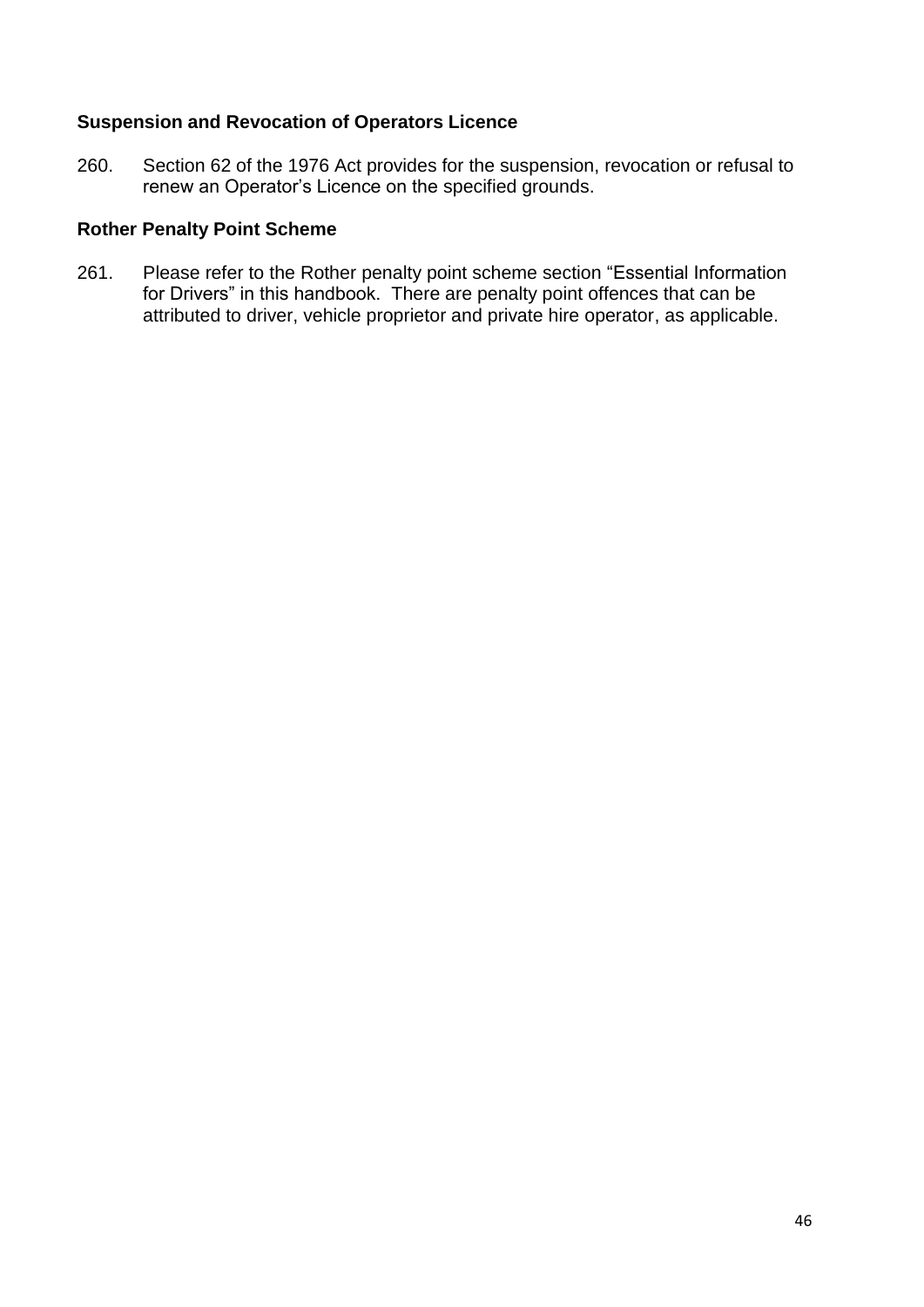# **Part G**

# **Working Outside the Rother District**

### **Hackney Carriage**

262. Hackney Carriages are licensed to ply for hire within the District Council"s area and may not ply for hire beyond the district boundary. A passenger boarding the vehicle within the licensed area may be transported into another area. A Hackney Carriage is permitted to be used for Private Hire purposes and a passenger may be collected from another area on a pre-booked basis, although plying for hire is strictly prohibited outside the Rother district.

#### **Cross Boundary Journeys**

- 263. When travelling outside of the licensing district, drivers of Hackney Carriage vehicles bearing the words "FOR HIRE" on the roof sign shall extinguish the illumination to the sign. Failure to do so could be construed as "plying for hire" outside the licensing area and may result in prosecution.
- 264. In relation to roof signs not bearing the words "FOR HIRE" there is general agreement between the licensing authorities and the majority of Hackney Carriage operators that roof signs should not be illuminated outside the licensing district and drivers are requested to abide by this principle at all times.

#### **Deregulation Act 2015 – cross border hiring**

265. Previously, the provision was that private hire operators must only fulfil bookings using drivers and vehicles both of which are licensed by the same authority as they, as operator, are licensed.

Since 1st October 2015, operators may seek to sub-contract bookings to an operator licensed by a different council. However, that operator may only fulfil the booking by using drivers and vehicles also licensed by the authority with which it is, itself, licensed.

#### **Insurance**

266. Do you use your licensed vehicle outside the area you are licensed to operate? You must double check the conditions attached to your vehicle insurance. Some policies include the following exclusion:

*The following uses are not covered unless specifically shown as included in your certificate of motor insurance and/or your schedule:*

*ii) the use of your vehicle as a taxi, PHV or PSV outside the area in which you are licensed to operate.*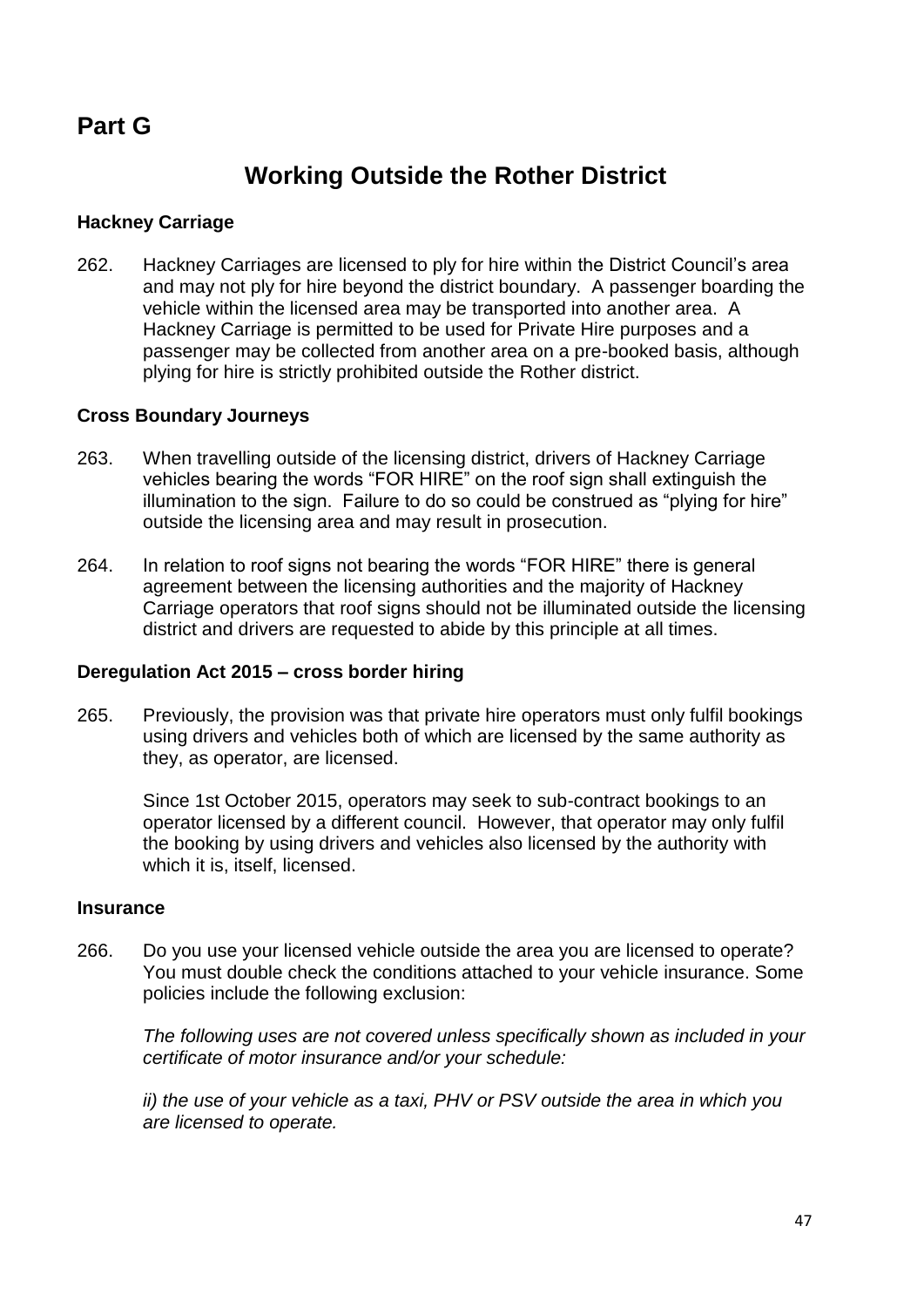# **Part H**

# **Investigation of complaints about a licence holder**

- 267. A licence holder must co-operate with the licensing authority during its complaint investigation process.
- 268. Investigations of complaints will be prioritised based on passenger safety grounds.
- 269. Depending upon the nature of the complaint, an interview may be carried out informally, or formally taped in accordance with Police and Criminal Evidence Act codes of practice.

#### Taxi & Private Hire Licensing Panel

- 270. The Taxi & Private Hire Licensing Panel will determine matters brought before it in a set procedure (available upon request). The Taxi & Private Hire Licensing Panel consists of a number of councillors, with one being the elected chair person. There will also be a number of Council officers present from legal, democratic services and licensing.
- 271. Licence holders who are required to attend the Taxi & Private Hire Licensing Panel are entitled to engage legal assistance (at their own expense) and or bring a relative/friend. A report will be made available in advance of the hearing.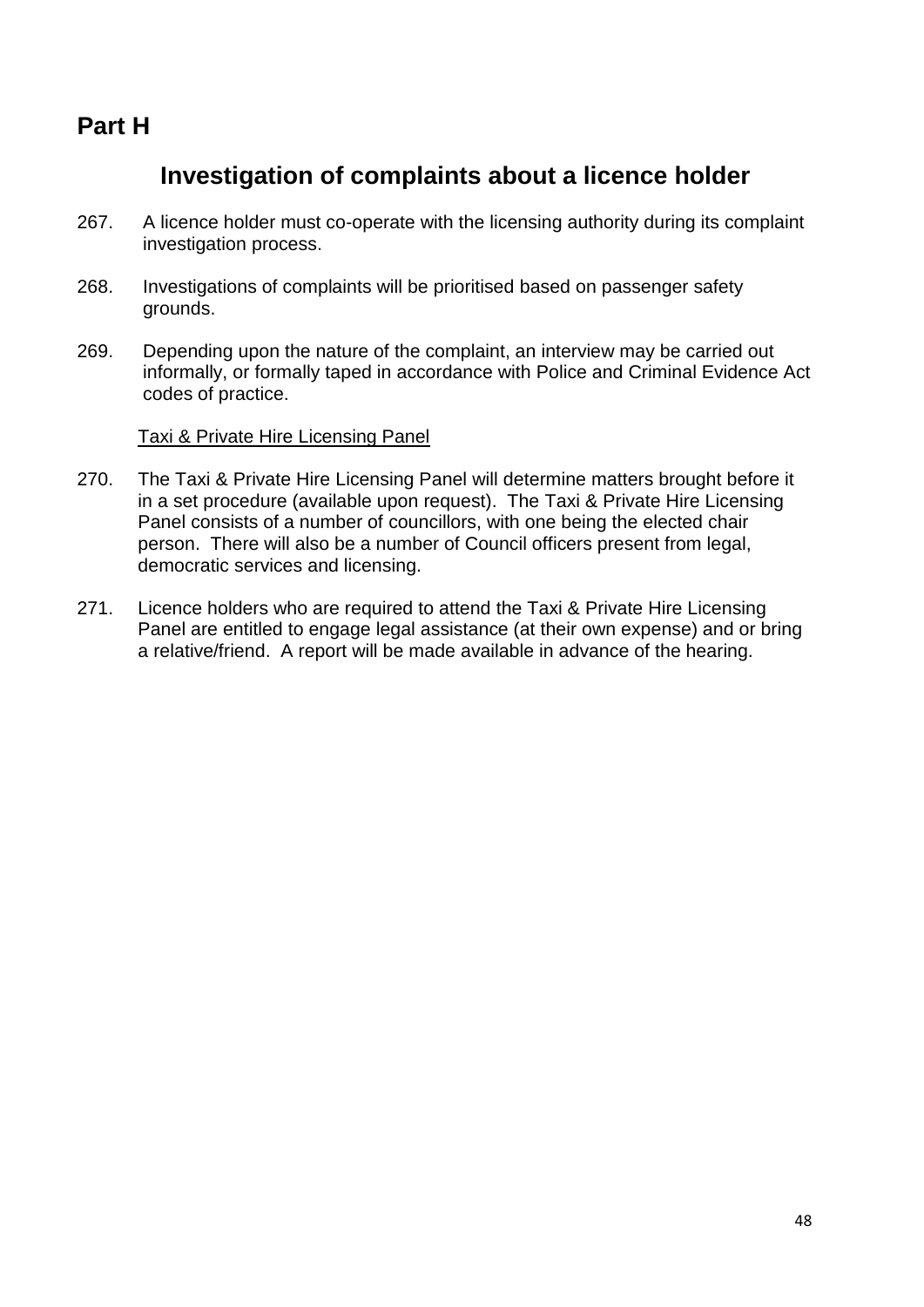# **Part I**

# **Taxi ranks**

- 272. Location of Hackney Carriage Ranks/Stands on the public highway for hackney carriages only:
	- Devonshire Road, Bexhill on Sea.
	- Town Hall Square, Bexhill on Sea.
	- De La Warr Parade, Bexhill on Sea.
	- High Street, Battle.
- 273. The Council does not have any powers to address parking on/obstruction of the rank by private cars.
- 274. Private hire vehicles must not enter any rank/stand because they will be deemed to be illegally plying for hire.
- 275. The driver of a hackney carriage using a rank/stand shall:
	- a) on arriving at a stand not already occupied by the full number of hackney carriages authorised to occupy it, station the hackney carriage immediately behind the carriage or carriages on the stand and so as to face in the same direction;
	- b) from time to time when any other carriage immediately in front is driven off or moved forward so as to fill the place previously occupied by the carriage driven off or moved forward;
	- c) if his/her carriage is the first carriage on the stand, remain with his carriage ready to be hired at once.

#### **Rank etiquette and behaviour**

- a) Ideally, a passenger will take the first carriage on the rank but they are not required to do so. If you are the driver of the second vehicle etc. and the passenger selects your vehicle, you should politely inform the first driver of your passenger"s decision.
- b) Do not race other carriages to the rank, if you inadvertently pass another carriage then you should allow that driver to take the position in front of you when you arrive at the rank.
- c) Refrain from swearing, shouting, fooling around with other drivers, filming on mobile phones and other misbehaviour e.g. pulling behind the carriage in front and leaving high beam headlights on.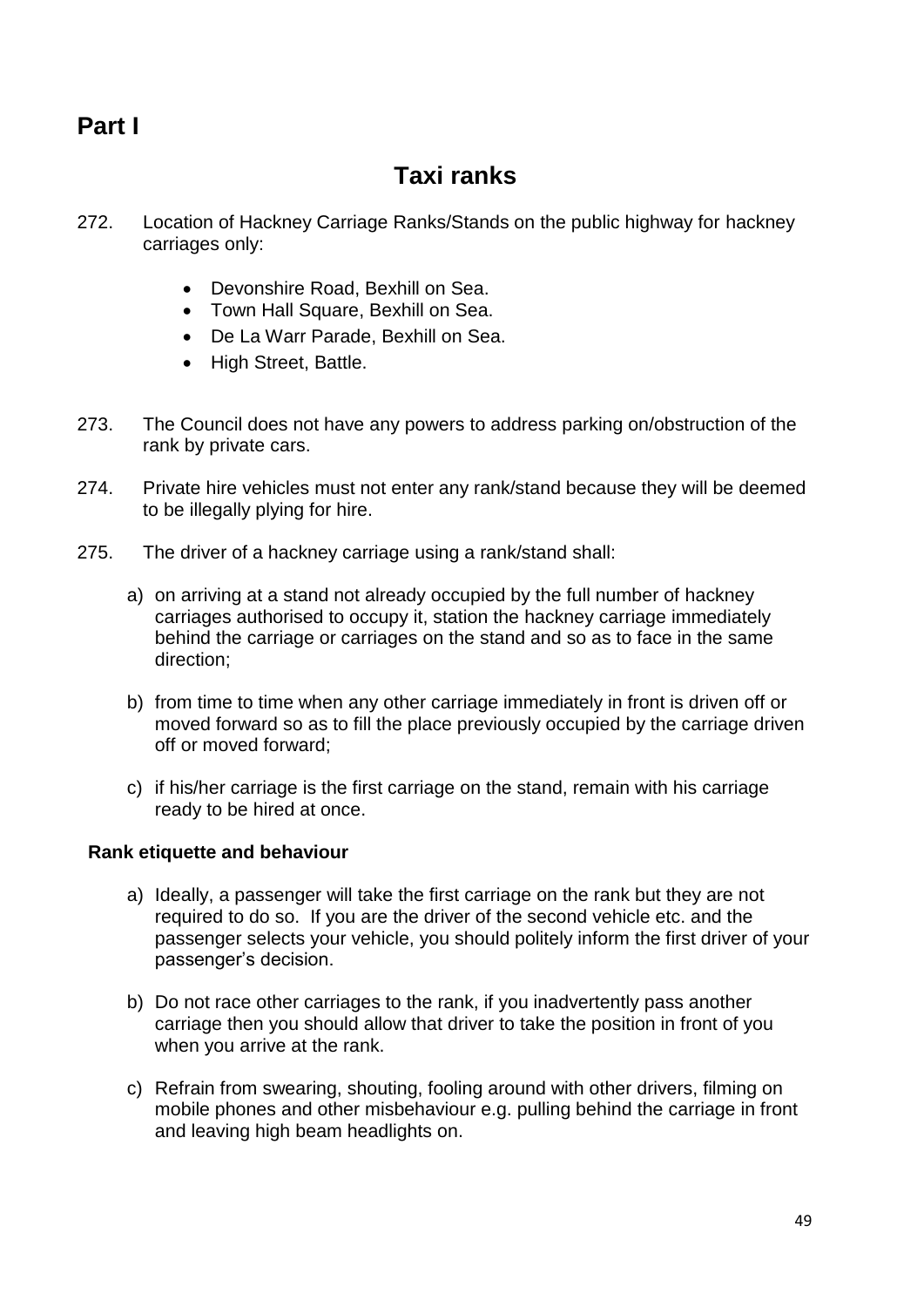d) Hackney carriage drivers do not have any authorisation to "police" the rank or act as an unofficial traffic warden. You should deal politely with drivers of private cars who are obstructing or parking on the rank; these situations can quickly escalate and poor behaviour by hackney carriage drivers in these circumstances has been the subject of numerous complaints.

#### **Ranks/stands on private land**

276. Other stands are located on private land e.g. Bexhill, Battle and Rye Railway Stations; accessing that land will be under the control of the owner. Rank etiquette and behaviour rules will still apply to these areas.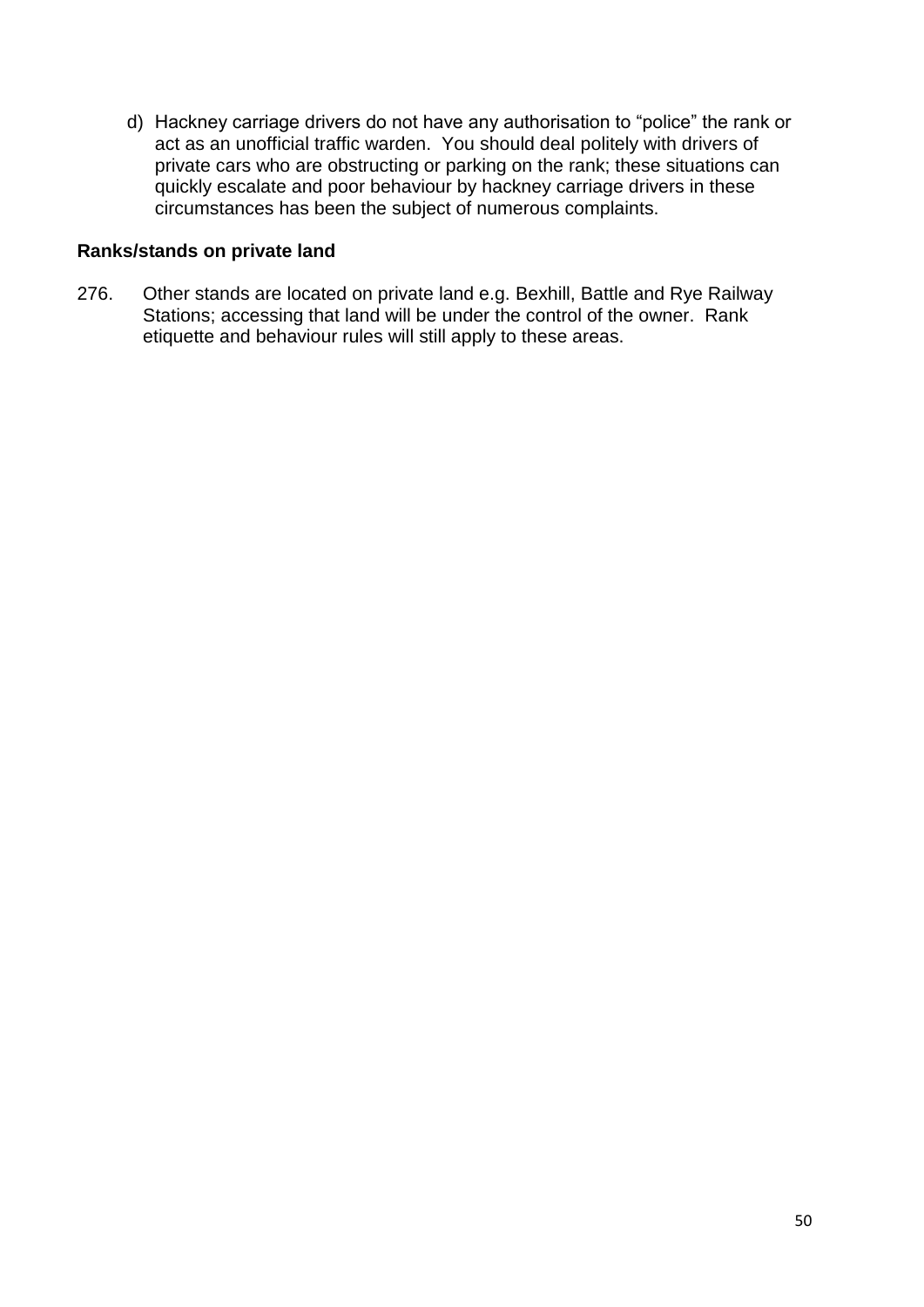# **Appendix A**

# **Rother District Council – Hackney Carriage Byelaws (1986)**

Many requirements have now been superseded by new legislation or licence conditions.

### **Byelaws**

Made under section 68 of the Town Police Clauses Act 1847, and section 171 of the Public Health Act 1875, by the Rother District Council with respect to hackney carriages in Rother.

#### **Interpretation**

Throughout these byelaws "the Council" means the Rother District Council and "the District" means Rother.

### **Provisions regulating the manner in which the number of each Hackney Carriage corresponding with the number of its licence shall be displayed**

The proprietor of a hackney carriage shall cause the number of the licence granted to him in respect of the carriage to be legibly painted or marked on the outside and inside of the carriage, or on plates affixed thereto.

A proprietor or driver of a hackney carriage shall:

- not wilfully or negligently cause or suffer any such number to be concealed from public view while the carriage is standing or plying for hire.
- not cause or permit the carriage to stand or ply for hire with any such painting, marking or plate so defaced that any figure or material particular is illegible.

## **Provisions regulating how Hackney Carriages are to be furnished or provided**

The proprietor of a hackney carriage shall

- provide sufficient means by which any person in the carriage may communicate with the driver:
- cause the roof or covering to be kept water-tight;
- provide any necessary windows and a means of opening and closing not less than one window on each side;
- cause the floor to be provided with proper carpet, mat or other suitable covering;
- cause the fittings and furniture generally to be kept in a clean condition, well maintained and in every way fit for public service;
- provide means of securing luggage if the carriage is so constructed as to carry luggage;
- provide an efficient fire extinguisher which shall be carried in such a position as to be readily available for use; and
- provide at least two doors for the use of persons conveyed in such carriage and a separate means of ingress and egress for the driver.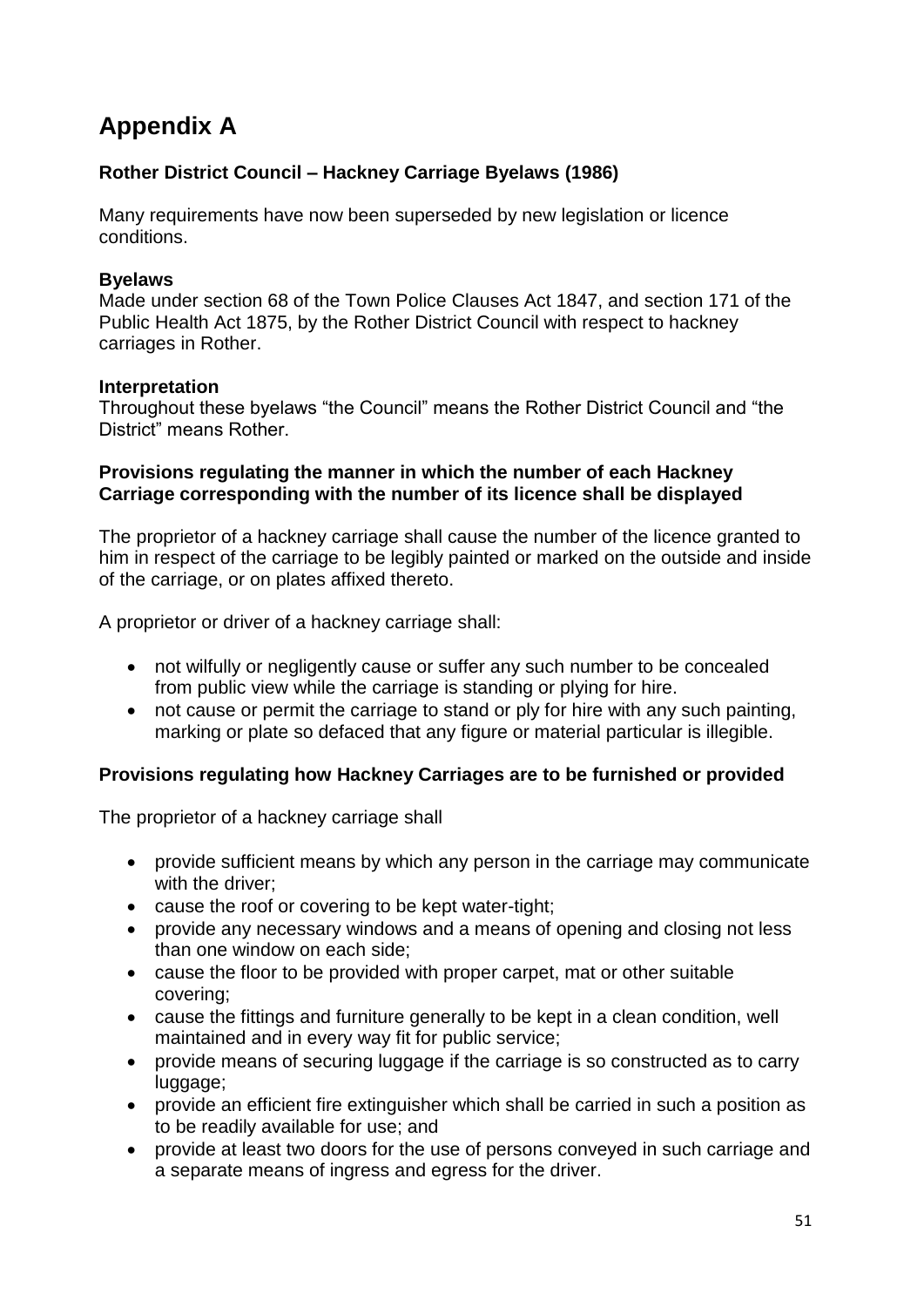The proprietor of a hackney carriage shall cause any taximeter with which the carriage is provided to be so constructed, attached, and maintained as to comply with the following requirements, that is to say:

The taximeter shall be fitted with a key, flag or other device the operation of which will bring the machinery of the taximeter into action and cause the word "HIRED" to appear on the face of the taximeter.

Such key, flag or other device shall be capable of being locked in such a position that the machinery of the taximeter is not in action and that no fare is recorded on the face of the taximeter.

When the machinery of the taximeter is in action, there shall be recorded on the face of the taximeter in clearly legible figures a fare not exceeding the rate or fare which the proprietor or driver is entitled to demand and take for the hire of the carriage by distance in pursuance of the byelaws in that behalf.

The word "FARE" shall be printed on the face of the taximeter in plain letters so as clearly to apply to the fare recorded thereon.

The taximeter shall be so placed that all letters and figures on the face thereof are at all times plainly visible to any person being conveyed in the carriage, and for that purpose the letters and figures shall be capable of being suitably illuminated during any period of hiring.

The taximeter and all the fittings thereof shall be so affixed to the carriage with seals or other appliances that it shall not be practicable for any person to tamper with them except by breaking, damaging or permanently displacing the seals or other appliances.

#### **Provisions regulating the conduct of the proprietors and drivers of hackney carriages plying within the District in their Several Employments, and Determining Whether Such Drivers Shall Wear any and What Badges**

The driver of a hackney carriage provided with a taximeter shall:

When standing or plying for hire, keep the key, flag or other device fitted in pursuance of the bylaws in that behalf locked in the position in which no fare is recorded on the face of the taximeter.

Before beginning a journey for which a fare is charged for distance and time, bring the machinery of the taximeter into action by moving the said key, flag or other device, so that the word "HIRED" is legible on the face of the taximeter and keep the machinery of the taximeter in action until the termination of the hiring.

Cause the dial of the taximeter to be kept properly illuminated throughout any part of a hiring which is during the hours of darkness; this being the time between half-an-hour after sunset to half-an-hour before sunrise, and also at any other time.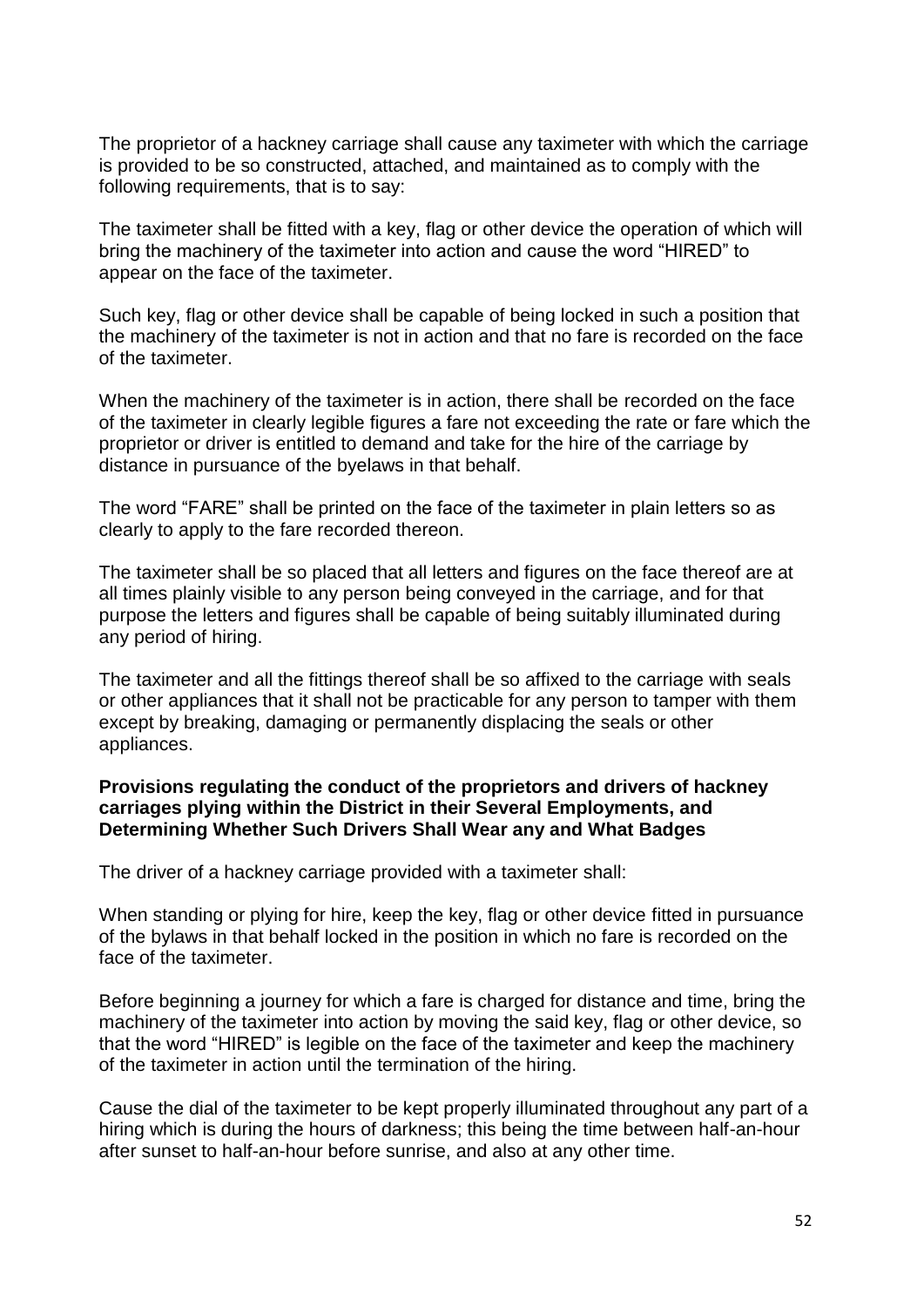A proprietor or driver of a hackney carriage shall not tamper with or permit any person to tamper with any taximeter with which the carriage is provided, with the fittings thereof, or with the seals affixed thereto.

A proprietor or driver or a hackney carriage, when standing or plying for hire, shall not, by calling out or otherwise, importune any person to hire such carriage and shall not make use of the services of any other person for the purpose.

The driver of a hackney carriage shall behave in a civil and orderly manner and shall take all reasonable precautions to ensure the safety of persons conveyed in or entering or alighting from the vehicle.

The proprietor or driver of a hackney carriage who has agreed or has been hired to be in attendance with the carriage at an appointed time and place shall, unless delayed or prevented by some sufficient cause, punctually attend with such carriage at such appointed time and place.

The driver of a hackney carriage when hired to drive to any particular destination shall, subject to any directions given by the hirer, proceed to that destination by the shortest available route.

A proprietor or driver of a hackney carriage shall not convey or permit to be conveyed in such carriage any greater number of persons than the number or persons specified on the plate affixed to the outside of the carriage.

If a badge has been provided by the Council and delivered to the driver or a hackney carriage he shall, when standing or plying for hire, and when hired, wear that badge in such position and manner as to be plainly visible.

The driver of a hackney carriage so constructed as to carry luggage shall, when requested:

- by any person hiring or seeking to hire the carriage convey a reasonable quantity of luggage;
- afford reasonable assistance in loading and unloading; and
- afford reasonable assistance in removing it to or from the entrance of any building, station or place at which he may take up or set down such person.

#### **Provisions for fixing the rates or fares to be paid for Hackney Carriages within the district, and securing the due publication or such fares**

The proprietor or driver of a hackney carriage shall be entitled to demand and take for the hire of the carriage the rate or fare prescribed. The rate or fare being calculated by distance, unless the hirer expresses at the commencement of the hiring his desire to engage by time. Provided always that where a hackney carriage furnished with a taximeter shall be hired by distance the proprietor or driver thereof shall not be entitled to demand and take a fare greater than that recorded on the face of the taximeter, save for any extra charges authorised by the following table which it may not be possible to record on the face of the taximeter.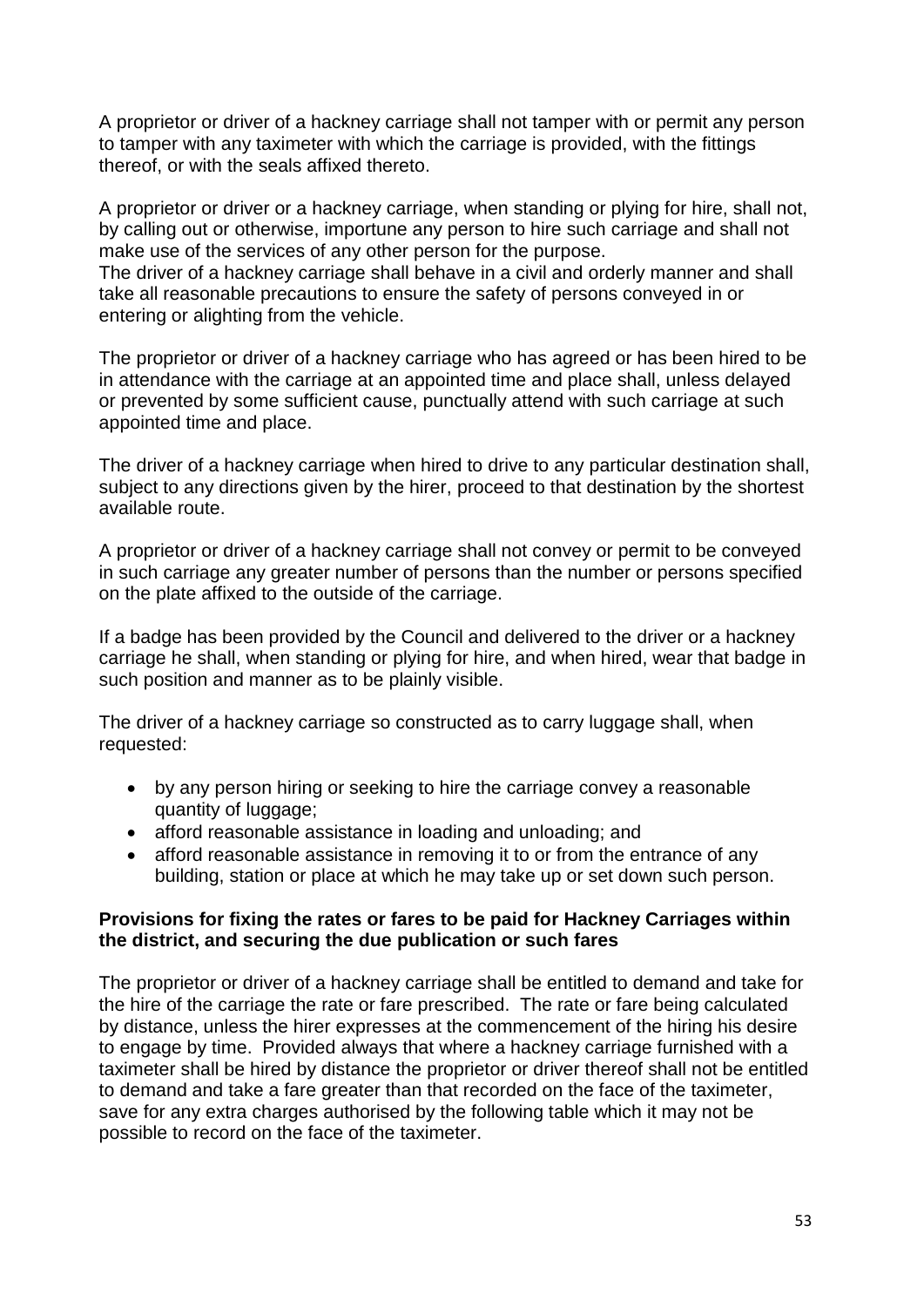The proprietor of a hackney carriage shall cause a statement of the fares fixed by the byelaws in that behalf to be exhibited inside the carriage, in clearly distinguishable letters and figures.

The proprietor or driver of a hackney carriage bearing a statement of fares in accordance with this byelaw shall not wilfully or negligently cause or suffer the letters or figures in the statement to be concealed or rendered illegible at any time while the carriage is plying or being used for hire.

Soiling charge is only considered acceptable by the Council when the vehicle has to be taken off the road for any period of time in order for it to be professionally cleaned. Any claim for damage/soilage must be a matter between the proprietor and the passenger.

#### **Provisions securing the safe custody and re-delivery of any property accidentally left in Hackney Carriages, and fixing the charges to be made in respect thereof**

The proprietor or driver of a hackney carriage shall immediately after the termination of any hiring or as soon as practicable thereafter carefully search the carriage for any property which may have been accidentally left therein.

The proprietor or driver or a hackney carriage shall, if any property accidentally left therein by any person who may have been conveyed in the carriage be found by or handed to him, carry it as soon as possible and in any event within 48 hours, if not sooner claimed by or on behalf of its owner, to the office of the Council, and leave it in the custody or the officer in charge of the office on his giving a receipt for it.

Be entitled to receive from any person to whom the property shall be re-delivered an amount equal to five pence in the pound of its estimated value (or the fare for the distance from the place of finding to the office of the Council, whichever be the greater) but not more than five pounds.

## **Penalties**

Every person who shall offend against any of these byelaws shall be liable on summary conviction to a fine not exceeding one hundred pounds and in the case of a continuing offence to a further fine not exceeding five pounds for each day during which the offence continues after conviction therefore.

## **Repeal of Byelaws**

The byelaws relating to hackney carriages which were made by the Council on the 24 day of November 1978 and which were confirmed by the Secretary of State (Home Office) on the 9 day of February 1979 together with the amended Byelaw 16, which was made by the Council on the 6 day of March 1985 and confirmed by the Secretary of State for Transport on the 10 day of May 1985 are hereby repealed.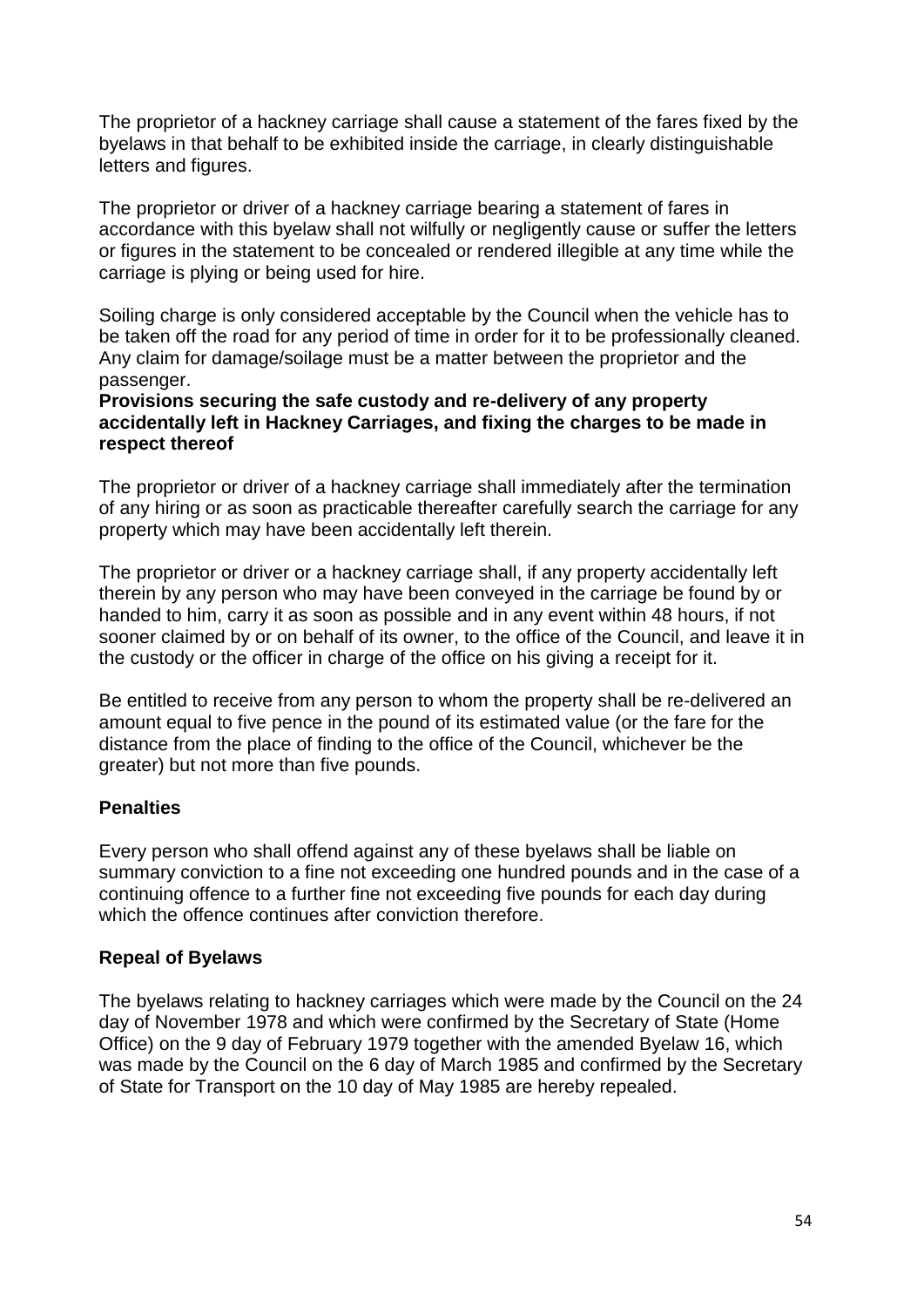# **Appendix B Licence conditions – Local Gov. (Miscellaneous Provisions) Act 1976**

# **Hackney Carriage Vehicle Licence Conditions**

## 1. **Vehicle Specification**

The following general specifications are laid down by the Council for licensed vehicles:-

- (a) The vehicle shall have at least four doors of a size to permit easy access (unless otherwise specifically approved by the Council).
- (b) The vehicle shall be so designed to permit the specified number of passengers to be carried in comfort and safety.
- (c) The vehicle shall have a minimum rear seating width of 1300 mm (51").
- (d) the vehicle shall have seat belts fitted to all passenger seats.
- (e) The vehicle shall be provided with adequate luggage space within a secure compartment for the number of passengers for which the vehicle is licensed.
- (f) Vehicles may be of the saloon, estate, hatchback or minibus type subject to approval by the Council*.*
- (g) All passengers shall have direct access to a door that does not require seats to be moved or tilted to use it other than vehicles specifically built as taxis.
- (h) Comply with the Council"s adopted standards: http://www.rother.gov.uk/media/pdf/6/k/BestPracticeGuide.pdf.

# 2. **Internal Vehicle Conditions**

The vehicle shall be weatherproof in all respects:

- (a) The boot/luggage compartment must be empty with the exception of the equipment required to be carried by the Council.
- (b) The vehicle should be clean and free of dust, litter, debris, etc and unacceptable smells.
- (c) All interior trim, including the headlining shall be clean, complete, properly fitted and free from serious cuts, tears, burns or soiling and must provide adequate support.
- (d) The interior lighting should be in working order.
- (e) All interior fixings should be in working order, to include mirrors, handles, windows etc.
- (f) There should not be any loose or incorrectly fitted parts or exposed parts that could cause injury.
- (g) A tariff card stating the fares prescribed by the Authority shall be fixed in a position which can be viewed by all passengers.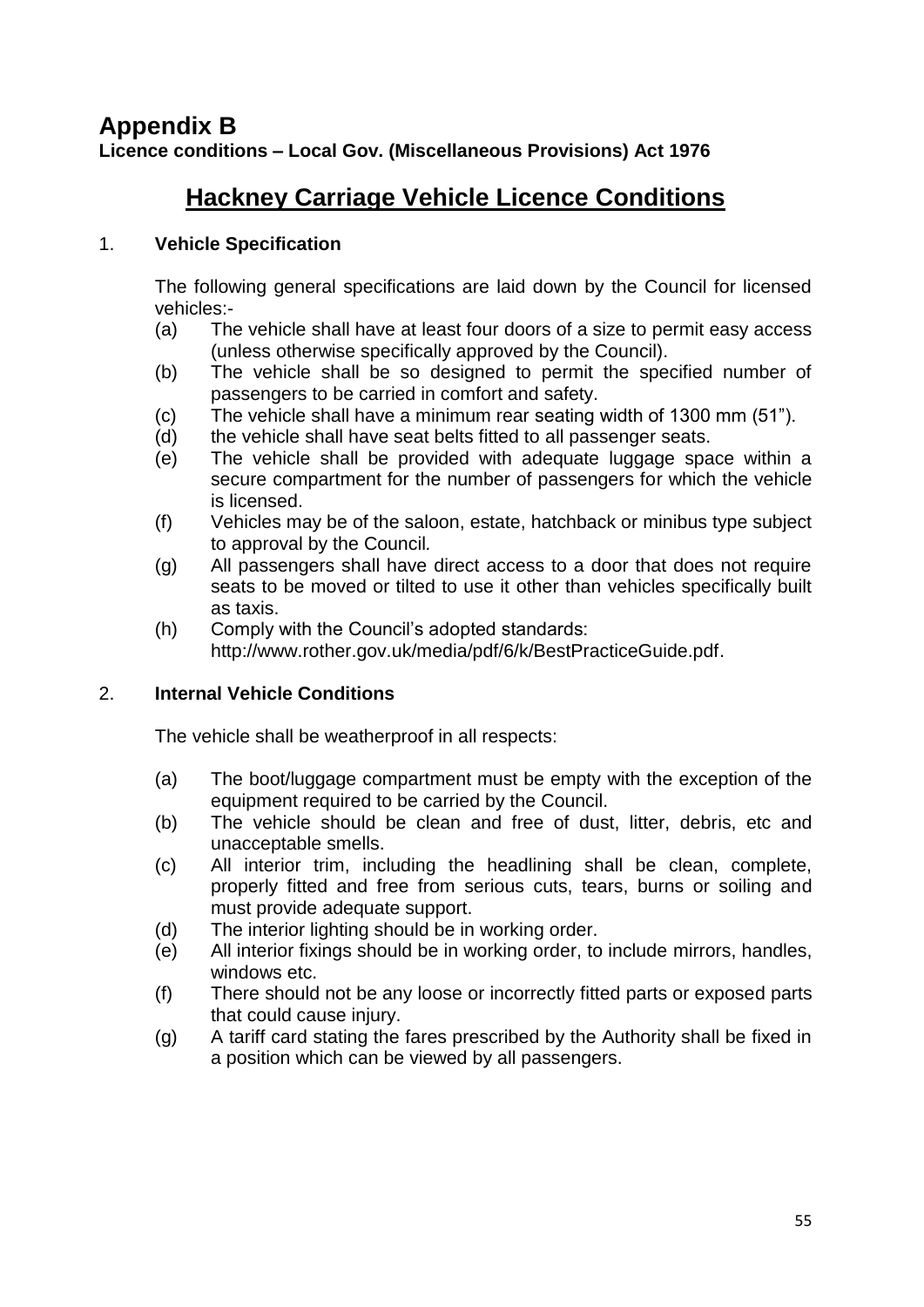### 3. **Exterior Vehicle Conditions**

All fixtures, fittings, movable objects, trim, fixings and design details on the vehicle should be in place, in good working order and safe, i.e. mirrors, doors, handles, hubcaps, etc.

The vehicle should be free from any corrosion or damage to the vehicle body or structure which adversely affects the appearance of the vehicle.

Damaged bodywork, substandard paintwork or substandard body repair work will not be accepted.

A spare tyre (or manufacturer"s alternative) ready for use with the appropriate equipment for changing a wheel to be securely and safely stored in the vehicle.

The inside of the vehicle should be clearly visible.

#### 4. **Maintenance of Vehicle**

The vehicle and all its fittings and equipment shall at all times, when the vehicle is in use or available for hire, be kept in an efficient, safe, tidy and clean condition and all relevant statutory requirements shall be fully complied with. A VCT certificate will be required every six months during the period for which a vehicle is licensed. A vehicle licence will not be issued/renewed without a valid VCT certificate, which must have been issued not more than 4 weeks prior to the first licence/renewal date. A second valid VCT certificate will be required for presentation six months from the licence issue date.

Vehicles able to carry wheelchairs are required to have carried out at the time of a VCT (MOT) test an inspection on the mountings, catches and fasteners used to secure wheelchairs. This test should be carried out by the MOT testing station each time the vehicle undergoes an MOT test and a certificate of safety completed. The Council will not issue a vehicle licence without this certification of safety.

#### 5. **Alteration of Vehicle**

No material alteration or change in the specification, design, condition or appearance of the vehicle shall be made without the approval of the Council at any time while the licence is in force.

#### 6. **Identification Plate**

The plate identifying the vehicle as a hackney carriage vehicle and required to be exhibited externally on the vehicle pursuant to Section 47 of the Local Government (Miscellaneous Provisions) Act 1976 shall be securely fixed to the rear of the vehicle in a conspicuous position and in such manner as to be easily removable by an authorised officer of the Council or a police constable.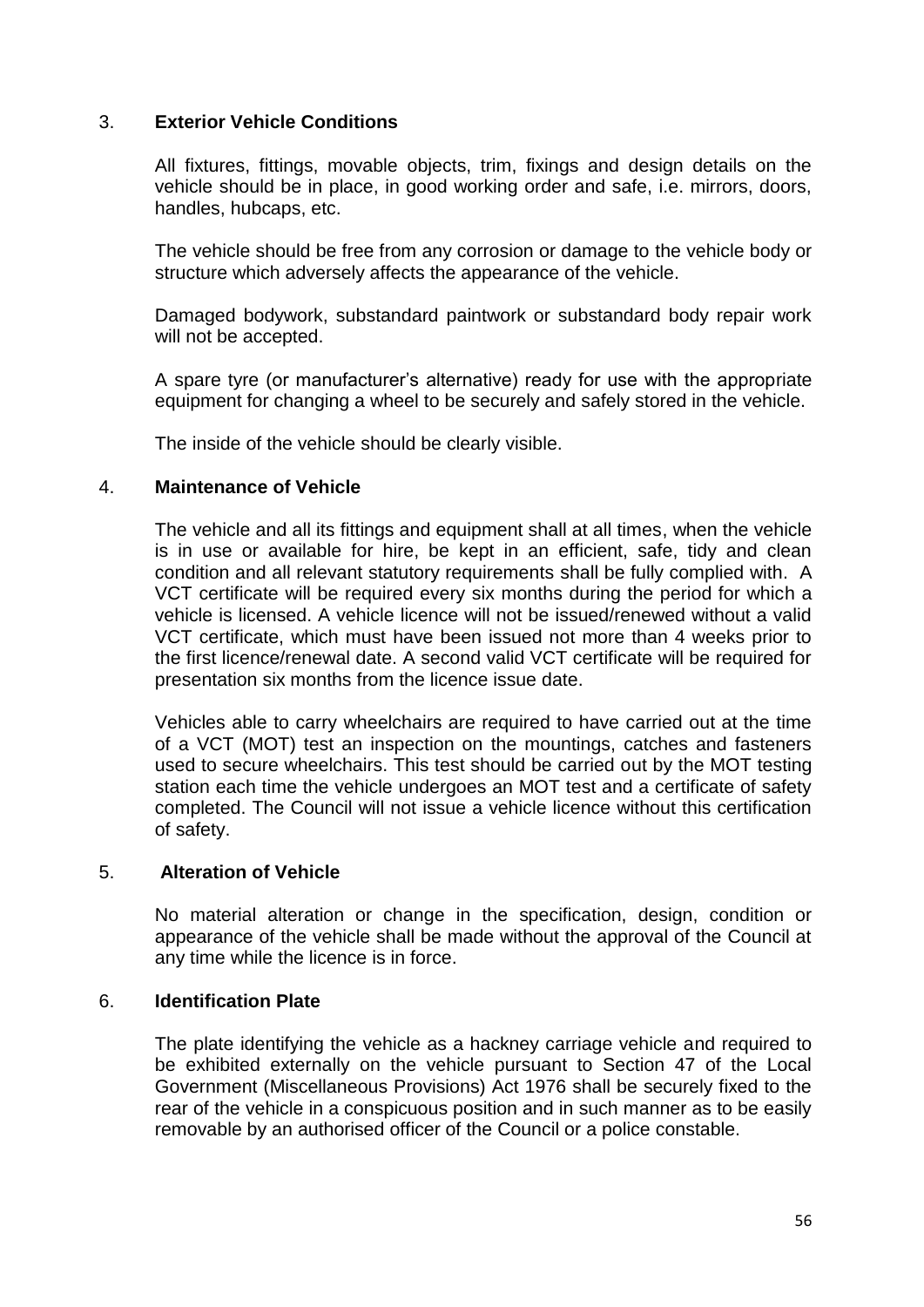## 7. **Interior Markings**

The proprietor shall cause to be clearly marked and maintained inside the vehicle, in such a position as to be visible at all times to persons conveyed therein, the number of this licence and the number of passengers prescribed in this licence.

#### 8. **Safety Equipment**

There shall be provided and maintained in the vehicle at all times, when it is in use or available for hire, a suitable fire extinguisher in good working order, and a suitable first aid kit. Such equipment to be carried in such a position in the vehicle as to be readily visible and available for immediate use in an emergency.

#### 9. **Roof Signs**

The proprietor shall cause to be affixed and maintained an illuminated roof sign of a pattern approved by the Council.

#### 10. **Licence Number Identification Signs**

Licence number identification signs supplied by the Council shall be displayed on the two rear doors (upper panel) or other location agreed by the Council.

#### 11. **Taximeter**

All taxi meters fitted to hackney carriage vehicles shall be calendar meters.

Any taximeter and all the fittings thereof shall be so affixed to the vehicle with seals or other appliances that it shall not be practicable for any person to tamper with them except by breaking, damaging or permanently displacing the seals or other appliances.

If any taximeter fitted to a vehicle is repaired, adjusted or for any reason the seal is broken, or if any change is made to the type of tyre fitted to the vehicle or alterations made to the vehicles transmission gearing ratio the proprietor shall not permit or suffer the vehicle to be used for hire until the taximeter has been satisfactorily tested and where appropriate sealed by an authorised officer of the Council.

#### 12. **Change of Address**

The proprietor shall notify the Council in writing of any change of his address during the period of the licence within seven days of such change taking place.

#### 13. **Deposit of Driver's Licences**

If the proprietor permits or employs any other person to drive the vehicle as a hackney carriage vehicle, he shall before that person commences to drive the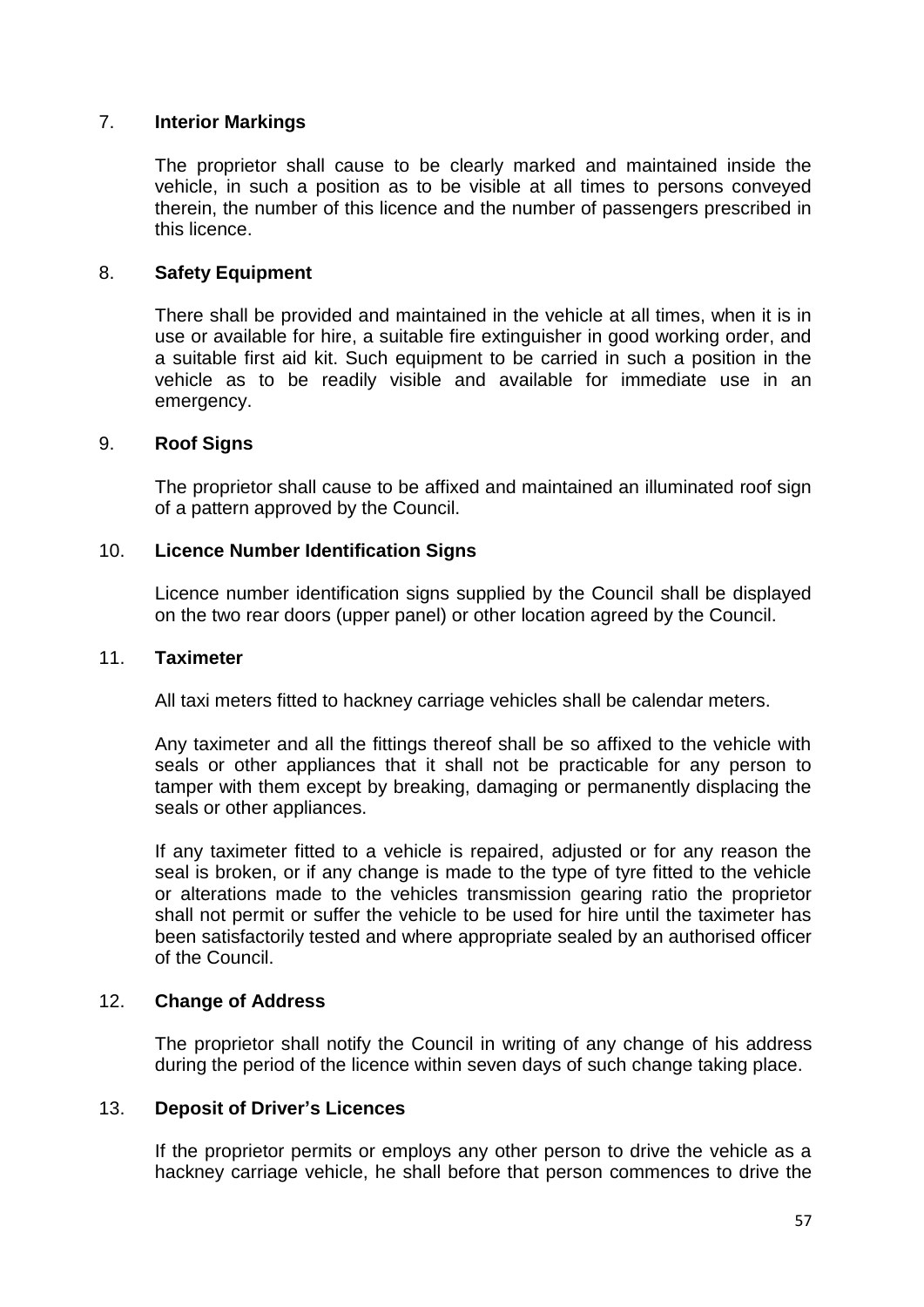vehicle cause the driver to deliver to him his hackney carriage driver"s licence for retention until such time as the driver ceases to be permitted or employed to drive the vehicle or any other vehicle of his.

#### 14. **Convictions**

The proprietor shall within seven days disclose to the Council in writing details of any conviction imposed on him (or, if the proprietor is a company or partnership, on any of the directors or partners) during the period of the licence.

### **Vehicles Seating 5, 6, 7 and 8 People**

#### 15. **Doors**

Vehicles should have not less than four doors to allow passengers direct access to all seats without displacing/tilting any other seat within the vehicle and by form of an aisle.

#### 16. **Luggage**

All luggage must be carried in the boot space and should be sufficiently secured to prevent it causing harm to anyone travelling within the passenger compartment of the vehicle.

The proprietor of the vehicle will be required at the time of the vehicle inspection to show how the luggage is to be made secure.

#### 17. **Seating**

A seating plan for approval by the Council is to be submitted at the time of the vehicle inspection. This plan shall show the arrangement of the seats when the vehicle is at maximum capacity, and a copy shall be kept in the said vehicle for inspection by passengers upon request.

Seating must be of a fixed type either bolted to the floor or of a manufacturer"s approved design. All seats must be fitted with seats belts.

#### **CCTV – see appendix E**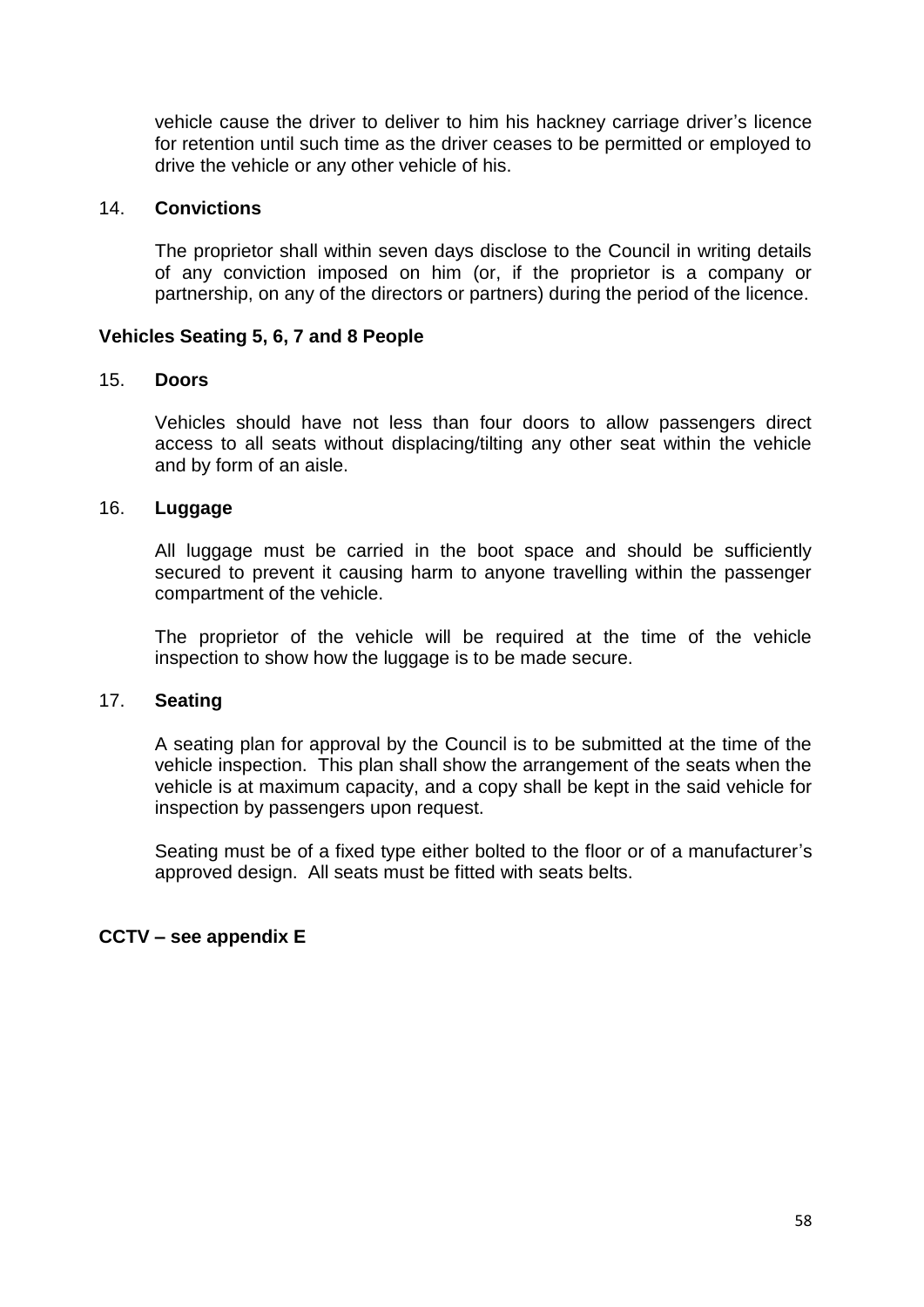# **Private Hire Driver Licence Conditions**

### 1. **Conduct of Driver**

The driver shall:

- (a) be of smart, clean appearance and shall not dress in a manner or wear signs likely to embarrass or offend passengers. The shoulders, torso and legs to just above the knee must be covered;
- (b) maintain a high level of personal hygiene, be prompt, polite and helpful;
- (c) the driver shall behave in a civil and orderly manner and shall take all reasonable precautions to ensure the safety of persons conveyed in, entering, or alighting from the vehicle;
- (d) not without express consent of the hirer, drink or eat in the vehicle. If consent is given, evidence of eating or drinking should be removed before the next hiring;
- (e) afford all reasonable assistance with the loading and unloading of passengers luggage and in removing the luggage to or from the entrance of any building, station or other place at which he may take up or set down such person;
- (f) not without the express consent of the hirer play any radio or sound reproducing instrument or equipment in the vehicle other than for the purpose of sending or receiving messages in connection with the operation of the vehicle;
- (g) at no time cause or permit the noise emitted by any radio or other previously mentioned equipment in the vehicle which he is driving to be a source of nuisance or annoyance to any person, whether inside or outside the vehicle, and
- (h) a person shall not drive a vehicle for hire or reward without the requisite driving licence being issued by Rother District Council. The holder shall also produce that licence for examination by his Proprietor, both at the commencement of his employment and immediately after its renewal.

## 2. **Passengers**

The driver shall not convey or permit to be conveyed in such carriage/vehicle any greater number of persons than the number of persons specified on the plate affixed to the outside of the vehicle.

The driver shall not allow there to be conveyed in the front of a vehicle more than one person, unless the vehicle has been designed to permit this.

The driver shall not without the consent of the hirer of a vehicle convey or permit to be conveyed any other person in that vehicle at the same time.

## 3. **Lost Property**

The driver shall immediately after the termination of any hiring or as soon as practicable thereafter carefully search the carriage for any property which may have been accidentally left therein.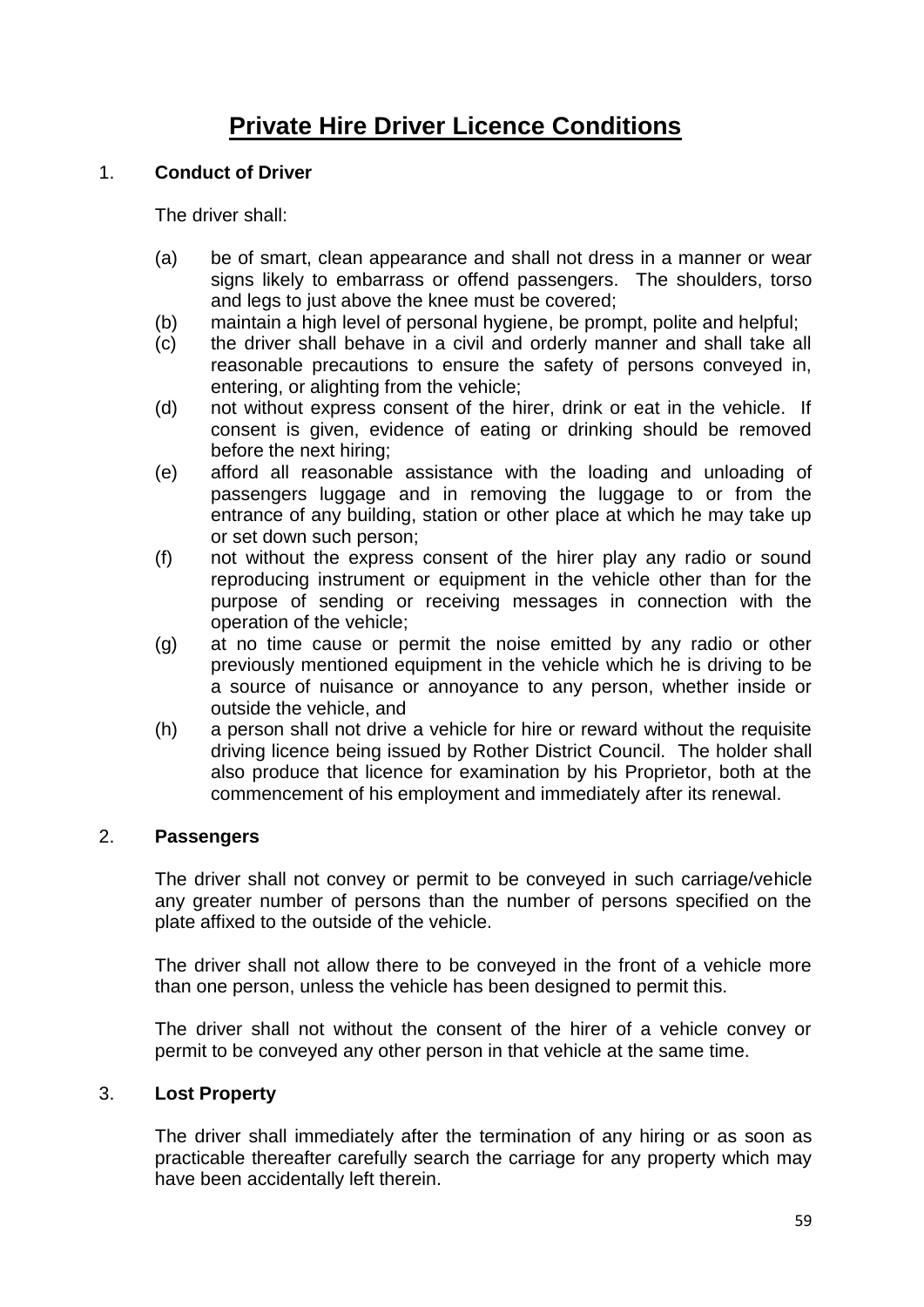The driver shall, if any property accidentally left therein by any person who may have been conveyed in the carriage be found by or handed to him, carry it as soon as possible and in any event within 48 hours, if not sooner claimed by or on behalf of its owner, to the office of the Council.

#### 4. **Written Receipts**

The driver shall if requested by a hirer provide him/her with a written receipt for the fares paid.

#### 5. **Animals**

The driver shall not convey any animal belonging to or in the custody of himself or the proprietor or operator of the vehicle and he shall ensure that any animal belonging to or in the custody of any passenger is conveyed in the rear of the vehicle.

Any animal belonging to or in the custody of any passenger, which in the driver"s discretion may be carried therein, shall only be conveyed in such a way as to avoid any distraction to the driver.

Drivers may not refuse any guide, hearing or any other assistance dog unless an exemption certificate has been obtained from the Council. Any guide hearing or assistance dogs must be carried free of charge.

#### 6. **Prompt Attendance**

The driver who has agreed or has been hired to be in attendance at an appointed time and place shall, unless delayed or prevented by some sufficient cause, punctually attend at such appointed time and place. The driver shall not use the car horn when picking up a fare.

## 7. **Copy of Conditions**

The driver shall at all times when driving a licensed private hire vehicle carry with him a copy of these conditions and shall make it available for inspection by the hirer or any other passenger on request.

#### 8. **Taximeter**

If a private hire vehicle being driven by the driver is fitted with a taximeter, the driver shall not cause the fare recorded thereon to be cancelled or concealed until the hirer has had a reasonable opportunity of examining it and has paid the fare.

#### 9. **Fares to be Demanded**

The driver shall not demand a fare in excess of any previously agreed for that hiring between the hirer and the operator or, if the vehicle is fitted with a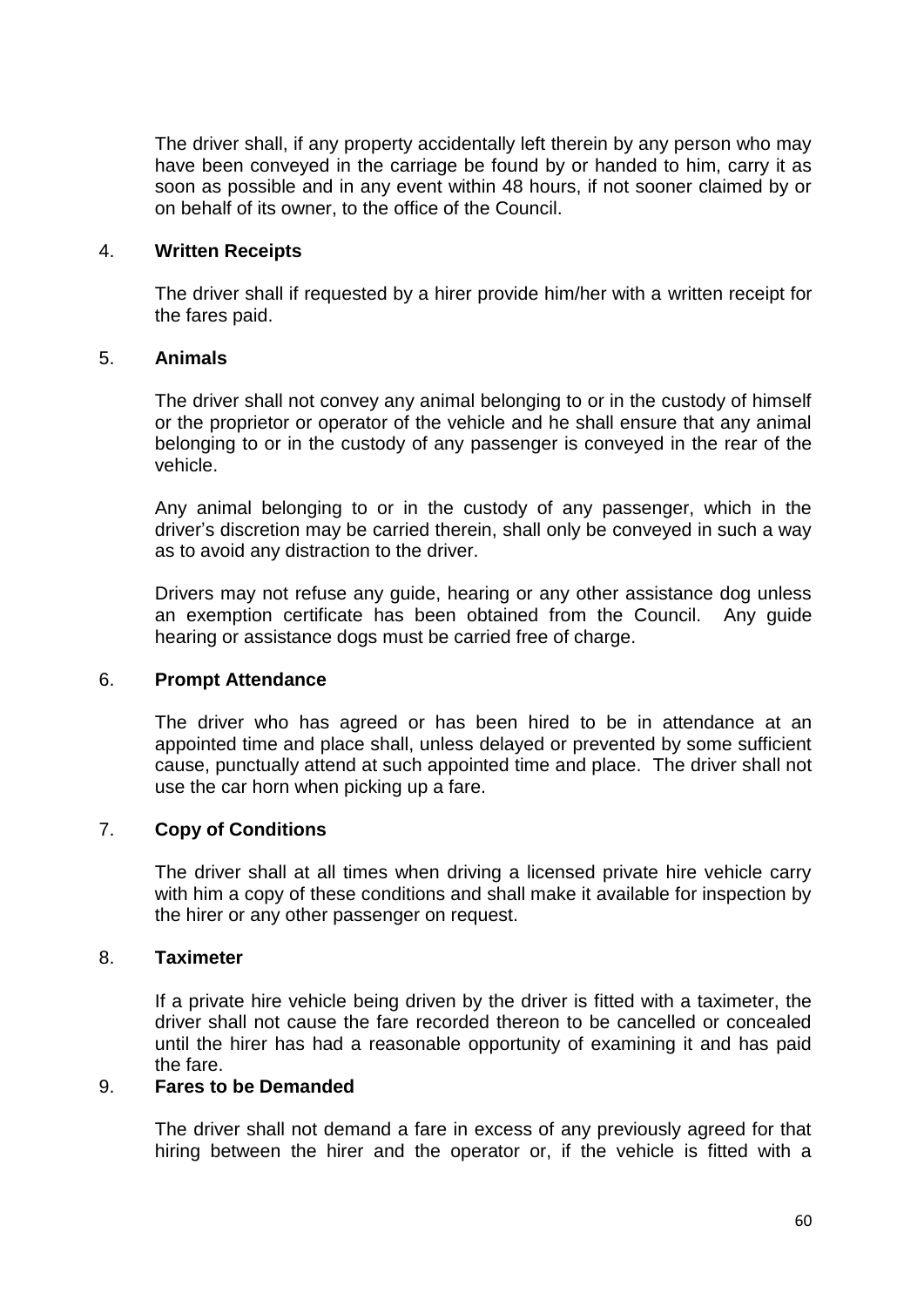taximeter and there has been no previous agreement as to the fare, the fare shown on the face of the taximeter.

### 10. **Change of Address**

The driver shall notify the Council is writing of any change of his address during the period of the licence within seven days of such change taking place.

### 11. **Convictions**

The driver shall within seven days disclose to the Council in writing details of any conviction imposed on him or any summons/charge made against him during the period of the licence.

#### 12. **Return of Badge**

The driver shall upon the expiry (without renewal), revocation or suspension of this licence forthwith return to the Council the driver's badge issued to him by the Council when granting this licence.

### 13. **Prolongation of Journey**

The driver must not without reasonable cause, unnecessarily prolong in distance or time the journey for which the vehicle is hired.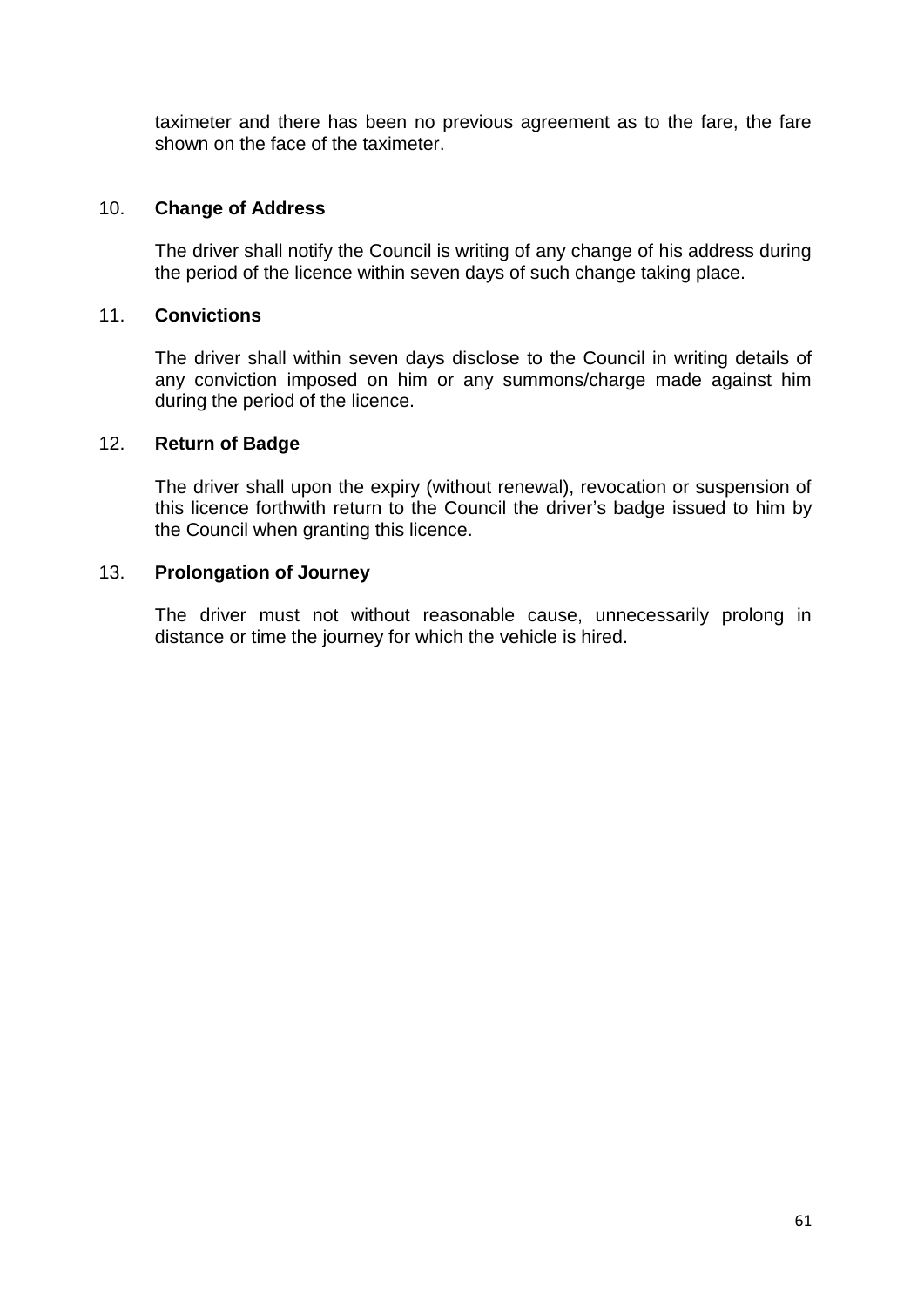# **Private Hire Vehicle Licence Conditions**

# 1. **Vehicle Specification**

The following general specifications are laid down by the Council for licensed vehicles:

- a) The vehicle shall have at least four doors of a size to permit easy access (unless otherwise specifically approved by the Council).
- (b) The vehicle shall be so designed to permit the specified number of passengers to be carried in comfort and safety.
- (c) The vehicle shall have a minimum rear seating width of 1300 mm (51").
- (d) the vehicle shall have seat belts fitted to all passenger seats.:
- (e) The vehicle shall be provided with adequate luggage space within a secure compartment for the number of passengers for which the vehicle is licensed.
- (f) Vehicles may be of the saloon, estate, hatchback or minibus type subject to approval by the Council*.*
- (g) All passengers shall have direct access to a door that does not require seats to be moved or tilted to use it.
- (h) Comply with the Council"s adopted standards: http://www.rother.gov.uk/media/pdf/6/k/BestPracticeGuide.pdf

# 2. **Internal Vehicle Conditions**

The vehicle shall be weatherproof in all respects:

- (a) The boot/luggage compartment must be empty with the exception of the equipment required to be carried by the Council.
- (b) The vehicle should be clean and free of dust, litter, debris, etc and unacceptable smells.
- (c) All interior trim, including the headlining shall be clean, complete, properly fitted and free from serious cuts, tears, burns or soiling and must provide adequate support.
- (d) The interior lighting should be in working order;
- (e) All interior fixings should be in working order, to include mirrors, handles, windows, etc.
- (f) There should not be any loose or incorrectly fitted parts or exposed parts that could cause injury.

# 3. **External Vehicle Conditions**

All fixtures, fittings, moveable objects, trim, fixings and design details on the vehicle should be in place, in good working order and safe, i.e. mirrors, doors, handles, hubcaps, etc.

The vehicle should be free from any corrosion or damage to the vehicle body or structure which adversely affects the appearance of the vehicle.

Damaged bodywork, substandard paint work or substandard body repair work will not be accepted.

A spare tyre, ready for use with the appropriate equipment for changing a wheel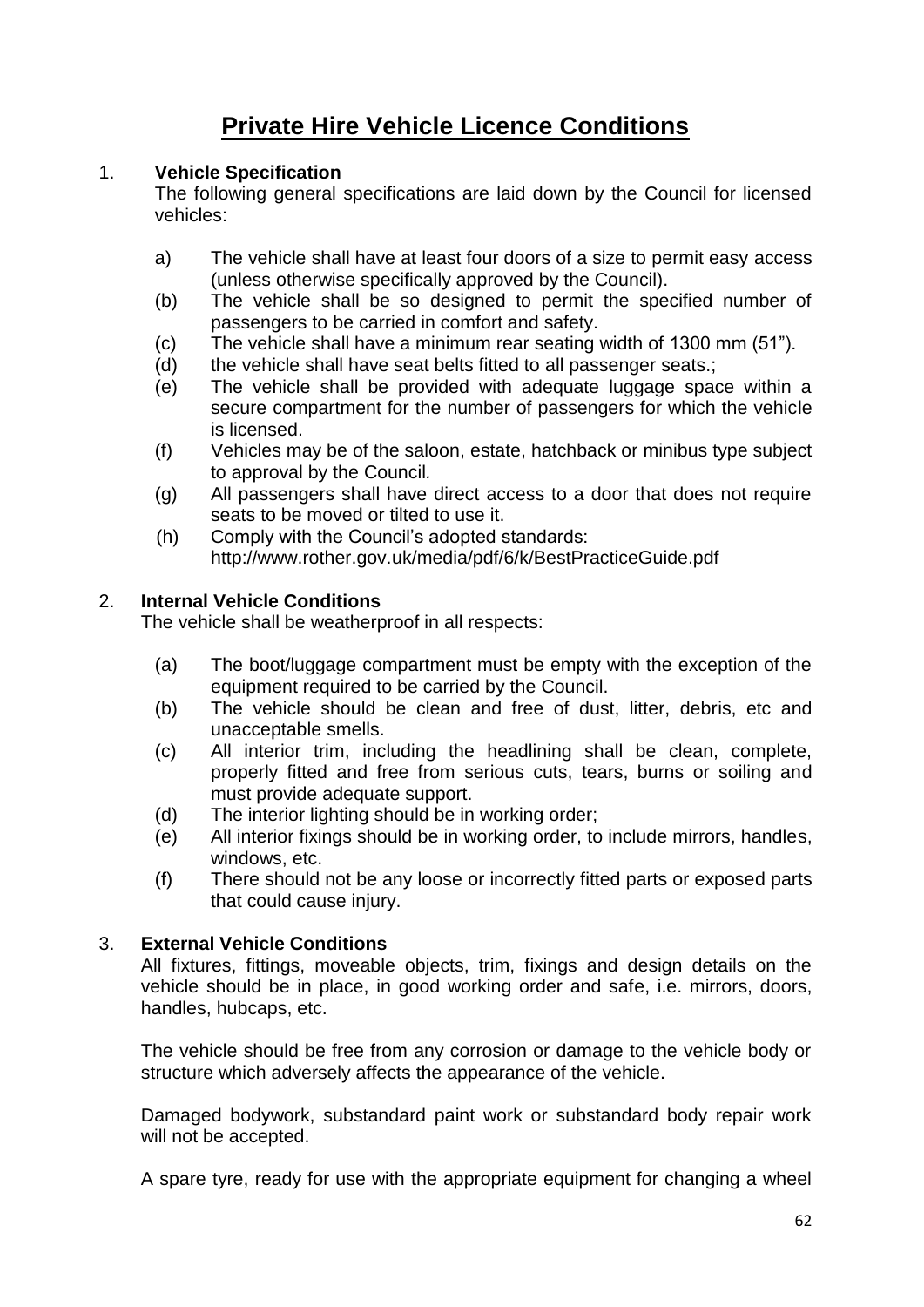to be securely and safely stored in the vehicle.

#### 4. **Maintenance of Vehicle**

The vehicle and all its fittings and equipment shall at all times when the vehicle is in use or available for hire be kept in an efficient, safe, tidy and clean condition and all relevant statutory requirements (including in particular those contained in the Motor Vehicles (Construction and Use) Regulations) shall be fully complied with.

A VCT certificate will be required every six months during the period for which a vehicle is licensed. A vehicle licence will not be issued/renewed without a valid VCT certificate, which must have been issued not more than one calendar month prior to the first licence/renewal date. A second valid VCT certificate will be required to be sent to the Council six months from the licence issue date.

Vehicles able to carry wheelchairs are required to have carried out at the time of a VCT test, an inspection on the mountings, catches and fasteners used to secure wheelchairs. This test should be carried out by the VCT testing station each time the vehicle undergoes a VCT test and a certificate of safety completed. The Council will not issue a vehicle licence without this certification of safety.

#### 5. **Alteration of Vehicle**

No material alteration or change in the specification, design, condition or appearance of the vehicle shall be made without the approval of the Council at any time while the licence is in force.

#### 6. **Identification Plate**

The plate identifying the vehicle as a private hire vehicle and required to be exhibited on the vehicle pursuant to Section 48(6) of the Local Government (Miscellaneous Provisions) Act 1976 shall be securely fixed to the rear of the vehicle in a conspicuous position and in such manner as to be easily removable by an authorised officer of the Council or a police constable.

#### 7. **Roof Signs**

Private Hire Vehicles may not have a roof light fitted to their vehicles.

#### 8. **Safety Equipment**

There shall be provided and maintained in the vehicle at all times when it is in use or available for hire, a suitable fire extinguisher and a suitable first aid kit. Such equipment to be carried in such a position in the vehicle as to be readily visible and available for immediate use in an emergency.

#### 9. **Signs, Notices Etc**

The proprietor shall cause to be affixed and maintained in the vehicle, in a conspicuous position in accordance with the direction of the Council, any sign or notice relating to private hire vehicles which the Council may from time to time require.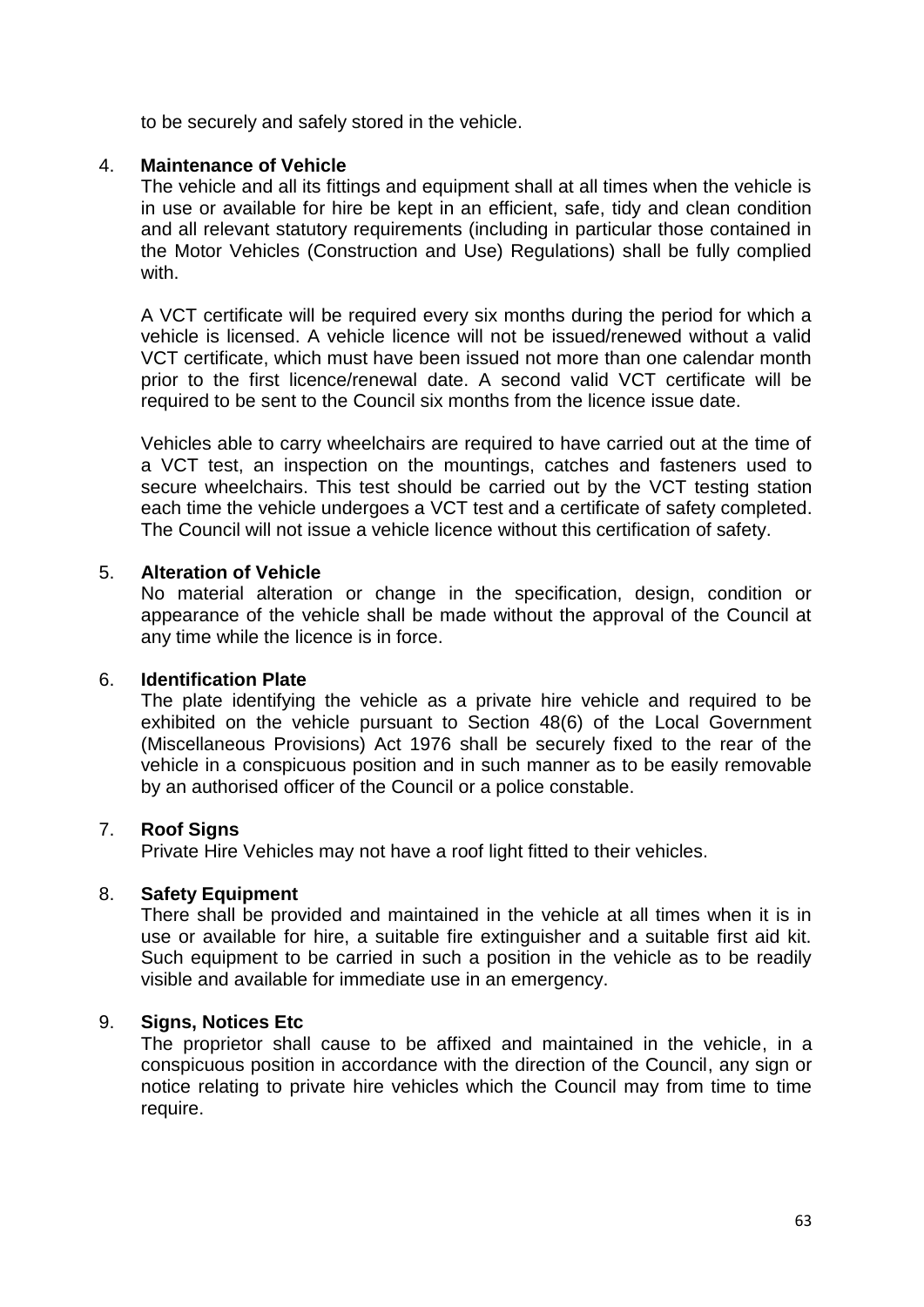### 10. **Licence Number Identification Signs**

Signs supplied by the Council shall be displayed on the two rear doors (upper panel) or other location agreed by the Council.

#### 11. **Change of Address**

The proprietor shall notify the Council in writing of any change of his address during the period of the licence within seven days of such change taking place.

#### 12. **Convictions**

The proprietor shall within seven days disclose to the Council in writing details of any conviction imposed on him (or, if the proprietor is a company or a partnership, on any of the directors or partners) during the period of the licence.

#### 13. **Deposit of Driver's Licences**

If the proprietor permits or employs any other person to drive the vehicle as a private hire vehicle, he shall before that person commences to drive the vehicle cause the driver to deliver to him his private hire driver"s licence for retention until such time as the driver ceases to be permitted or employed to drive the vehicle or any other vehicle of this.

#### **Vehicles Seating 5, 6, 7 and 8 People**

#### 14. **Doors**

Vehicles should have not less than four doors to allow passengers direct access to all seats without displacing/tilting any other seat within the vehicle and by form of an aisle.

#### 15. **Luggage**

All luggage must be carried in the boot space and should be sufficiently secured to prevent it causing harm to anyone travelling within the passenger compartment of the vehicle.

The proprietor of the vehicle will be required at the time of the vehicle inspection to show how the luggage is to be made secure.

#### 16. **Seating**

A seating plan for approval by the Council is to be submitted at the time of the vehicle inspection. This plan shall show the arrangement of the seats when the vehicle is at maximum capacity, and a copy shall be kept in the said vehicle for inspection by passengers upon request.

Seating must be of a fixed type either bolted to the floor or of a manufacturer's approved design. All seats must be fitted with seats belts.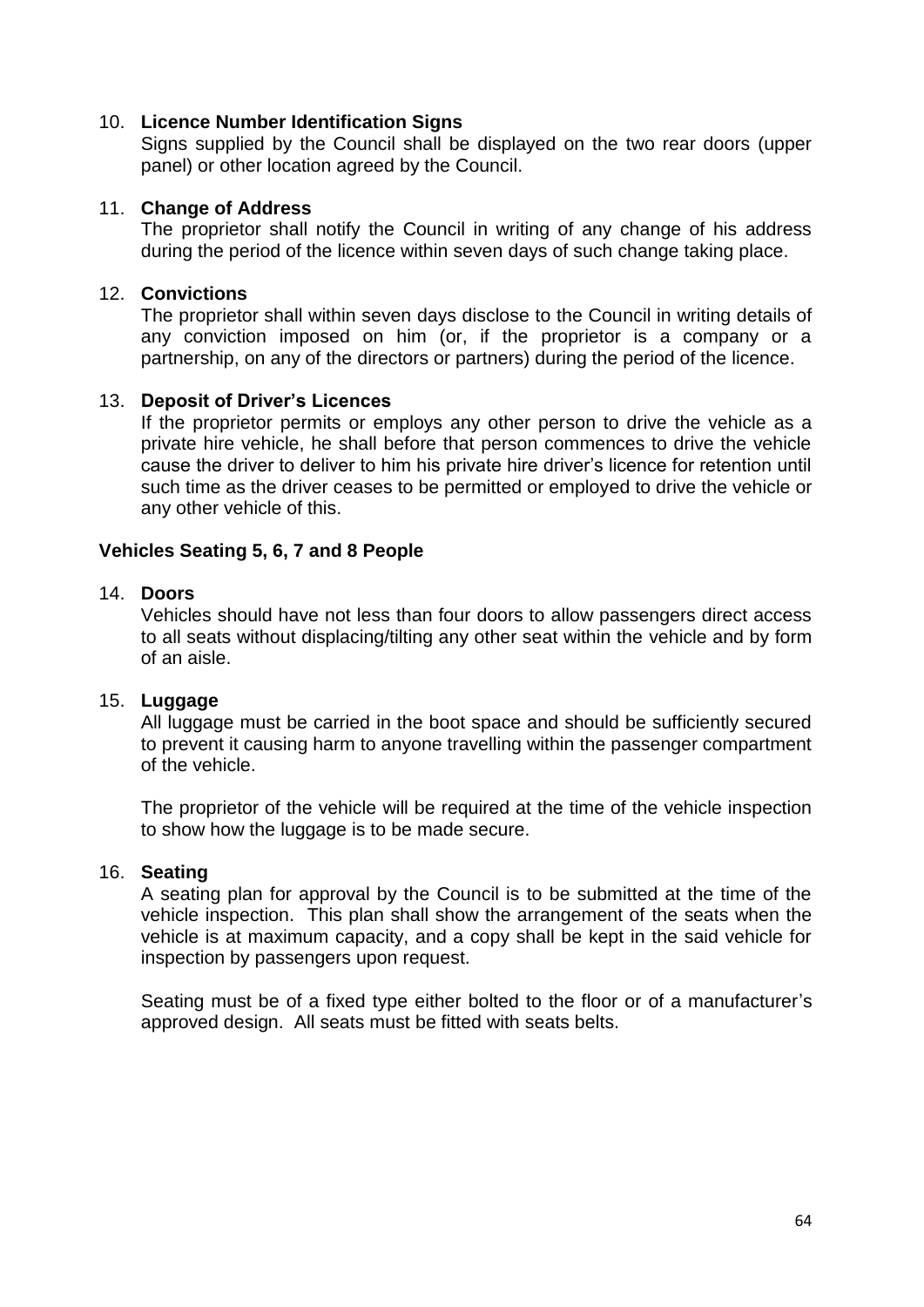## **Limousines**

Exceptions to standard conditions:

- (a) the vehicle may be left hand drive;
- (b) the vehicle may have side facing seats; and
- (c) may have tinted glass provided it complies with the current Road Vehicles (Constructions and Use) Regulations.

#### (a) **Vehicle Conditions**

The Council shall be given evidence that the vehicle has undergone a Ford Qualified Vehicle Modifier (QVM) or Cadillac Master Coachbuilder (CMC) or an equivalent conversion programme. Should the vehicle be anything other than a Ford or Cadillac, equivalent certification should be provided.

The Operator shall provide evidence of Single Vehicle Approval (SVA) or Certificate of Compliance.

The maximum length of a stretch shall not exceed 304.8 cm on a Ford and 330.2 cm on a Chrysler.

Any tinted glass shall conform to legal requirements.

Be equipped with a minimum of four road wheels and full sized spare wheel. The tyres shall be of a rating as specified by Ford USA, i.e. vehicles manufactured before 1998 – 235/75R 15 108S (BF Goodrich Extra Load or Equivalent). Vehicles from 1998 to 2002 must be fitted with 225/70R16 107T (Reinforced). Vehicles from 2003 onwards are should be fitted with 245/60R17 108T Energy LX4.

### (b) **Beverages**

Where alcoholic drink is supplied in the vehicle, the operator of the vehicle shall ensure there exists a premises licence (for the premises where the sale takes place i.e. the place of hiring) and the person selling the alcohol is authorised by a person who holds a personal licence (Licensing Act 2003).

No person under the age of 18 years being conveyed in the vehicle shall be allowed to consume alcohol.

#### (c) **Entertainment**

The following activities are prohibited within the vehicle:

- (a) Striptease.
- (b) Lap Dancing.
- (c) Pole Dancing.
- (d) Any other activity or performance of a like kind.

The driver of the vehicle shall not knowingly permit to be played any video, DVD or other recorded image that is unsuitable, having regard to the age of the passengers being conveyed. In deciding what is suitable, regard shall be had to its classification by the British Board of Film Classification.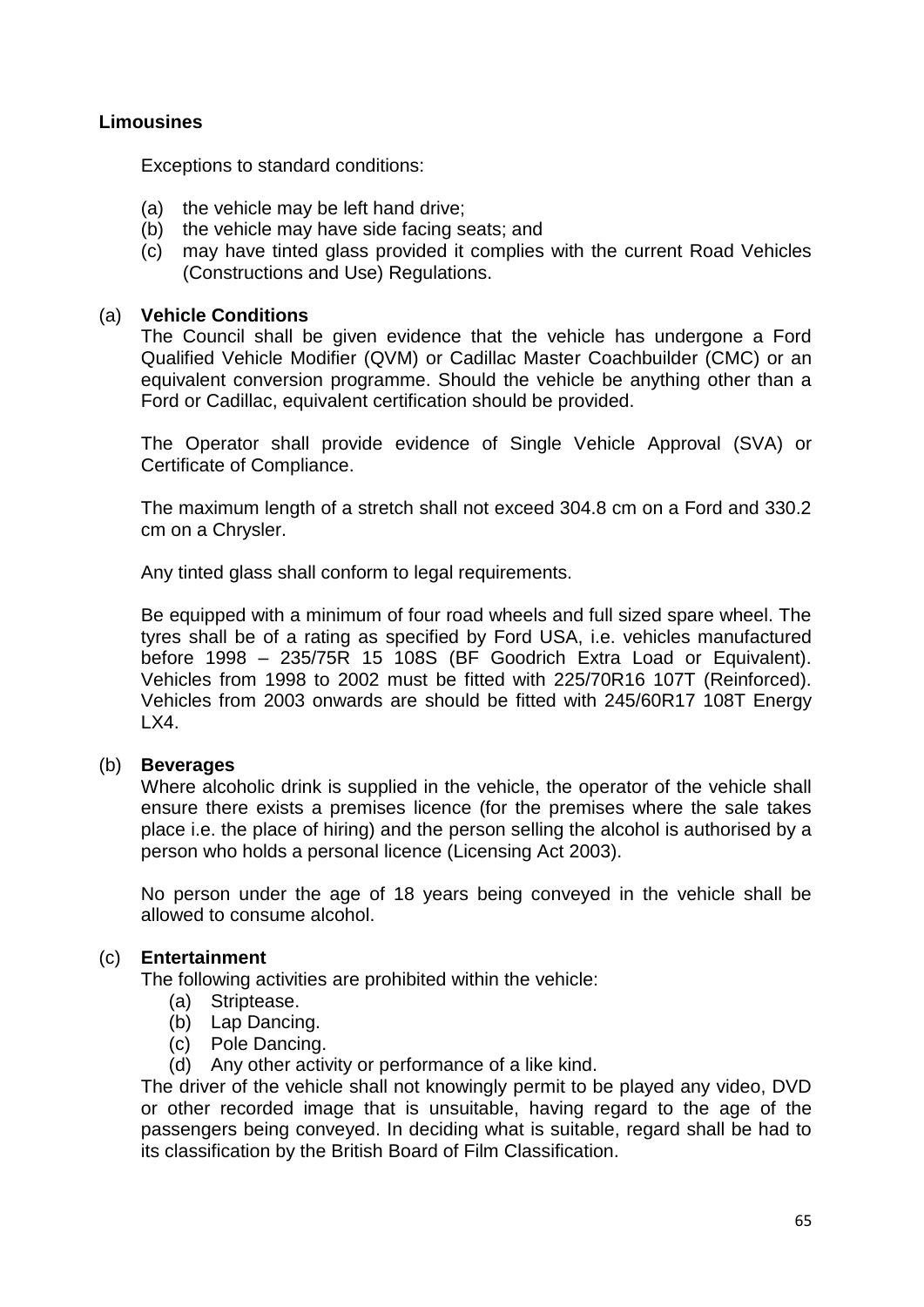#### (d) **Passenger Safety**

Where the passengers in the vehicle consist of persons under the age of 14 years, they will be accompanied by a responsible adult, other than the driver, who is over 18 years of age.

All passengers must remain seated at all times when the vehicle is in motion.

Passengers in the rear of the limousine must be able to communicate with the driver.

#### (e) **Plates**

Where an exemption has been applied for and granted from displaying the external plate and signs, the operator must ensure that the Council's internal plate be displayed on the windscreen and a second plate be displayed within the passenger compartment in order to identify the vehicle as a private hire vehicle.

The Council"s external plate together with the exemption certificate must be carried within the vehicle to be available for inspection.

#### **CCTV – see appendix E**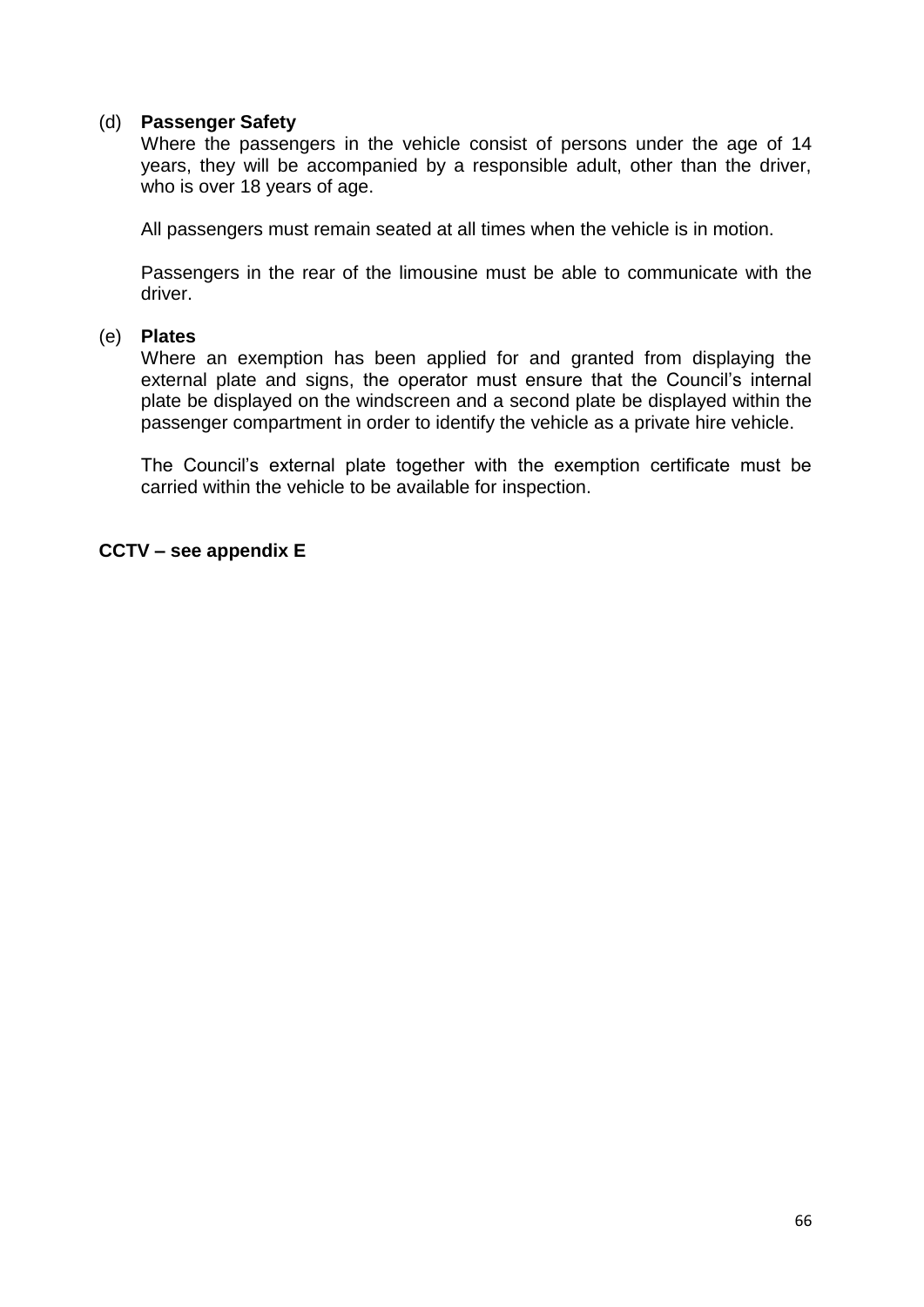# **Private Hire Operator's Licence Conditions**

#### 1. **Records**

The record required to be kept by the operator under Section 56(2) of the Local Government (Miscellaneous Provisions) Act 1976 shall be kept in a suitable book, the pages of which are numbered consecutively and the operator shall enter or cause to be entered therein, before the commencement of each journey, the following particulars of every booking of a private hire vehicle invited or accepted by him:

- (a) The time and date of the booking.
- (b) The name and address of the hirer.
- (c) The method of booking.
- (d) The time of pick-up.
- (e) The point of pick-up.
- (f) The destination.
- (g) The time at which a driver was allocated to the booking.
- (h) The registration number of the vehicle allocated for the booking; and remarks (including details of any sub-contract).

NOTE: If records are kept on the computer, the details listed above apply.

The operator shall also keep records of the particulars of all private hire vehicles operated by him, which particulars shall include details of the owners, registration numbers and drivers of such vehicles, together with any radio call sign used.

An operator shall maintain at his licensed operating premises particulars of all vehicles operated by him, which shall include the following:

- (a) The licence number plate.
- (b) The registration number.
- (c) The name and address of the driver of the vehicle.
- (d) The badge number of the driver.

The above records shall be produced on request to any authorised officer of the Council or Police Officer.

#### 2. **Premises**

A Private Hire Operator shall have his operating premises within the District of Rother. The premises should be able to provide adequate and safe parking for the number of vehicles working. In the case of larger vehicles, e.g. limousines, minibuses, etc, off road parking is considered essential.

#### 3. **Standard of Service**

No operator shall invite or accept a booking for a private hire vehicle or control or arrange a journey to be undertaken by such vehicle, without first making available in writing, or giving orally, to the person making the booking information as to the basis of charge for the hire of the vehicle.

The operator shall provide a prompt, efficient and reliable service to members of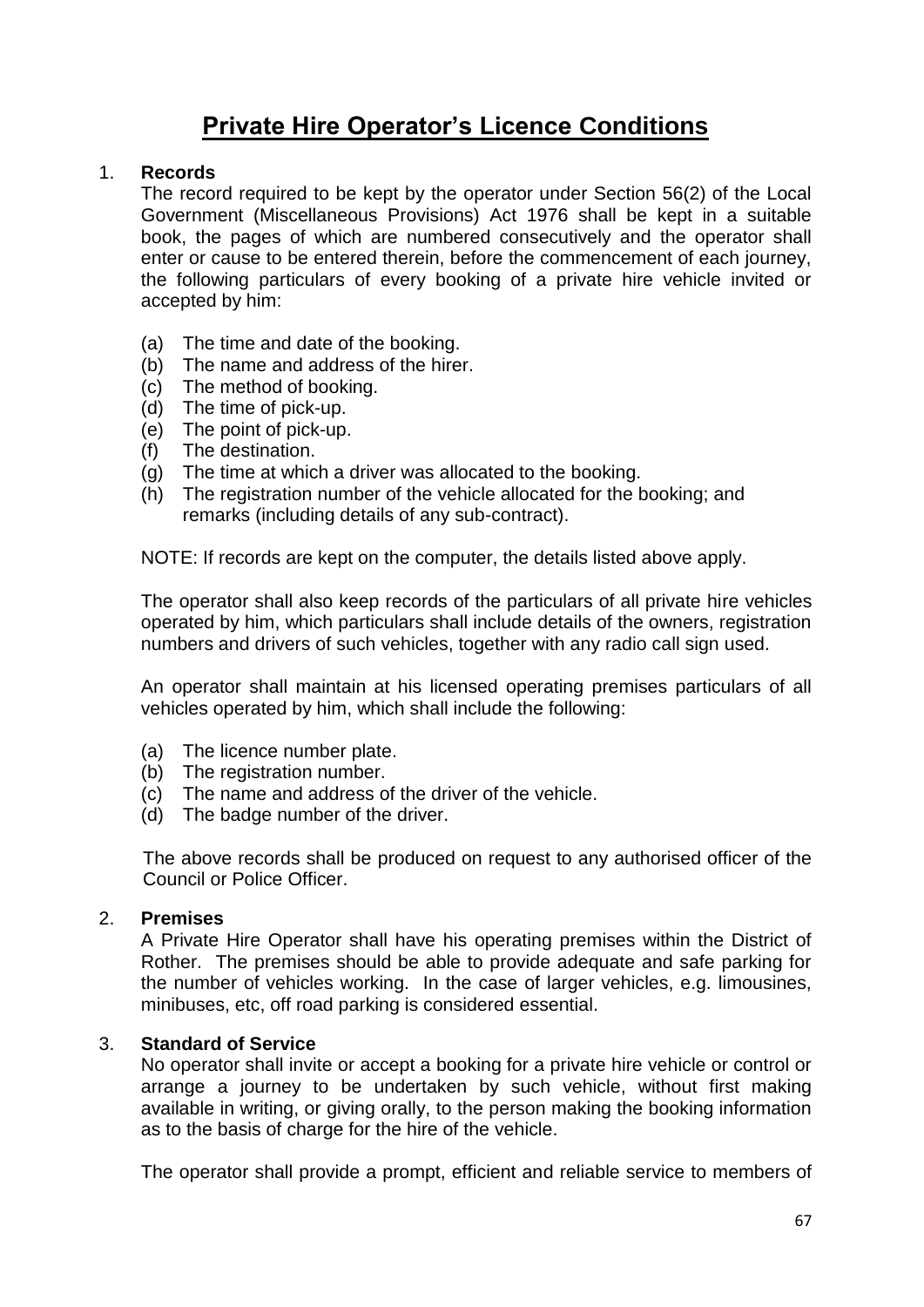the public at all reasonable times and for this purpose shall in particular:

- (a) ensure that when a private hire vehicle has been hired to be in attendance at an appointed time and place, the vehicle shall, unless delayed or prevented by sufficient cause, punctually attend at that appointed time and place;
- (b) keep clean, adequately heated, ventilated and lit any premises which the operator provides and to which the public have access, whether for the purpose of booking or waiting;
- (c) ensure that any waiting area provided by the operator has adequate seating facilities; and
- (d) ensure that any telephone facilities and radio equipment provided are maintained in a sound condition and that any defects are repaired promptly.

An operator in his capacity as operator and without prejudice to any other liabilities imposed under the Act shall use his best endeavours to ensure that drivers of vehicles owned or controlled or operated in association with the operator shall conform with the conditions of their private hire vehicle driver"s licence and that vehicles shall conform with the conditions of their private hire vehicle licence.

#### 4. **Complaints**

The operator shall immediately upon receipt notify the Council in writing of any complaints concerning a contract for hire or purported contract for hire relating to or arising from his business and of the action (if any) which the operator has taken or purposes to take in respect thereof.

#### 5. **Change of Address**

The operator shall notify the Council in writing of any change of his address (including any address from which he operates or otherwise conducts his business as an operator) during the period of the licence within seven days of such change taking place.

#### 6. **Convictions**

The operator shall within seven days disclose to the Council in writing details of any conviction imposed on him (or if the operator is a company or partnership, on any of the directors or partners) during the period of the licence.

#### 7. **Penalties**

The Local Government (Miscellaneous Provisions) Act 1976 provides that any person who acts in contravention of the provisions of Part II of the Act shall be guilty of an offence and liable on summary conviction to a fine. In addition such action, whether or not resulting in criminal proceedings being taken, may lead to the suspensions or revocation of an existing licence or refusal to renew such licence.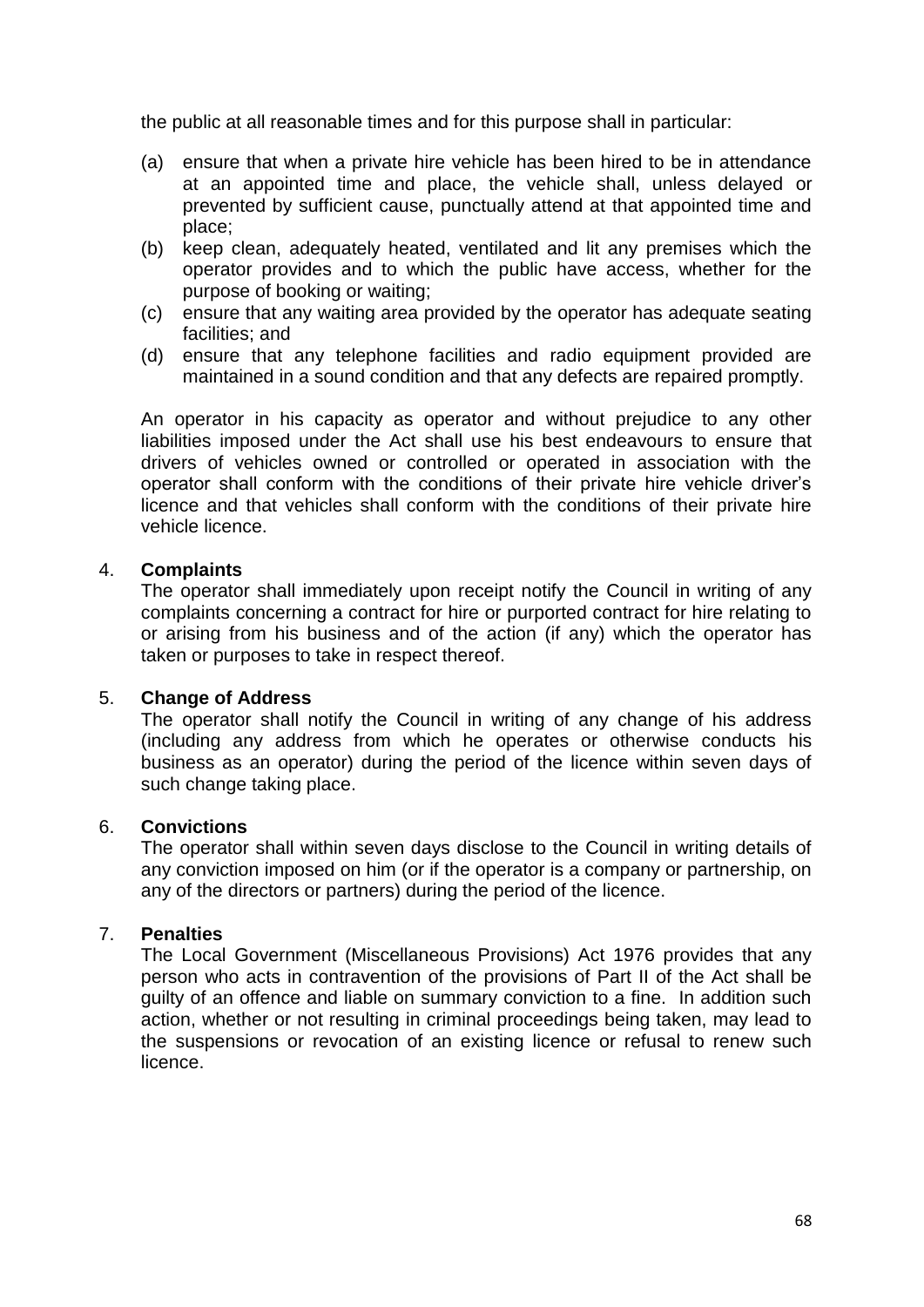# **Appendix C**

# **Horse Drawn Carriage Licence Conditions**

The following conditions apply to the use for hire or reward of any carriages and horse by the licence holder. It shall also be the responsibility of the licence holder to ensure that these conditions are complied with by any person employed by him to drive horses and carriages on his/her behalf.

### 1. **Horses**

- (a) Prior to the issue of the licence and annually, each horse intended to be used shall have an examination by a qualified veterinary surgeon. The veterinary certificate shall be in a form approved by the Council and shall certify the horses fitness to perform its task, taking into account its age, type, size and temperament and the type and size of the carriage.
- (b) A photograph of the horse shall be attached to the certificate, signed and dated by the veterinary surgeon and specifying the name of the horse so as to allow verification of the horse's identity by an authorised officer of the Council.
- (c) Horses used for drawing carriages must be adequately shod.
- (d) Should the horse or carriage be involved in any accident or should the horse be injured in any way, the horse shall stop its work, be removed from the carriage immediately and inspected by a veterinary surgeon to certify the horses fitness to continue.

#### 2. **Harnesses**

Every part of the harness of animals drawing the carriage shall be kept in good order and repair so that the animal is securely attached to the carriage and is under control.

## 3. **Carriages**

- (a) The carriage shall be produced for examination and/or inspection by an authorised officer of the Council or a person acting as its agent, at such times and at such places as may reasonably be required.
- (b) The Council shall be notified if any alteration is proposed to be made to any part of the carriage, prior to that alteration being carried out.
- (c) The carriage shall be fitted with a suitable and sufficient drag chain and slipper or other sufficient brake, which shall at all times be maintained in efficient working order.
- (d) The carriage should be fitted with rubber-rimmed wheels.
- (e) The carriage shall, in all respects, be kept in good order and repair. The interior and exterior shall, as far as is reasonably practicable, be kept clean.
- (f) The floor of the carriage shall be covered with mats of a suitable material and the seats of the carriage shall be properly cushioned or covered, fittings and furniture shall be kept clean and adequate for the convenience of persons conveyed therein.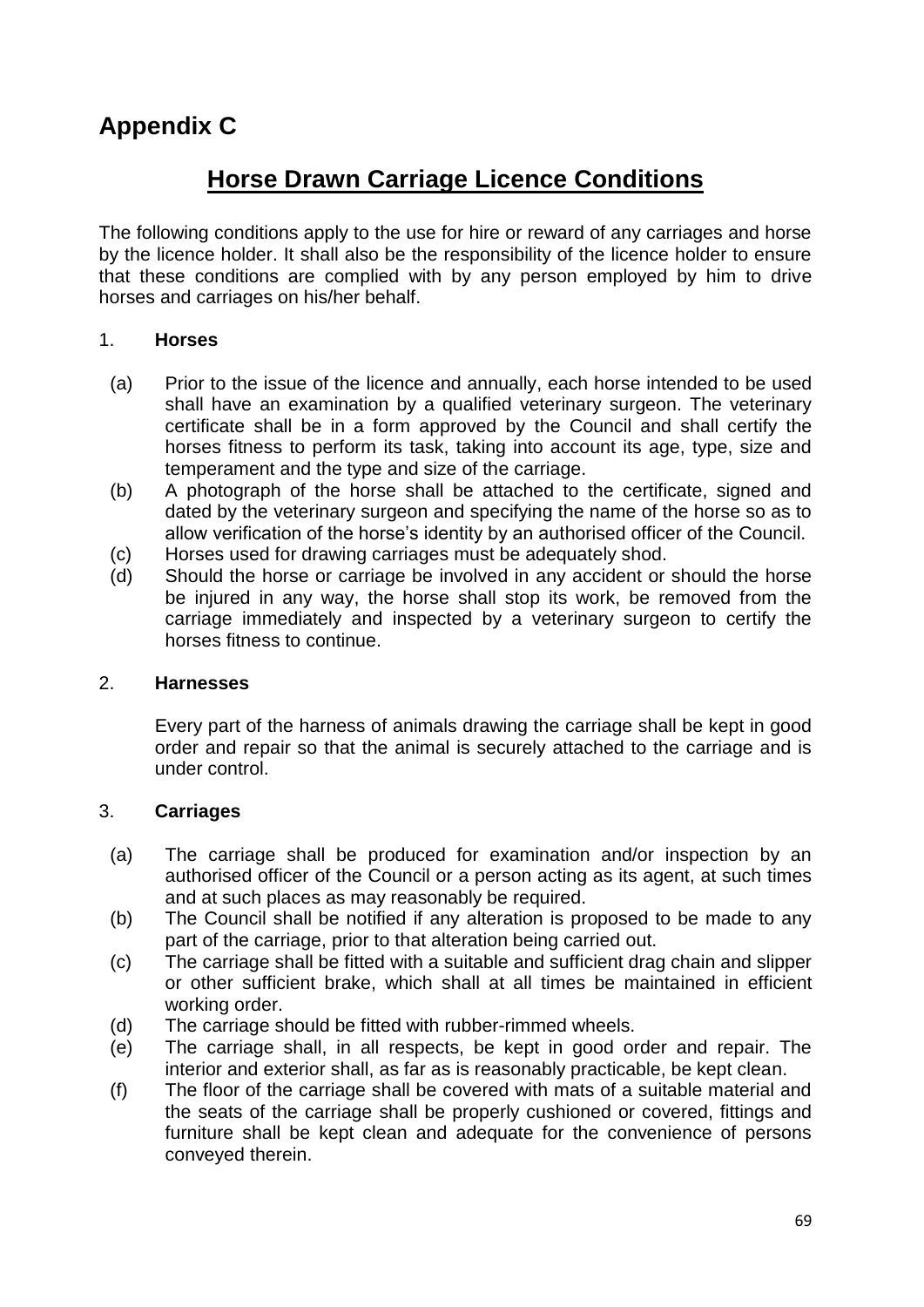(g) A seating plan is to be submitted at the time of the vehicle inspection showing the carriage at maximum capacity for approval by the Council.

# 4. **Hours of Work/Rest Periods**

- (a) No horse shall work more than eight hours in any given day.
- (b) Each horse shall not work on more than three consecutive days.
- (c) Each horse shall be given a minimum of 10 minutes rest after each ride.
- (d) After two hours of continuous work each horse shall be given a minimum of 20 minutes rest.
- (e) During each rest period, each horse shall be provided with adequate shade.
- (f) Each horse shall be sponged down when there is evidence of heat stress; and during rest periods each horse shall have access to clean water. Feed shall be provided as appropriate within a suitable container.
- (g) A log of the days and hours worked by each horse shall be maintained by the proprietor and shall upon request be made available for inspection by any authorised officer of the Council.

### 5. **Insurance**

An insurance certificate covering the carriage for hire and reward shall be produced on request for examination by an authorised officer of the Council.

#### 6. **General**

- (a) In the event of an authorised officer of the Council having reasonable grounds to suspect that a horse being worked is unfit to perform its tasks, that horse shall be subjected to immediate examination by a qualified veterinary surgeon. Where as a result of such an examination the horse is found to be unfit, its use shall be immediately discontinued until such time as a certificate of fitness issued by a qualified veterinary surgeon is produced to the Council's authorised officer. All costs are to be met by the licence holder;
- (b) The licensee, or any person employed by him/her shall be responsible for containing or clearing away defecation of his horses in any public place as a result of his operation by virtue of this licence, and for the cleanliness of stand points;
- (c) No horse drawn carriage licensed by Rother District Council will be permitted to ply for hire from any designated hackney carriage stand within the District; and
- (d) Licence will be granted subject to the approval by the Council of the route to be taken and the point of hire to be used.

## 7. **Fares**

A clear, detailed schedule of fares must be on view to members of the public at the point of hire. A smaller version must be available within the carriage for passengers to inspect. No sum in excess of the fare shown on the Schedule for the journey undertaken shall be demanded.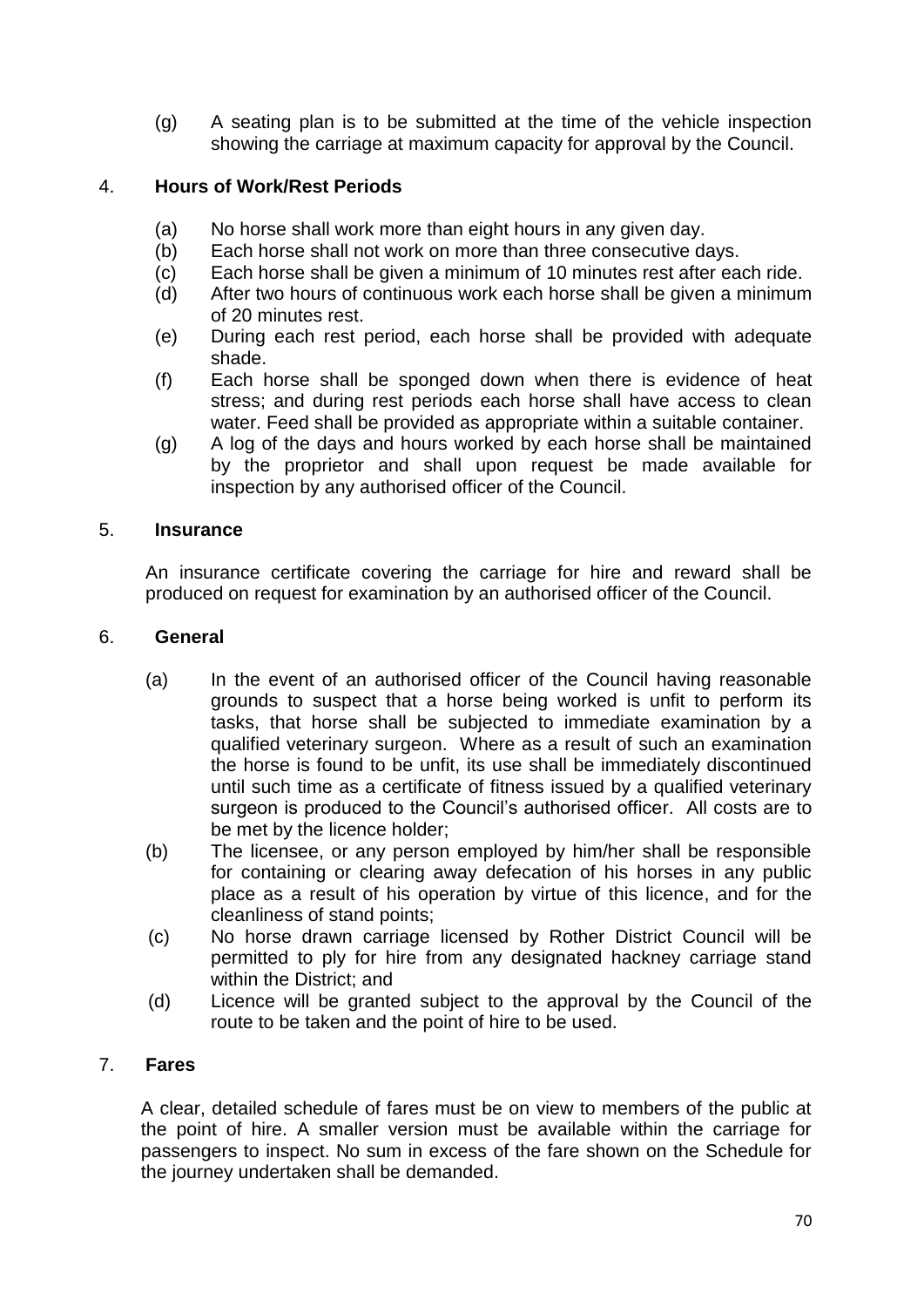# **Appendix D**

### **Hackney Carriage vehicle approved roof signs**

Hackney carriages must be fitted with the Council's approved roof sign. This is a "Streamline" style white light measuring 760mm in length. Wording on the front of the light must be all black and in the following fonts and sizes:

| For Hire                  | <b>Font Ariel</b> | Size 35mm |
|---------------------------|-------------------|-----------|
| Taxi                      | <b>Font Ariel</b> | Size 40mm |
| <b>District of Rother</b> | <b>Font Ariel</b> | Size 30mm |
| <b>Company Name</b>       | <b>Font Ariel</b> | Size 30mm |

London style cabs are exempt from this requirement due to the shape of the vehicle"s roof and a light built into the vehicle.

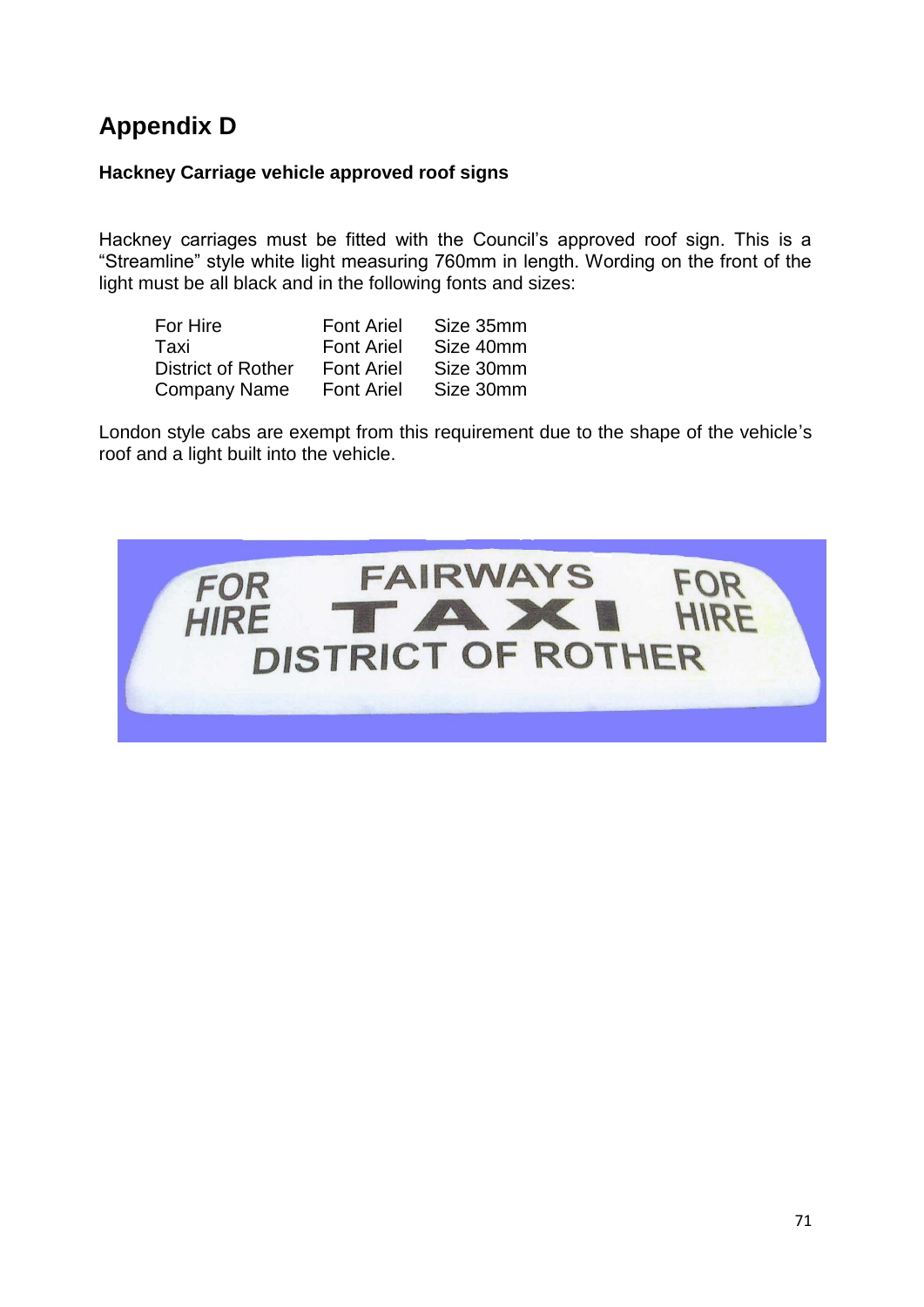# **Appendix E**

# **CCTV Monitoring in Hackney Carriage and Private Hire Vehicles**

The installation and operation of in-vehicle CCTV shall comply with the requirements of the Information Commissioner"s CCTV Code of Practice, which is available via: [http://www.ico.gov.uk/upload/documents/library/dataprotection/detailedspecialistguide](http://www.ico.gov.uk/upload/documents/library/dataprotection/detailedspecialistguides/icocctvfinal2301.pdf) [s/icocctvfinal2301.pdf](http://www.ico.gov.uk/upload/documents/library/dataprotection/detailedspecialistguides/icocctvfinal2301.pdf)

These guidelines set out to ensure that in-vehicle CCTV systems in licensed Hackney Carriage and Private Hire Vehicles are used to prevent and detect crime, reduce the fear of crime and enhance the health and safety of Hackney Carriage and Private Hire Drivers and their passengers.

### **General Requirements**

- The equipment shall be installed, operated and maintained in a manner to the satisfaction of the Council.
- Any material recorded on the equipment shall only be used as evidence in Court proceedings to aid the investigation of crime, to confirm or rebut complaints made against the driver or as evidence in motor insurance matters.
- No recording or other material created by the system shall be used or distributed for any purpose other than allowed by the above or kept for more than 31 days if not required under above.
- Any system should have at least 32 Bit Encryption and be password protected and meet or exceed the current FIPS 140-2 standard or equivalent.
- All equipment must comply with any legislative requirements in respect of Road Vehicles (Construction and Use) Regulations.
- All equipment must meet all requirements as regards safety, technical acceptability and operational/data integrity.
- All equipment must be designed, constructed and installed in such a way and in such materials as to present no danger to passengers or driver, including impact with the equipment in the event of a collision or danger from the electrical integrity being breached through vandalism, misuse or wear and tear.

## **Automotive Electromagnetic Compatibility Requirements (EMC)**

- CCTV equipment must not interfere with any other safety, control, electrical, computer, navigation, satellite, or radio system in the vehicle.
- Any electrical equipment such as an in-vehicle CCTV system fitted after the vehicle has been manufactured and registered, is deemed to be an Electronic Sub Assembly (ESA) under the European Community Automotive Electromagnetic Compatibility Directive and therefore must meet with requirements specified in that Directive.
- CCTV equipment should be e-marked or CE-marked and be confirmed by the equipment manufacturer as being suitable for use in motor vehicles.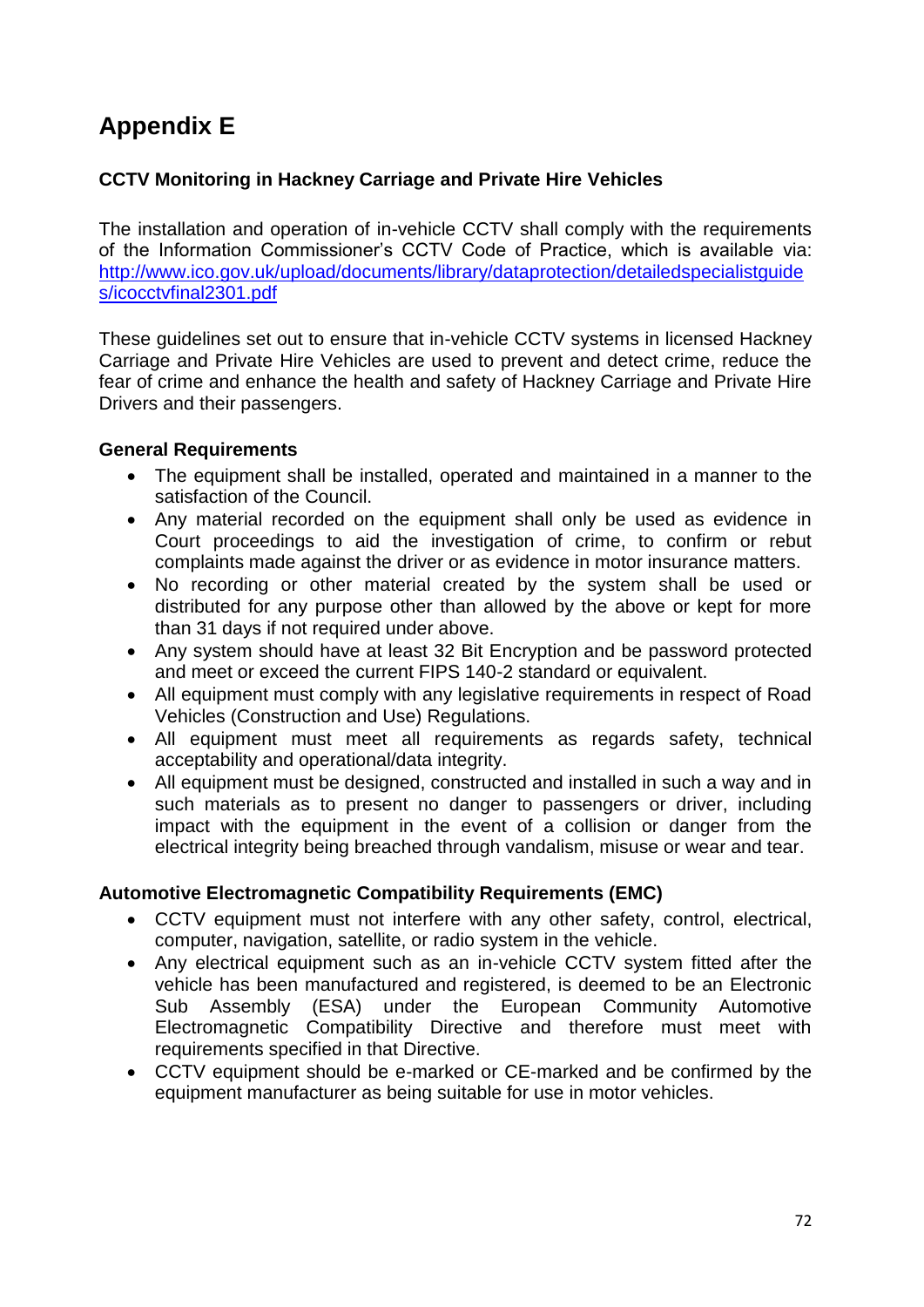## **Installation**

- All equipment must be installed as prescribed by the equipment and/or vehicle manufacturer installation instructions.
- Each in-vehicle CCTV installation (if fitted) will be subject to the conditions of vehicle licensing.
- The installed in-vehicle CCTV system must not weaken the structure of any component part of the vehicle or interfere with the integrity of the manufacturer"s original equipment.
- All equipment must be installed in such a manner so as not to increase the risk of injury and/or injury and/or discomfort to the driver and/or passengers for lighting, such as infra-red, which emits at such a level that may cause distraction or nuisance to the driver and/or passengers.
- All equipment must be protected from the elements, secure from tampering and located such as to have the minimum intrusion into any passenger area or impact on the luggage carrying capacity of the vehicle.
- It is contrary to the Road Vehicles (Construction and Use) Regulations 1986, for equipment to obscure the view of the road through the windscreen.
- Equipment must not obscure or interfere with the operation of any of the vehicle"s standard and/or mandatory equipment, i.e. not mounted on or adjacent to air bags/air curtains or within proximity of other supplementary safety systems which may cause degradation in performance, or functionality of such safety systems.
- All wiring must be fused as set out in the manufacture's technical specification and be appropriately routed.
- If more than one camera is being installed their location within the vehicle must be specific for purpose, i.e. to provide a safer environment for the benefit of the Hackney Carriage / Private Hire Driver and their passengers.
- Equipment installed must be positioned in such a way that the driver and any passengers are easily identifiable while seated in the vehicle.
- All equipment must be checked regularly and maintained to operational standards, including any repairs after damage.
- All system components requiring calibration in situ should be easily accessible.
- As an added deterrent to passengers it is strongly recommended that a monitoring screen be installed showing any images that the systems cameras are recording in view of the passengers. Subject to Regulation 109 of the Road Vehicles (Construction and Use) Regulations 1986 which provides for the use of television sets or other monitors in motor vehicles.

# **Camera Activation Methods**

Activation of the equipment may be via a number and combination of options, such as – door switches, time delay and driver panic button. A direct wired link to the vehicles taximeter, in the case of a Taxi, will not be acceptable.

# **Audio Recording**

• In-vehicle CCTV systems should not be used to record conversations between members of the public as this is highly intrusive and unlikely to be justified expect in very exceptional circumstances. If the system comes equipped with sound recording facility then this functionality should be disabled unless audible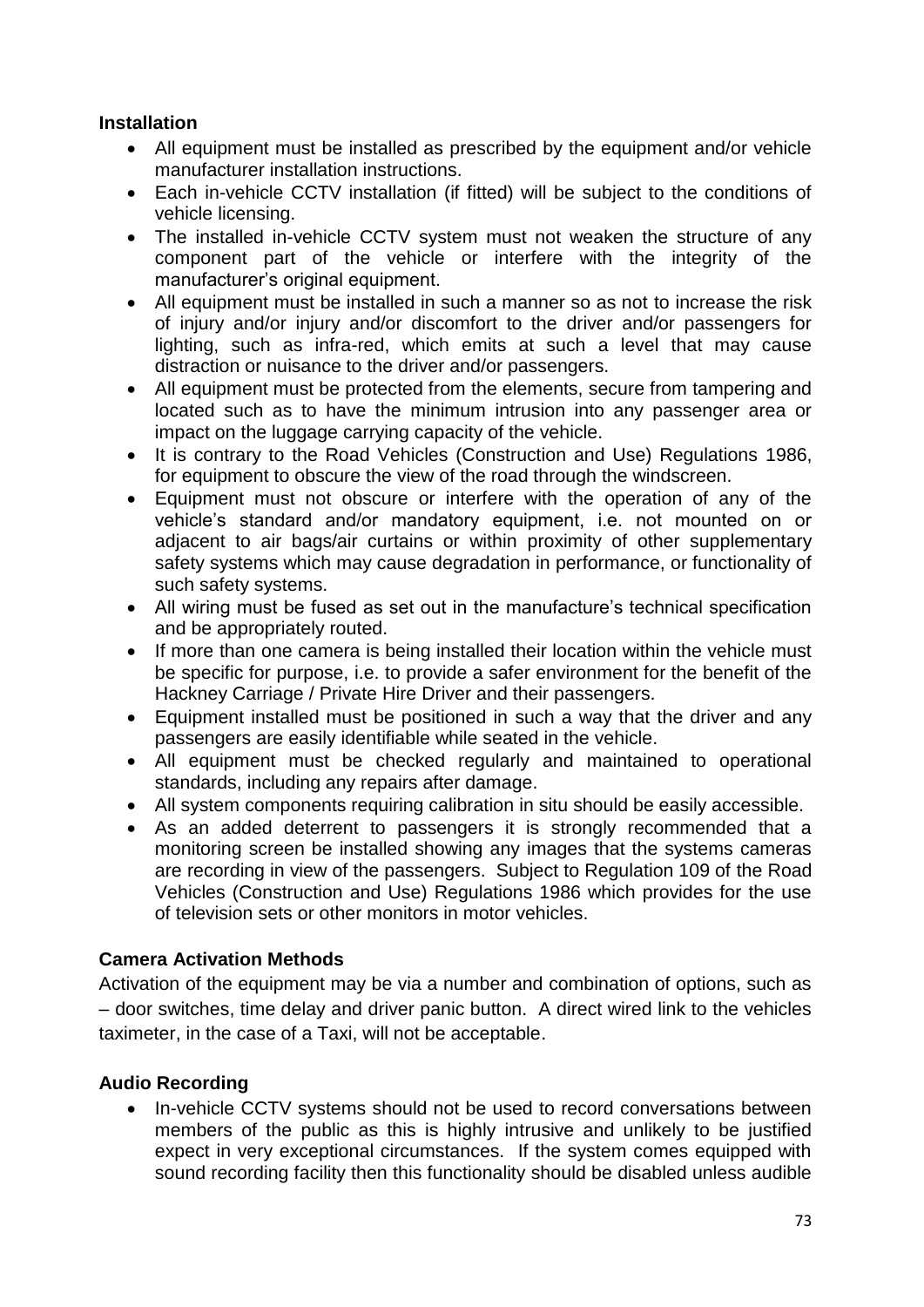recording has been justified by the data controller on application to the Information Commissioner.

- There is a limited circumstance in which audio recording may be justified, subject to the sufficient safeguard below:-
- Where recording is triggered due to a specific threat, e.g. a "panic button" is utilised. Where this audio recording facility is utilised a reset function must be installed which automatically disables audio recording and returns the system to normal default operation after a specified time period has elapsed. The time period that audio recording may be active should be the minimum possible and should be declared at the time of submission for approval of the equipment.
- In the limited circumstance where audio recording is justified, signs must make it very clear that audio recording is being or may be carried out.

#### **Image Security**

- Images captured must remain secure at all times.
- The captured images must be protected using encryption software, which is designed to guard against the compromise of the stored data, for example, in the event of the vehicle or equipment being stolen. It is recommended by the Information Commissioner's Office (ICO) that "data controllers" ensure any encryption software used meets or exceeds the current FIPS 140-2 standard or equivalent. System protection access codes will also be required to ensure permanent security.

#### **Video Imaging Quality (ADD)**

Video frame rate to be decided by the proprietor/supplier of the CCTV system.

### **Retention of CCTV Images**

The in-vehicle CCTV equipment selected for installation must have the capability of retaining images either:-

- within its own hard drive;
- using a fully secured and appropriately encrypted detachable mass storage device, for
- example, a compact flash solid state card;
- or where a service provider is providing storage facilities, transferred in real time using fully secured and appropriately encrypted CPRS (GSM telephone) signalling to a secure server within the service provider's monitoring centre.
- Images must not be downloaded onto any kind of portable media device (e.g. CDs or memory sticks) for the purpose of general storage outside the vehicle.
- In-vehicle CCTV equipment selected for installation must include an automatic overwriting function, so that images are only retained within the installed system storage device for a maximum period of 31 days from the date of capture. Where a service provider is used to store images on a secure server, the specified retention period must also only be for a **maximum** period of 31 days from the date of capture.

Where applicable, these provisions shall also apply to audio recordings.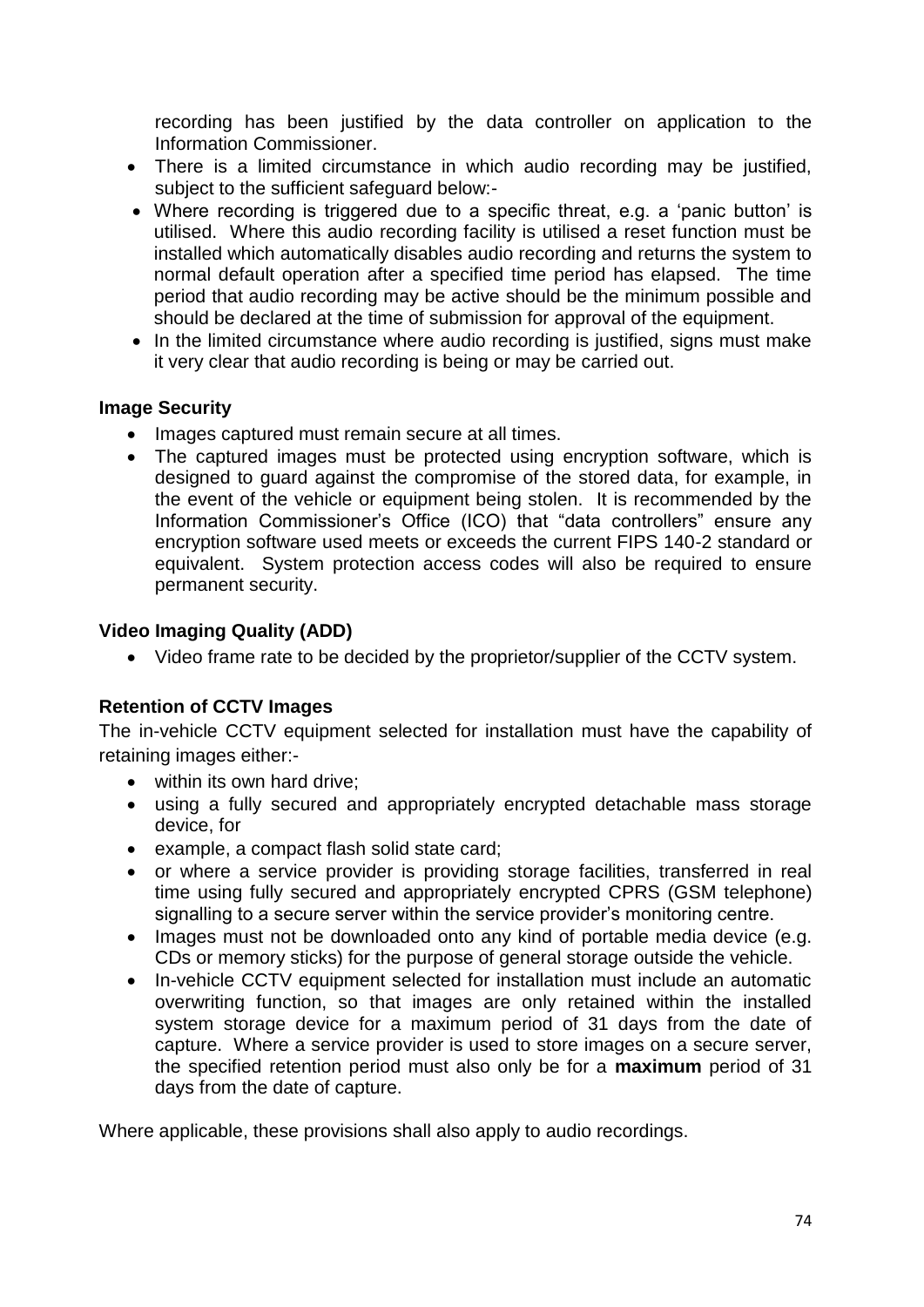#### **Notification to the Information Commissioner's Office**

The information Commissioner's Office (ICO) is the official regulator for all matters relating to the use of personal data. The ICO defines a "data controller" as the body which has legal responsibility under the Data Protection Act (DPA) 1998 for all matters concerning the use of personal data. For the purpose of the installation and operation of in-vehicle CCTV, the "data controller" is the specified company that installed the invehicle CCTV, unless another person is approved by the Council. The data controller has the final decision on how the images are stored and used and determines in what circumstances the images should be disclosed. Notification is the process by which a data controller informs the ICO of certain details about their processing of personal information. These details are used to make an entry in the public register of data controllers.

This means that any specified company, organisation or individual vehicle owner who has a CCTV system installed in a licensed vehicle must register with the ICO (Notification) and obtain documented evidence of that registration. This documentary evidence may be required to be presented to an official of the Council at any time during the term of the vehicle licence. The Notification requires renewal on an annual basis, and payment of the appropriate fee.

#### Using a third party service provider (data processor)

Where a service provider is used for the remote storage of CCTV data they will act as a "data processor". A data processor, in relation to personal data, means any person (other than an employee of the data controller) who processes data on behalf of the data controller, in response to specific instructions. The data controller retains full responsibility for the actions of the data processor. There must be a formal written contract between the data controller and data processor (service provider). The contract must contain provisions covering security arrangements, retention/deletion instructions, access requests and termination arrangements.

#### **Use of Information Recorded Using In-Vehicle CCTV**

The data controller is responsible for complying with all relevant data protection legislation. The data controller is legally responsible for the use of all images including breaches of legislation.

Any images and audio recording should only be used for the purposes described earlier in these guidelines.

Requests may be made by the Police or other law enforcement agencies: any authorised officer of the Council, or exceptionally, other appropriate bodies, to the data controller to view captured images. The data controller is responsible for responding to these requests.

Police or other law enforcement agencies should produce a standard template request form, setting out the reasons why the disclosure is required. Alternatively a signed statement may be accepted.

All requests should only be accepted where they are in writing, and specify the reasons why disclosure is required.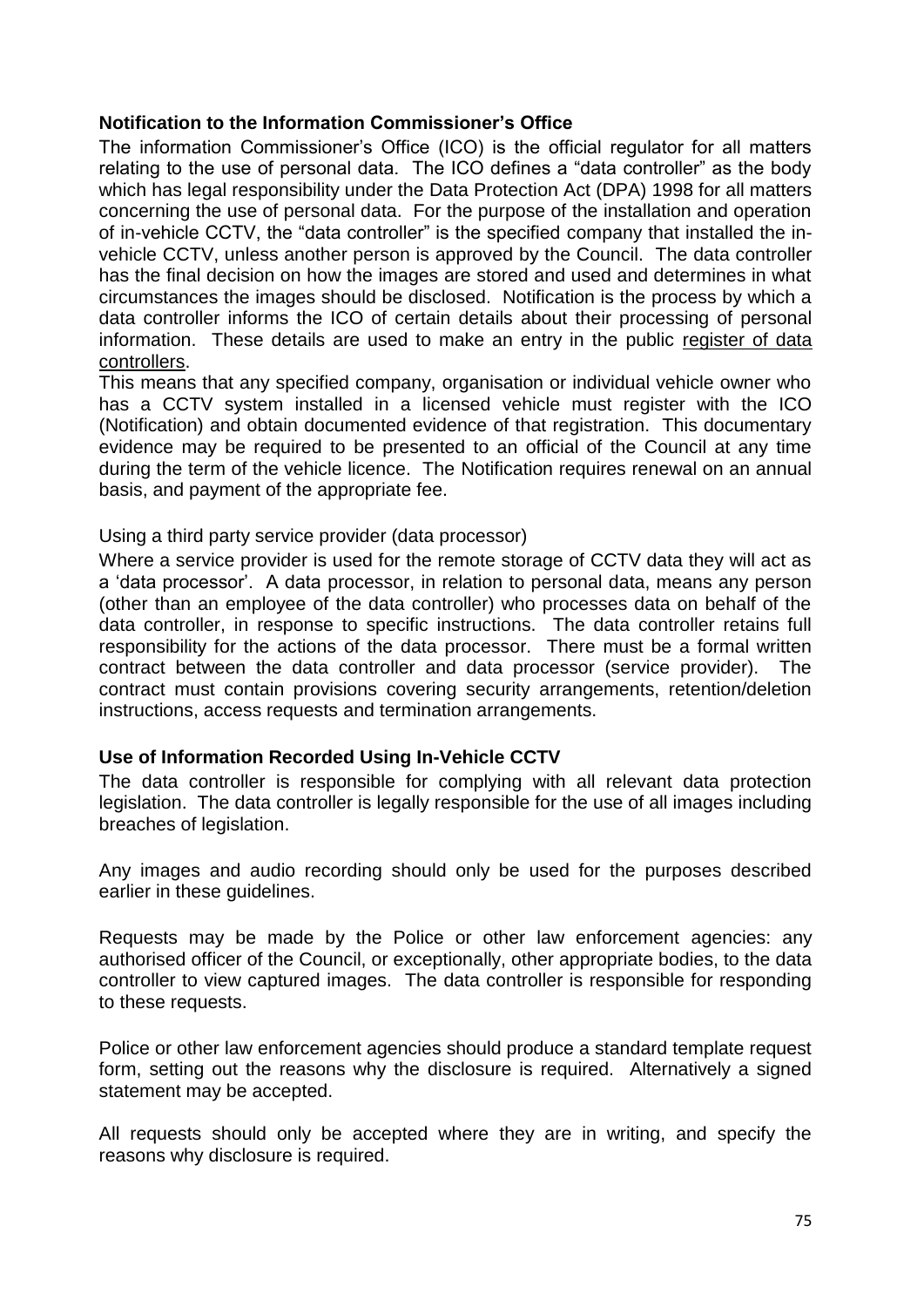Under the DPA, members of the public may make a request for the disclosure of images, but only where they have been the subject of a recording. This is known as a "subject access request". Such requests must only be accepted where they are in writing and include sufficient proofs of identity (which may include a photograph to confirm they are in fact the person in the recording). Data Controllers are also entitled to charge a fee for a subject access request (currently a maximum of £10) as published in the ICO CCTV Code of Practice.

### **Signage**

All Hackney Carriage and Private Hire Vehicles with in-vehicle CCTV must display the appropriate signage. The driver may also verbally bring to the attention of the passengers that in-vehicle CCTV equipment is in operation within the vehicle, if it is felt appropriate.

The contact details of Data Controller of the CCTV system must be displayed in the vehicle.

## **Vehicle licence conditions**

Licence conditions concerning CCTV equipment being installed in licensed vehicle are:

- (a) Approval in writing must be obtained from the Council before CCTV equipment is installed and used in the vehicle.
- (b) The CCTV equipment shall be of a type approved by the Council.
- (c) The equipment shall be installed, operated and maintained in a manner to the satisfaction of the Council.
- (d) Any material recorded on the equipment shall only be used as evidence in court proceedings, or to aid the investigation of crime or to confirm or rebut complaints made against the driver or in evidence in motor insurance matters.
- (e) No tape recording or other material created by the system shall be used or distributed for any purpose other than allowed by (d) or kept for more than thirty one days if not required under (d).
- (f) Access to any digitally recorded material shall be limited to the police, any authorised officer of the Council and persons covered by the Information Commissioners CCTV Code of Practice and access to any material otherwise recorded must be made available upon demand to the police, any authorised officer of the Council.
- (g) Notices indicating that a CCTV recording system is in operation in the vehicle will be clearly displayed on the passenger windows visible from the outside and in the interior of the vehicle.
- (h) The provisions of the Data Protection Act 1998 must be fully complied with by the vehicle proprietor/operator and registration documents must be made available to the Council (Note: The person who should register is the data controller of the system). The data controller for video tape based systems is you but for other digital systems where you personally cannot gain access to the system or the data recorded, the data controller may be the provider or hirer of the system. Notification requires the purpose of the system to be explained. Usually to deter crime against taxi/private hire drivers is acceptable. Notification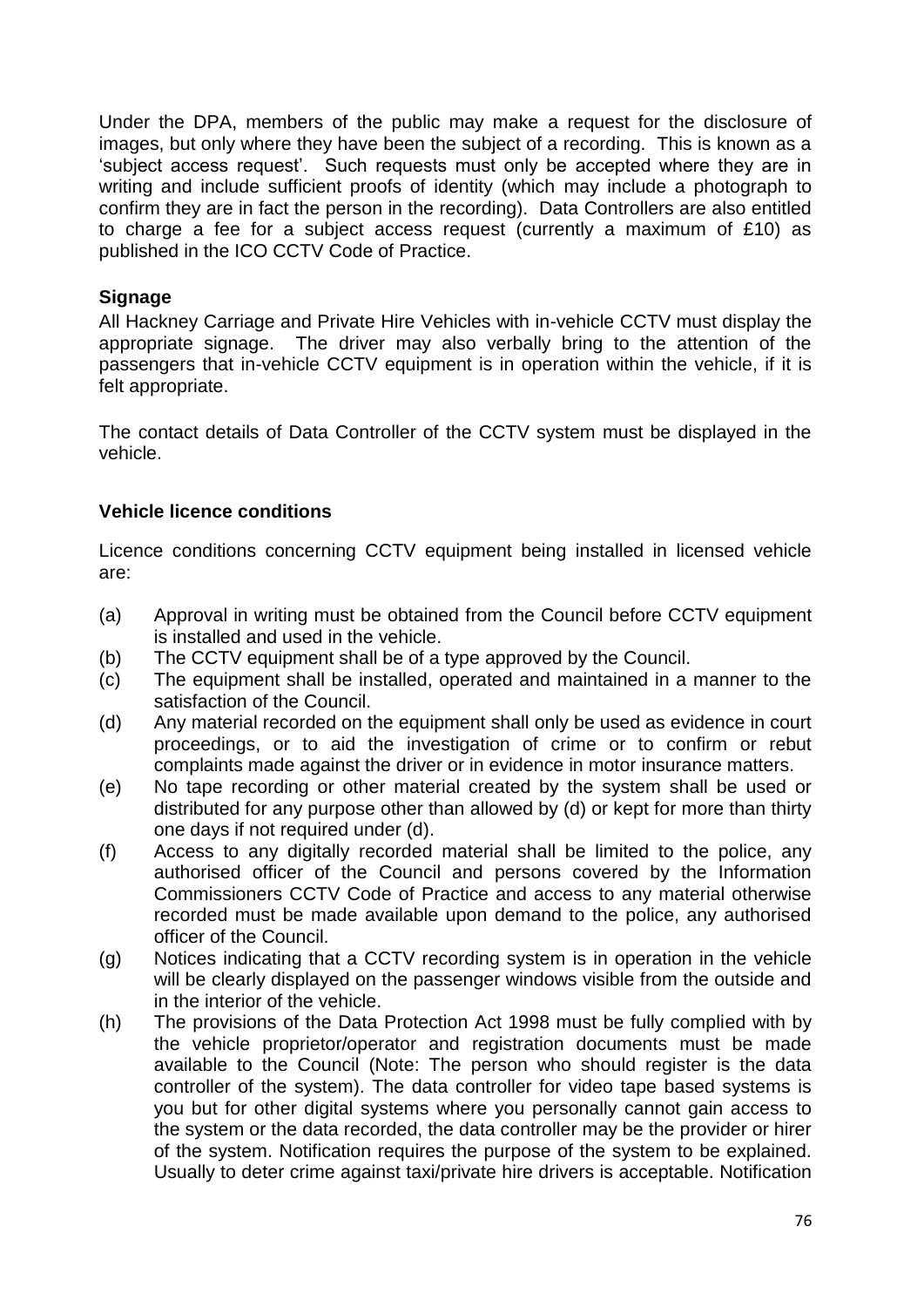will involve compliance with the guidelines for the use of CCTV issued under Act. Make sure you understand what you need to do to comply as the onus is on you if there are any breaches of the requirements.

- (i) Any breach of privacy rules or of the data protection principles or any human rights violations will be detrimental to a person"s standing as a fit and proper person to hold a licence granted by this Council.
- (j) Comply with appendix E.

Please ensure you do not have equipment installed in your vehicle before the data protection registration has been shown to the Licensing Officer.